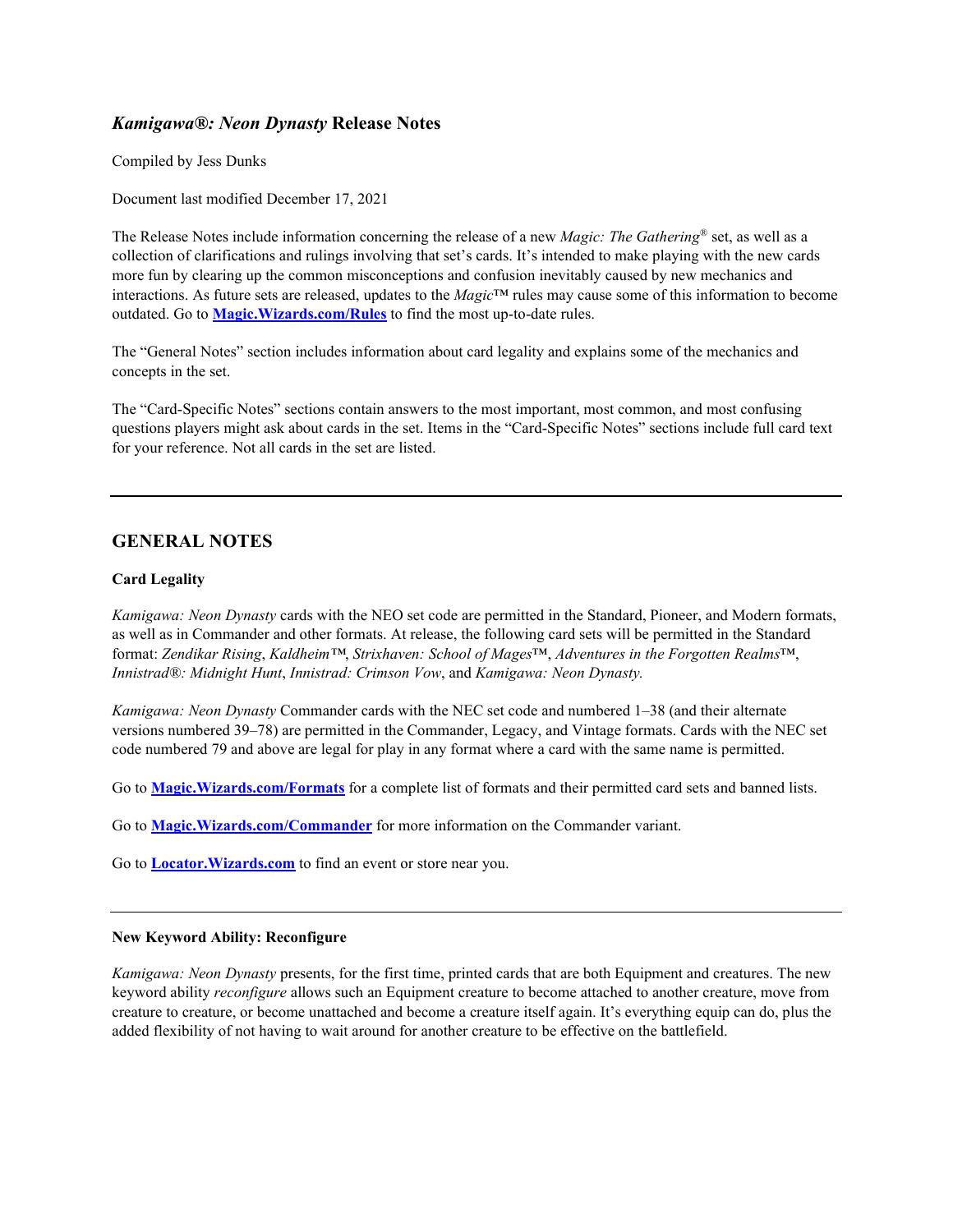Acquisition Octopus  ${2}$ {U} Artifact Creature — Equipment Octopus 2/2 Whenever Acquisition Octopus or equipped creature deals combat damage to a player, draw a card. Reconfigure {2} ({2}: Attach to target creature you control; or unattach from a creature. Reconfigure only as a sorcery. While attached, this isn't a creature.)

- Reconfigure represents two activated abilities. Reconfigure [cost] means "[Cost]: Attach this permanent to another target creature you control. Activate only as a sorcery," and "[Cost]: Unattach this permanent. Activate only if this permanent is attached to a creature and only as a sorcery."
- Attaching an Equipment with reconfigure to a creature causes that Equipment to stop being a creature until it becomes unattached. It also loses any creature subtypes it had.
- An Equipment doesn't become tapped when the permanent it's attached to becomes tapped. For example, if you attack with a creature that is equipped with Acquisition Octopus, then use reconfigure to unattach Acquisition Octopus after combat, the Octopus will be untapped and could be used to block during your opponent's turn.
- Similarly, if an Equipment is tapped, its reconfigure abilities may still be activated and it may still become attached to creatures. Becoming attached doesn't untap it. In most cases, an attached Equipment being tapped won't affect gameplay, but it will be relevant if it becomes unattached again before it untaps.
- If an Equipment with reconfigure somehow loses its abilities while it is attached, the effect causing it to not be a creature continues to apply until it becomes unattached.
- As soon as an Equipment creature with reconfigure stops being a creature, any Equipment and Auras with enchant creature abilities become unattached. Auras that can enchant an Equipment that isn't a creature remain attached to it.
- An Equipment creature with reconfigure can be attached to creatures by effects other than its reconfigure ability, such as the activated ability of Brass Squire.
- Although it causes an Equipment to become attached to a creature, reconfigure is not an "equip ability" for the purpose of cards like Fighter Class and Leonin Shikari.
- An Equipment creature can never become attached to itself. If an effect tries to do this, nothing happens.
- If a permanent with reconfigure is somehow still a creature after it becomes attached (perhaps due to an effect like that of March of the Machines), it immediately becomes unattached from the equipped creature.

#### **New Game Term: Modified**

Many cards in this set reward you for improving your creatures by referring to "modified" creatures. A creature you control is considered modified if it has at least one counter on it, if it's equipped, or if it's enchanted by an Aura you control.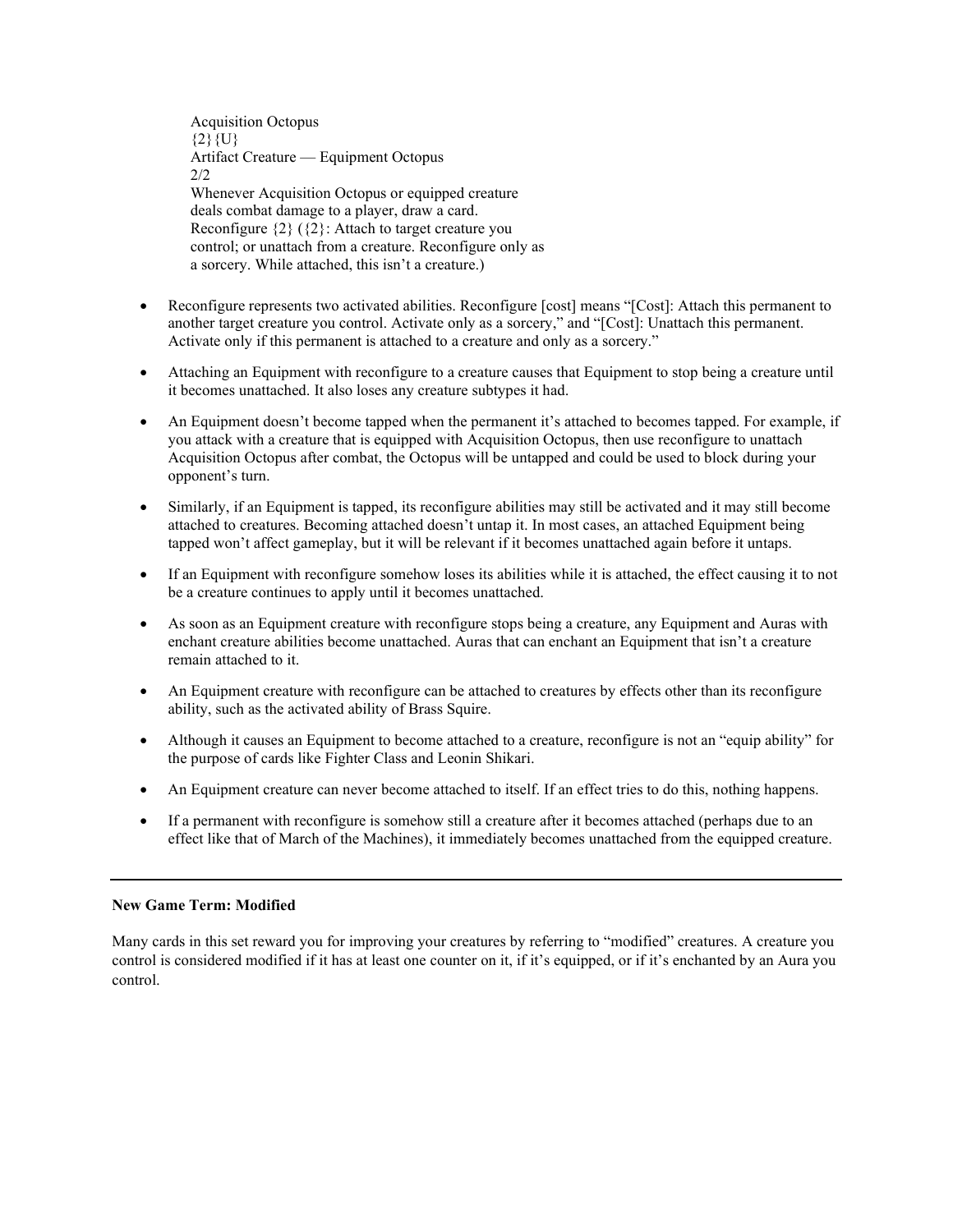Akki Ember-Keeper  ${1}$  ${R}$ Enchantment Creature — Goblin Warrior  $2/1$ Whenever a nontoken modified creature you control dies, create a 1/1 colorless Spirit creature token. *(Equipment, Auras you control, and counters are modifications.)* Ambitious Assault

 ${2}$ {R} Instant Creatures you control get  $+2/+0$  until end of turn. If you control a modified creature, draw a card. *(Equipment, Auras you control, and counters are modifications.)*

- An Aura controlled by an opponent does not cause a creature you control to be modified.
- A creature with a counter on it is considered modified no matter what kind of counter it is or which player put it on that creature.
- A creature that is equipped is considered modified no matter who controls the Equipment that's attached to it.
- Only creatures can be modified. If a modified creature stops being a creature, it is no longer considered modified.

## **New Keyword Ability: Compleated New/Returning Game Mechanic: Hybrid Phyrexian Mana**

Compleation is the process by which one becomes Phyrexian, almost certainly unwillingly, and the Praetors have finally discovered a way to compleat planeswalkers. Tamiyo, Compleated Sage debuts the *compleated* keyword ability along with a new hybrid Phyrexian mana symbol. Paying life for that symbol allows you cast Tamiyo perhaps a turn sooner, but she'll enter with two fewer loyalty counters.

> Tamiyo, Compleated Sage {2}{G}{G/U/P}{U} Legendary Planeswalker — Tamiyo 5 Compleated *({G/U/P} can be paid with {G}, {U}, or 2 life. If life was paid, this planeswalker enters with two fewer loyalty counters.)* +1: Tap up to one target artifact or creature. It doesn't untap during its controller's next untap step. −X: Exile target nonland permanent card with mana value X from your graveyard. Create a token that's a copy of that card. −7: Create Tamiyo's Notebook, a legendary colorless artifact token with "Spells you cast cost {2} less to cast" and "{T}: Draw a card."

General Phyrexian mana notes: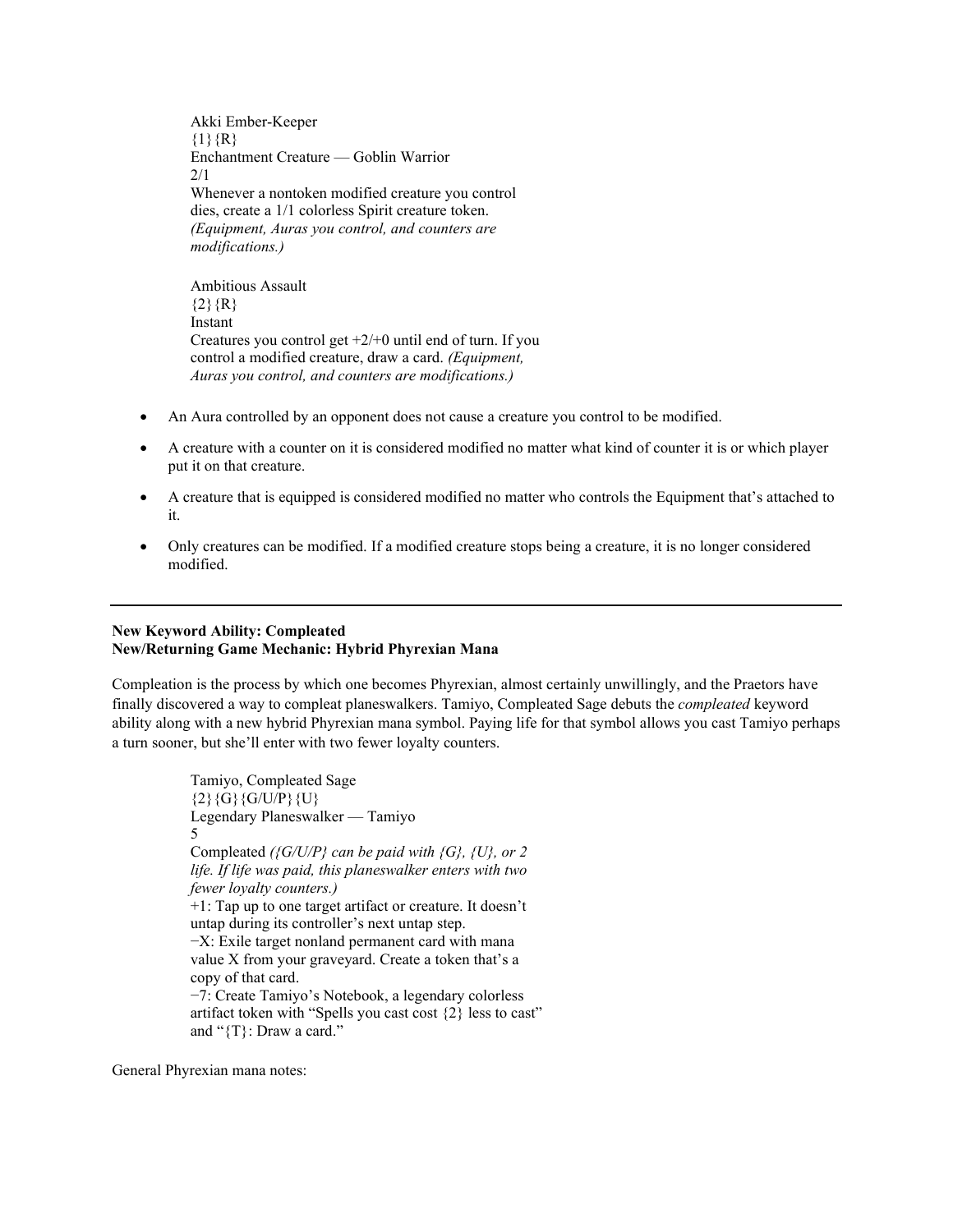- You choose whether to pay  $\{G\}$ ,  $\{U\}$ , or 2 life as you begin to cast the spell, at the same time you would choose modes or a value for X in a spell.
- A hybrid Phyrexian mana symbol is counted the same way as a normal mana symbol when determining the mana value of a card. Specifically, Tamiyo's mana value is always 5, even if you pay  $\{2\}\{G\}\{U\}$  and 2 life to cast her.
- Phyrexian is not a color nor a type of mana, and players cannot add Phyrexian mana. It's just a symbol that gives you another way to pay for a spell or ability.

General compleated notes:

- Compleated is a replacement effect, but it applies only to a permanent that is entering the battlefield with loyalty counters. Any other replacement effect that would apply to the number of loyalty counters it enters the battlefield with will apply as normal.
- The compleated ability looks only at whether a player chose to pay 2 life for a Phyrexian mana symbol as they were casting the spell. If a player paid life for some other reason while casting the spell, that will not reduce the number of loyalty counters the planeswalker enters the battlefield with.

## **Returning Mechanics: Sagas and Transforming Double-Faced Cards**

Kamigawa's history is full of stories, and stories told often or artfully enough just seem to come alive. In this case, literally! Saga cards in *Kamigawa: Neon Dynasty* are printed on the front face of transforming double-faced cards. As their final chapter resolves, they are exiled and returned to the battlefield transformed. The back faces of these cards are enchantment creatures.

> Azusa's Many Journeys  ${1}{G}$ Enchantment — Saga *(As this Saga enters and after your draw step, add a lore counter.)* I — You may play an additional land this turn. II — You gain 3 life. III — Exile this Saga, then return it to the battlefield transformed under your control. //// Likeness of the Seeker Enchantment Creature — Human Monk 3/3 Whenever Likeness of the Seeker becomes blocked, untap up to three lands you control.

A double-faced card has two faces: a front face and a back face. It doesn't have a *Magic* card back. A transforming double-faced card from this set has a closed fan symbol in the upper-left corner of its front face and an open fan symbol in the upper-left corner of its back face. Other than distinguishing one face from another, these symbols have no effect on game play.

Unlike the modal double-faced cards found in some recent sets, the back faces of transforming double-faced cards don't have a mana cost and can't be cast. They can, however, transform. To transform a card is to turn it from its front face to its back face, or vice versa. The Saga cards found in this set don't normally transform while on the battlefield. Rather, they are exiled and return to the battlefield transformed. (Some effects from cards in previous sets may cause these to transform while on the battlefield, though these effects are unusual.)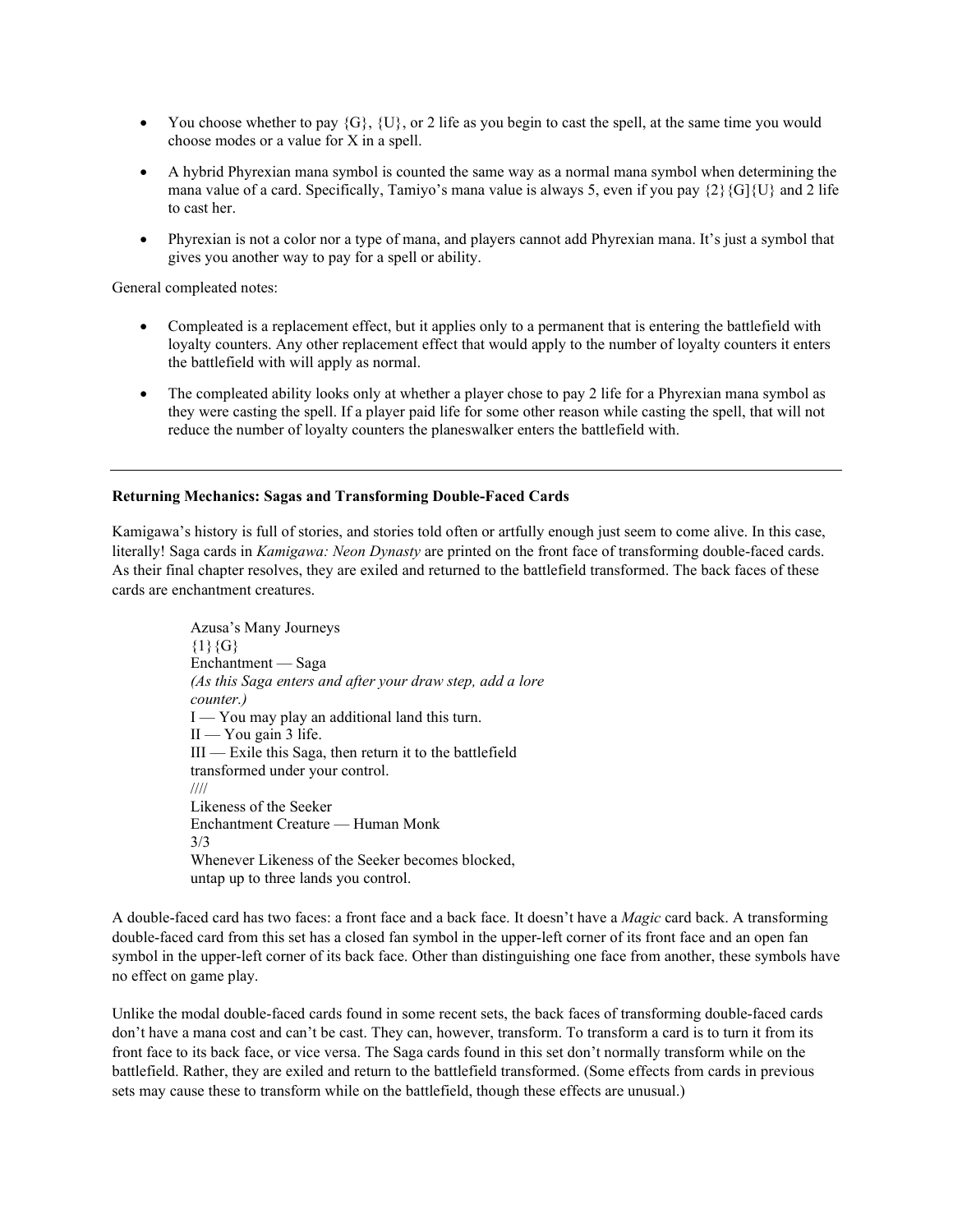Double-faced cards haven't changed since the last time we saw them in *Innistrad: Crimson Vow*. Here is some more info:

- Each face of a transforming double-faced card has its own set of characteristics: name, types, subtypes, abilities, and so on. While a transforming double-faced permanent is on the battlefield, consider only the characteristics of the face that's currently up. The other set of characteristics is ignored.
- Each transforming double-faced card in this set is cast face up. In every zone other than the battlefield, consider only the characteristics of its front face. If it is on the battlefield, consider only the characteristics of the face that's up; the other face's characteristics are ignored.
- The mana value of a transforming double-faced card is the mana value of its front face, no matter which face is up.
- The back face of a transforming double-faced card usually has a color indicator that defines its color.
- A transforming double-faced card enters the battlefield with its front face up by default, unless a spell or ability instructs you to put it onto the battlefield transformed or you cast it transformed, in which case it enters with its back face up.
- If you are instructed to put a card that isn't a double-faced card onto the battlefield transformed, it will not enter the battlefield at all. In that case, it stays in the zone it was previously in. For example, if a singlefaced card is a copy of Azusa's Many Journeys, the chapter III ability will cause it to be exiled and then remain in exile.

#### **Returning Ability Word: Channel**

Channel is an ability word that appears on cards which can be discarded from your hand for a special effect. Each of those cards has an activated ability which includes discarding that card as part of its cost.

> Bamboo Grove Archer  ${1}{G}$ Enchantment Creature — Snake Archer 3/3 Defender, reach *Channel* — {4}{G}, Discard Bamboo Grove Archer: Destroy target creature with flying.

- Discarding the card is part of the cost to activate a channel ability.
- If a channel ability requires a target, you may not activate it without a target just to discard the card.

#### **Returning Mechanic: Vehicles and Crew**

Alongside creatures that reshape themselves into Equipment, it should be no surprise that this set also has power suits, hoverbikes, and a mech or two. Vehicle cards are making an exciting return in ways we haven't seen before!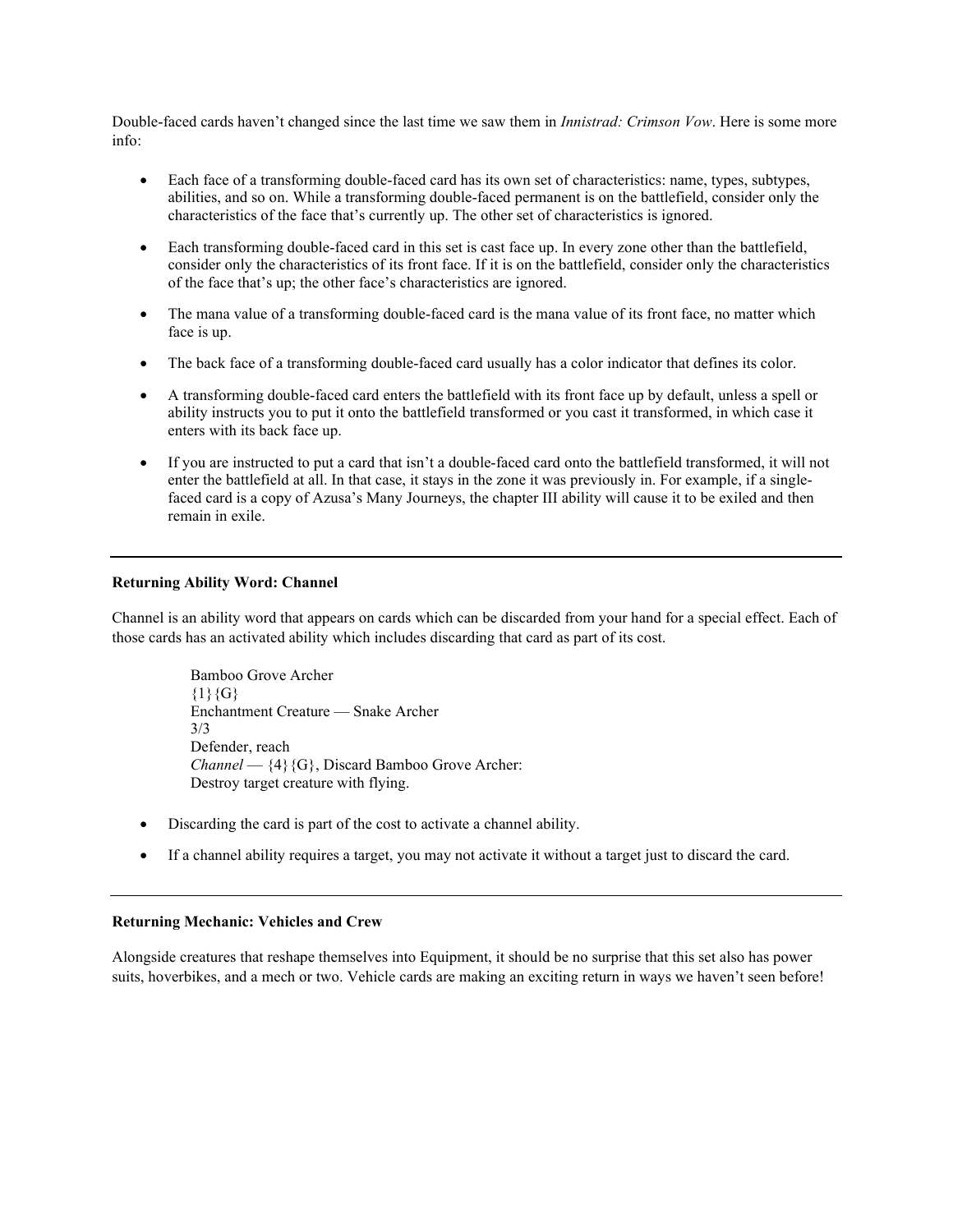Mobilizer Mech  ${1}$ {U} Artifact — Vehicle 3/4 Flying Whenever Mobilizer Mech becomes crewed, up to one other target Vehicle you control becomes an artifact creature until end of turn. Crew 3 *(Tap any number of creatures you control with total power 3 or more: This Vehicle becomes an artifact creature until end of turn.)*

Vehicles appearing in this set function the largely the same way that Vehicles from other sets do, but there are a couple of minor changes:

- Previously, a Vehicle that had become a creature was able to be tapped for its own crew ability. This rarely came up, and it doesn't make a lot of sense for a Vehicle to crew itself, so the rules are changing slightly to prevent that. You must now tap other creatures to crew a Vehicle.
- Some Vehicles in this set have a triggered ability that occurs whenever they "become crewed." This happens whenever a crew ability of that Vehicle resolves, even if that Vehicle was already a creature.

The rest of the rules for Vehicles are unchanged. Below are some general Vehicle notes:

- Each Vehicle is printed with a power and toughness, but a Vehicle is not a creature. If it becomes a creature (most likely through its crew ability, though this set includes other effects that could allow it to become a creature), it will have that power and toughness.
- If an effect causes a Vehicle to become an artifact creature with a specified power and toughness, that effect overwrites the Vehicle's printed power and toughness.
- Any other untapped creature you control can be tapped to pay a crew cost, even one that just came under your control.
- You may tap more creatures than necessary to activate a crew ability.
- Once a player announces that they are activating a crew ability, no player may take other actions until the ability has been paid for. Notably, players can't try to stop the ability by changing a creature's power or by removing or tapping a creature.
- Creatures that crew a Vehicle aren't attached to it or related to it in any other way. Effects that affect the Vehicle, such as by destroying it or giving it a +1/+1 counter, don't affect the creatures that crewed it.
- Once a Vehicle becomes a creature, it behaves exactly like any other artifact creature. It can't attack unless you've controlled it continuously since your turn began, it can block if it's untapped, it can be tapped to pay another Vehicle's crew cost, and so on.
- Vehicle is an artifact type, not a creature type. A Vehicle that's crewed won't have any creature type.
- You may activate a crew ability of a Vehicle even if it's already an artifact creature. Doing so has no effect on the Vehicle. It doesn't change its power and toughness.
- For a Vehicle to be able to attack, it must be a creature as the declare attackers step begins, so the latest you can activate its crew ability to attack with it is during the beginning of combat step. For a Vehicle to be able to block, it must be a creature as the declare blockers step begins, so the latest you can activate its crew ability to block with it is during the declare attackers step. In either case, players may take actions after the crew ability resolves but before the Vehicle has been declared as an attacking or blocking creature.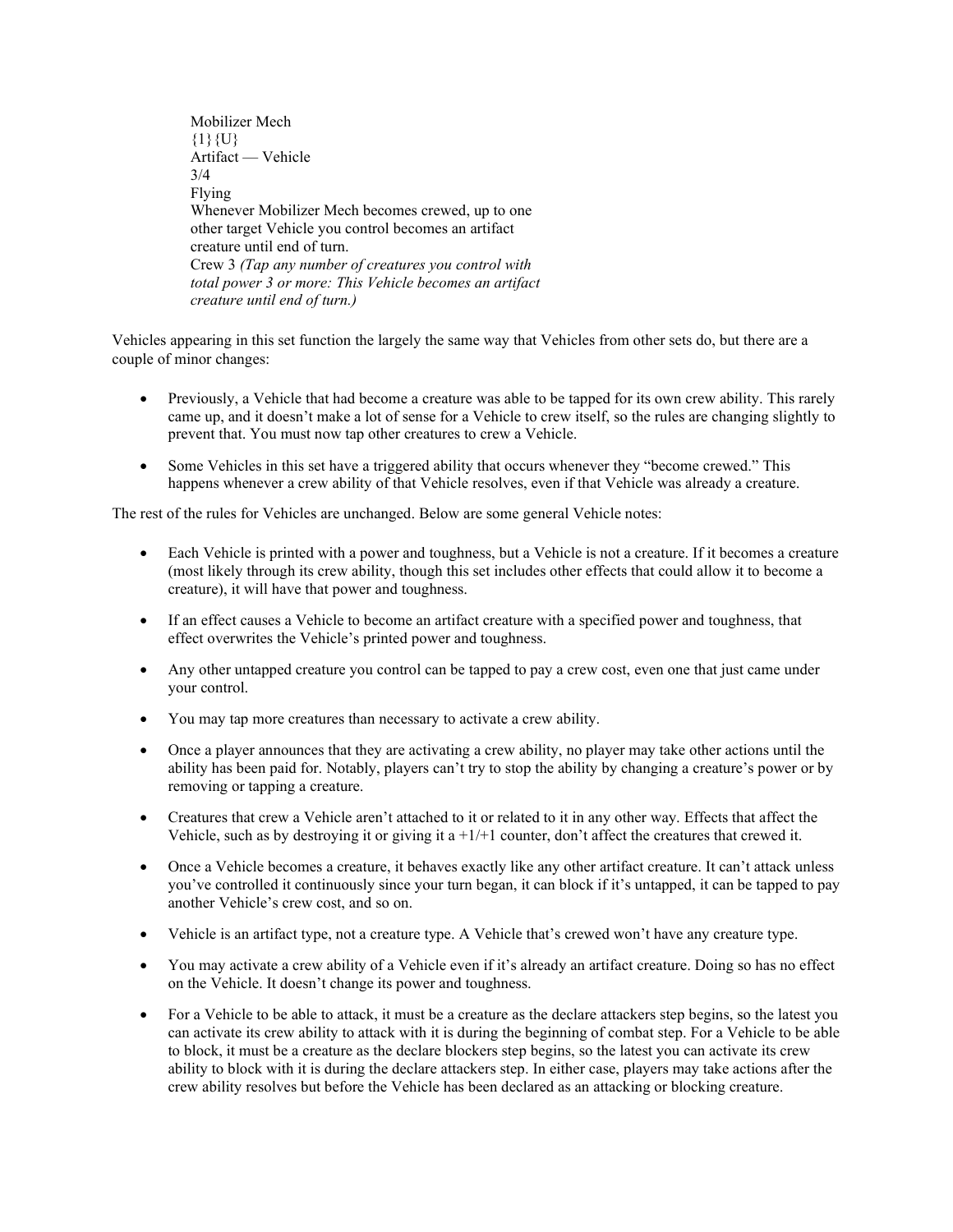- When a Vehicle becomes a creature, that doesn't count as having a creature enter the battlefield. The permanent was already on the battlefield; it only changed its types. Abilities that trigger whenever a creature enters the battlefield won't trigger.
- If a permanent becomes a copy of a Vehicle, the copy won't be a creature, even if the Vehicle it's copying has become an artifact creature.

### **Returning Keyword Ability: Ninjutsu**

Ninjutsu is a mechanic that allows your creatures to appear on the battlefield in a puff of smoke\* when your opponent least expects it. If an attacking creature you control goes unblocked, you can reveal a card with ninjutsu from your hand, pay the ninjutsu cost, and return that attacking creature to its owner's hand. If you do, put the creature with ninjutsu onto the battlefield tapped and attacking.

> Blade-Blizzard Kitsune  ${2}$ {W} Creature — Fox Ninja  $2/2$ Ninjutsu {3}{W} *({3}{W}, Return an unblocked attacker you control to hand: Put this card onto the battlefield from your hand tapped and attacking.)* Double strike

- The ninjutsu ability can be activated only after blockers have been declared. Before then, attacking creatures are neither blocked nor unblocked.
- As you activate a ninjutsu ability, you reveal the Ninja card in your hand and return the attacking creature. The Ninja card stays revealed and isn't put onto the battlefield until the ability resolves. If it leaves your hand before then, it won't enter the battlefield at all.
- The creature with ninjutsu enters the battlefield attacking the same player or planeswalker that the returned creature was attacking. This is a rule specific to ninjutsu; in other cases, when a creature is put onto the battlefield attacking, that creature's controller chooses which player or planeswalker it's attacking.
- Although the Ninja is attacking, it was never declared as an attacking creature (for purposes of abilities that trigger whenever a creature attacks, for example).
- The ninjutsu ability can be activated during the declare blockers step, combat damage step, or end of combat step. In most cases (see below), if you wait until the combat damage step or end of combat step, it will be after combat damage has been dealt, so the Ninja won't deal combat damage.
- If a creature in combat has first strike or double strike, you can activate the ninjutsu ability during the firststrike combat damage step. The Ninja will deal combat damage during the regular combat damage step, even if it has first strike.

\* Puff of smoke not included.

#### **Returning Enchantment Cycle: Shrines**

What would a Kamigawa set be without Shrines? Shrines are legendary enchantments that generally have abilities that get better when you have more Shrines. In this set, Shrines are also creatures!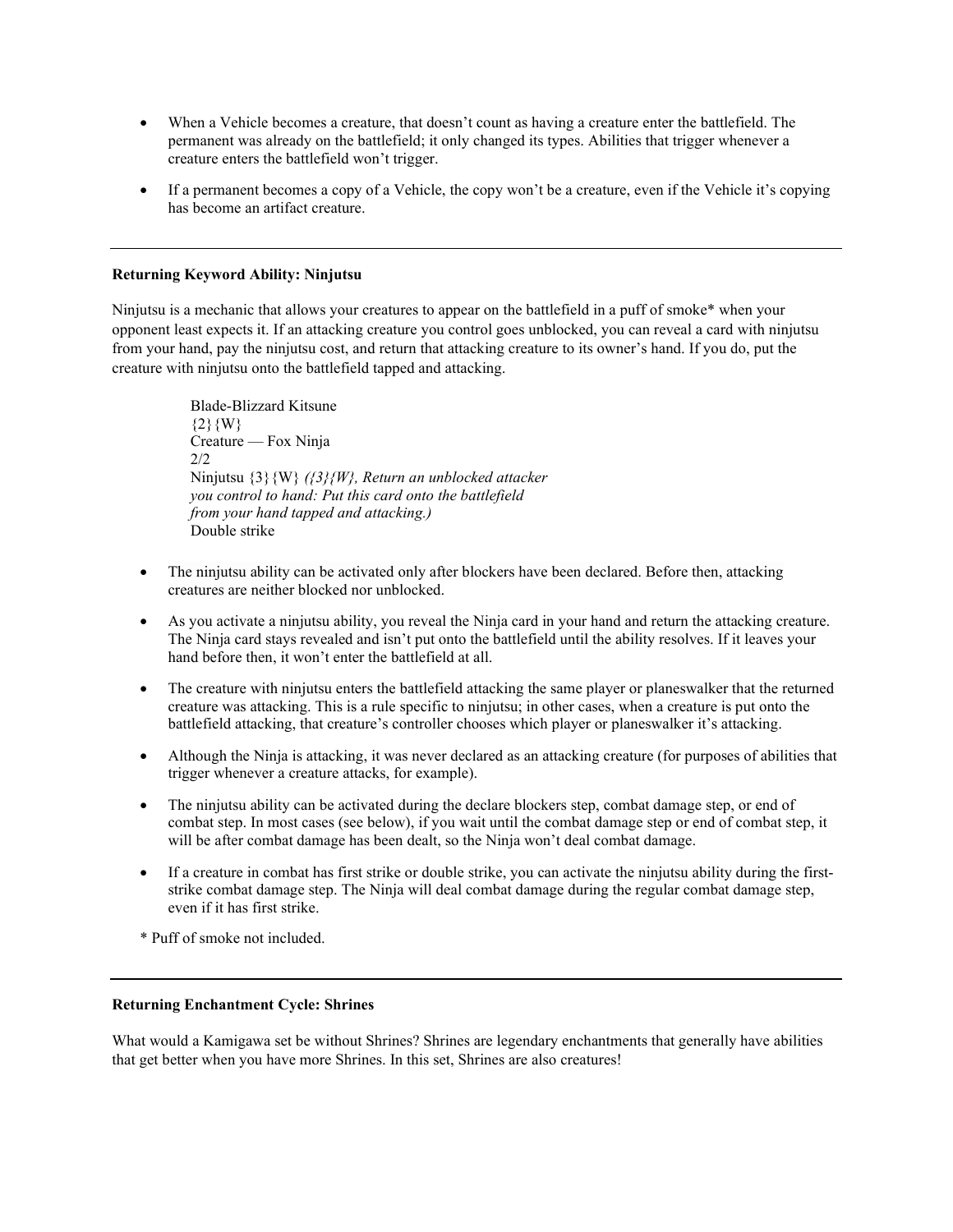Go-Shintai of Ancient Wars  ${2}$ {R} Legendary Enchantment Creature — Shrine 2/2 First strike At the beginning of your end step, you may pay {1}. When you do, Go-Shintai of Ancient Wars deals X damage to target player or planeswalker, where X is the number of Shrines you control.

- Even though it appears on some creatures, Shrine is an enchantment type, not a creature type. It cannot be chosen for any effect that instructs you to choose a creature type.
- Shrines in the *Kamigawa: Neon Dynasty* main set have abilities that trigger at the beginning of your end step and allow you to pay  $\{1\}$ . If you do pay  $\{1\}$ , a second triggered ability goes on the stack. If that second triggered ability requires any targets, those targets are chosen as that second ability goes on the stack.

# *KAMIGAWA: NEON DYNASTY* **MAIN SET CARD-SPECIFIC NOTES**

Ancestral Katana  ${1}{W}$ Artifact — Equipment Whenever a Samurai or Warrior you control attacks alone, you may pay {1}. When you do, attach Ancestral Katana to it. Equipped creature gets +2/+1. Equip {3} *({3}: Attach to target creature you control. Equip only as a sorcery.)*

- A creature attacks alone if it's the only creature declared as an attacker during the declare attackers step. For example, Ancestral Katana's triggered ability won't trigger if you attack with multiple creatures and all but one of them are removed from combat.
- If you choose to pay  $\{1\}$  as Ancestral Katana's ability resolves, a second triggered ability triggers and players may respond to it. Then, as that second ability resolves, Ancestral Katana becomes attached to the creature that attacked alone.

Anchor to Reality  ${2}{U}{U}{U}$ Sorcery As an additional cost to cast this spell, sacrifice an artifact or creature. Search your library for an Equipment or Vehicle card, put that card onto the battlefield, then shuffle. If it has mana value less than the sacrificed permanent's mana value, scry 2.

• You must sacrifice exactly one artifact or creature to cast this spell; you can't cast it without sacrificing an artifact or creature, and you can't sacrifice additional artifacts or creatures.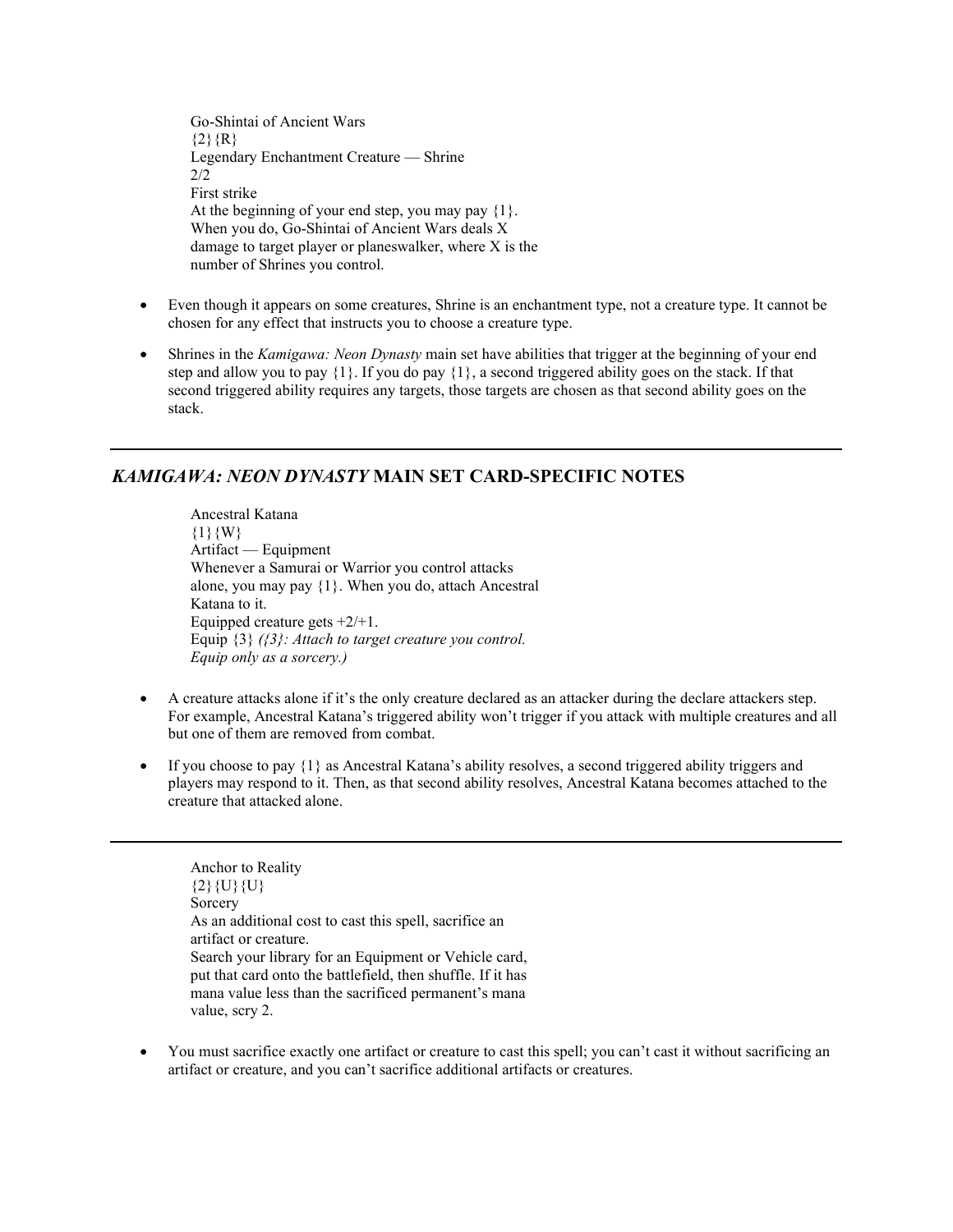• Players can only respond once this spell has been cast and all its costs have been paid. No one can try to interfere with the permanent you sacrificed to prevent you from casting this spell.

Ao, the Dawn Sky  $\{3\}\{W\}\{W\}$ Legendary Creature — Dragon Spirit 5/4 Flying, vigilance When Ao, the Dawn Sky dies, choose one — • Look at the top seven cards of your library. Put any number of nonland permanent cards with total mana value 4 or less from among them onto the battlefield. Put the rest on the bottom of your library in a random order. • Put two +1/+1 counters on each permanent you control that's a creature or Vehicle.

• If a card in a player's library has  $\{X\}$  in its mana cost, X is 0.

Asari Captain  $\{3\}$  {R}{W} Creature — Human Samurai 4/3 Haste Whenever a Samurai or Warrior you control attacks alone, it gets +1/+0 until end of turn for each Samurai or Warrior you control.

- A creature attacks alone if it's the only creature declared as an attacker during the declare attackers step. For example, Asari Captain's triggered ability won't trigger if you attack with multiple creatures and all but one of them are removed from combat.
- Asari Captain's triggered ability gives the solitary attacker  $+1/+0$  for each creature you control that is either a Samurai or a Warrior as it resolves, including the attacker itself, if applicable. A creature that is both a Samurai and a Warrior is only counted once.

Assassin's Ink  ${2}{B}{B}$ Instant This spell costs {1} less to cast if you control an artifact and {1} less to cast if you control an enchantment. Destroy target creature or planeswalker.

If you control an artifact that is also an enchantment, Assassin's Ink costs  $\{2\}$  less to cast.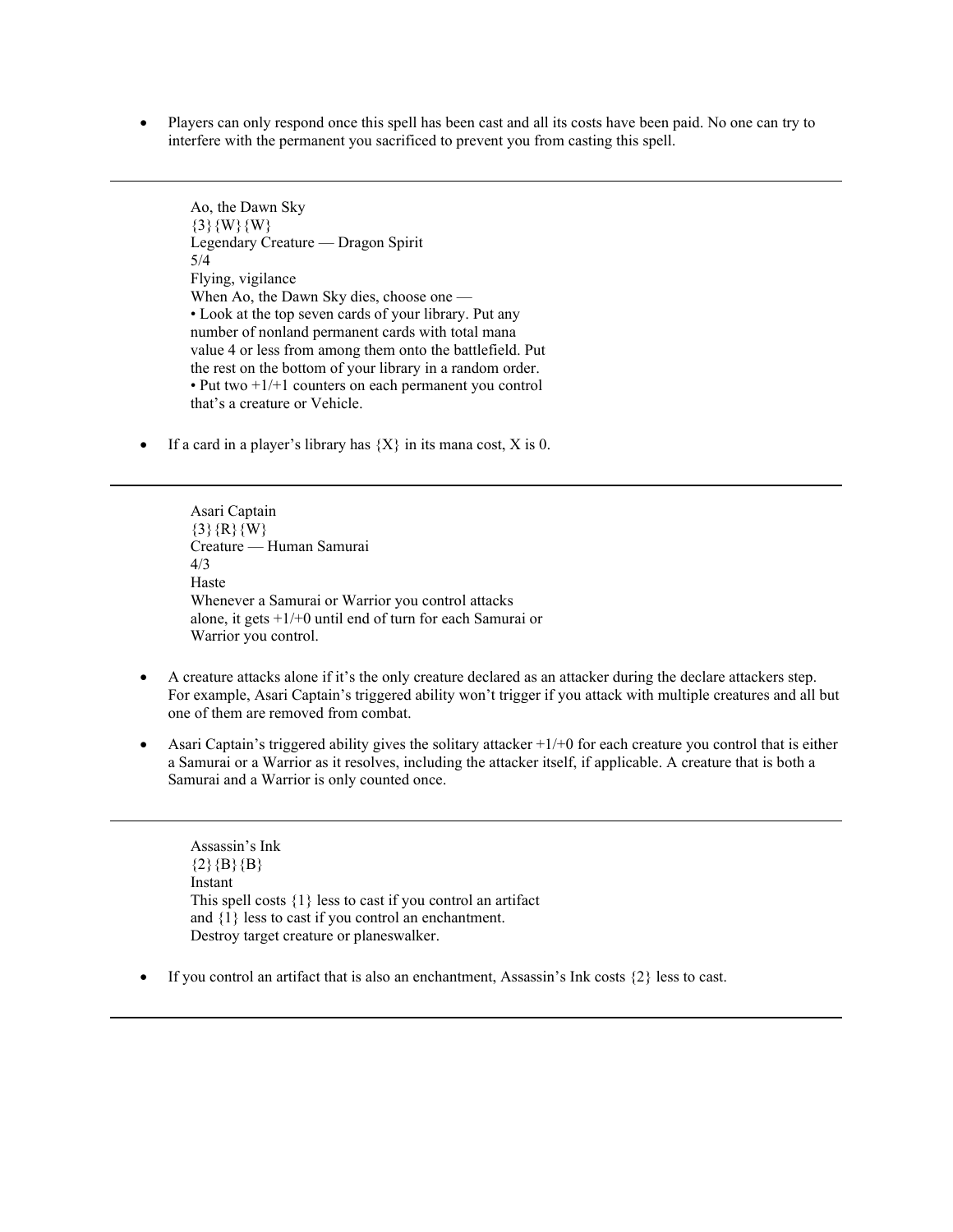Automated Artificer  ${2}$ Artifact Creature — Artificer 1/3  ${T}$ : Add  ${C}$ . Spend this mana only to activate an ability or cast an artifact spell.

• Mana from Automated Artificer's ability can be spent to activate any ability, including those activated from off the battlefield, such as ninjutsu or channel abilities.

Awakened Awareness  ${X}{U}{U}{U}$ Enchantment — Aura Enchant artifact or creature When Awakened Awareness enters the battlefield, put X +1/+1 counters on enchanted permanent. As long as enchanted permanent is a creature, it has base power and toughness 1/1.

- Awakened Awareness will overwrite any previous effects that set the enchanted creature's power and toughness to specific numbers. Effects that otherwise modify the enchanted creature's power and toughness will still apply no matter when they took effect. The same is true for  $+1/+1$  counters.
- The enchanted creature's toughness becomes 1 before the triggered ability that puts counters on it goes on the stack. If it has damage equal to or greater than its toughness at that point, it will be destroyed before the triggered ability that puts counters on it resolves.
- You may cast this spell with X equal to 0 if, for example, you just want an opponent's creature to have base power and toughness 1/1 but not give it counters.
- If Awakened Awareness is enchanting a Vehicle that is currently a creature or it becomes a creature later, its base power and toughness will be 1/1, not the power and toughness printed on the Vehicle.

Banishing Slash {W}{W} Sorcery Destroy up to one target artifact, enchantment, or tapped creature. Then if you control an artifact and an enchantment, create a 2/2 white Samurai creature token with vigilance.

- If you control an artifact that is also an enchantment as Banishing Slash resolves, you will create a Samurai token.
- You may cast Banishing Slash without choosing a target. If you do, and you control both an artifact and an enchantment as it resolves, you'll just create a Samurai token. However, if you do choose a target and that target is an illegal target as Banishing Slash tries to resolve, Banishing Slash won't resolve and none of its effects will happen. The illegal target won't be destroyed and you won't create a Samurai token.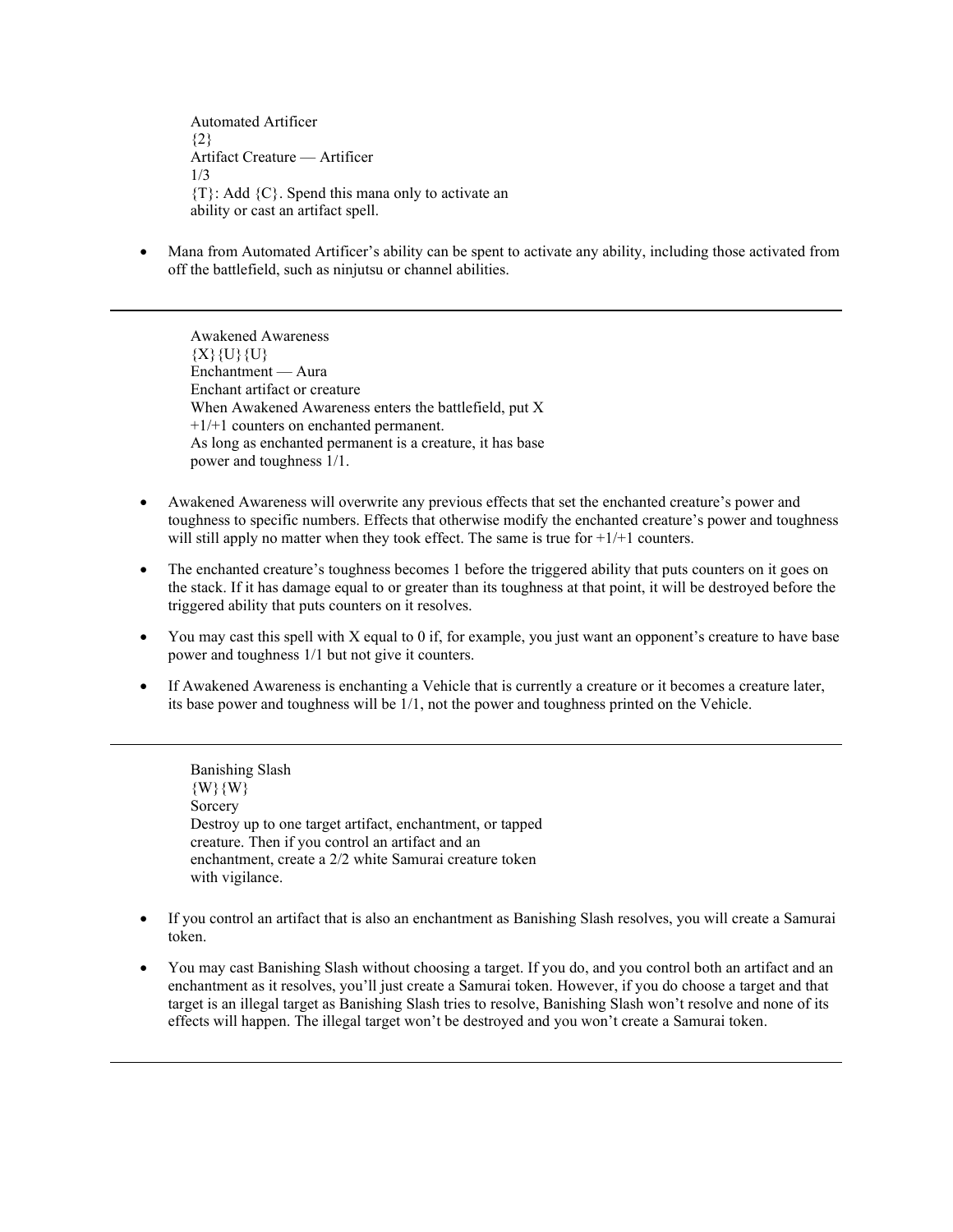Behold the Unspeakable  $\{3\}\{U\}\{U\}$ Enchantment — Saga *(As this Saga enters and after your draw step, add a lore counter.)* I — Creatures you don't control get -2/-0 until your next turn. II — If you have one or fewer cards in hand, draw four cards. Otherwise, scry 2, then draw two cards. III — Exile this Saga, then return it to the battlefield transformed under your control. //// Vision of the Unspeakable Enchantment Creature — Spirit 0/0 Flying, trample Vision of the Unspeakable gets  $+1/+1$  for each card in your hand.

• Behold the Unspeakable's first chapter ability affects creatures you don't control at the time it resolves. It does not apply to creatures that come under your opponents' control after it resolves. They will have to wait to behold it another time.

Biting-Palm Ninja  ${2}{B}$ Creature — Human Ninja 3/3 Ninjutsu  $\{2\}$  {B} Biting-Palm Ninja enters the battlefield with a menace counter on it. Whenever Biting-Palm Ninja deals combat damage to a player, you may remove a menace counter from it. When you do, that player reveals their hand and you choose a nonland card from it. Exile that card.

• If you choose to remove a menace counter from Biting-Palm Ninja as its triggered ability resolves, a second triggered ability will go on the stack, and players may respond to it with spells and abilities. When that second ability resolves, the player will reveal their hand.

Blade of the Oni  ${1}{B}$ Artifact Creature — Equipment Demon 3/1 Menace Equipped creature has base power and toughness 5/5, has menace, and is a black Demon in addition to its other colors and types. Reconfigure {2}{B}{B} *({2}{B}{B}: Attach to target creature you control; or unattach from a creature. Reconfigure only as a sorcery. While attached, this isn't a creature.)*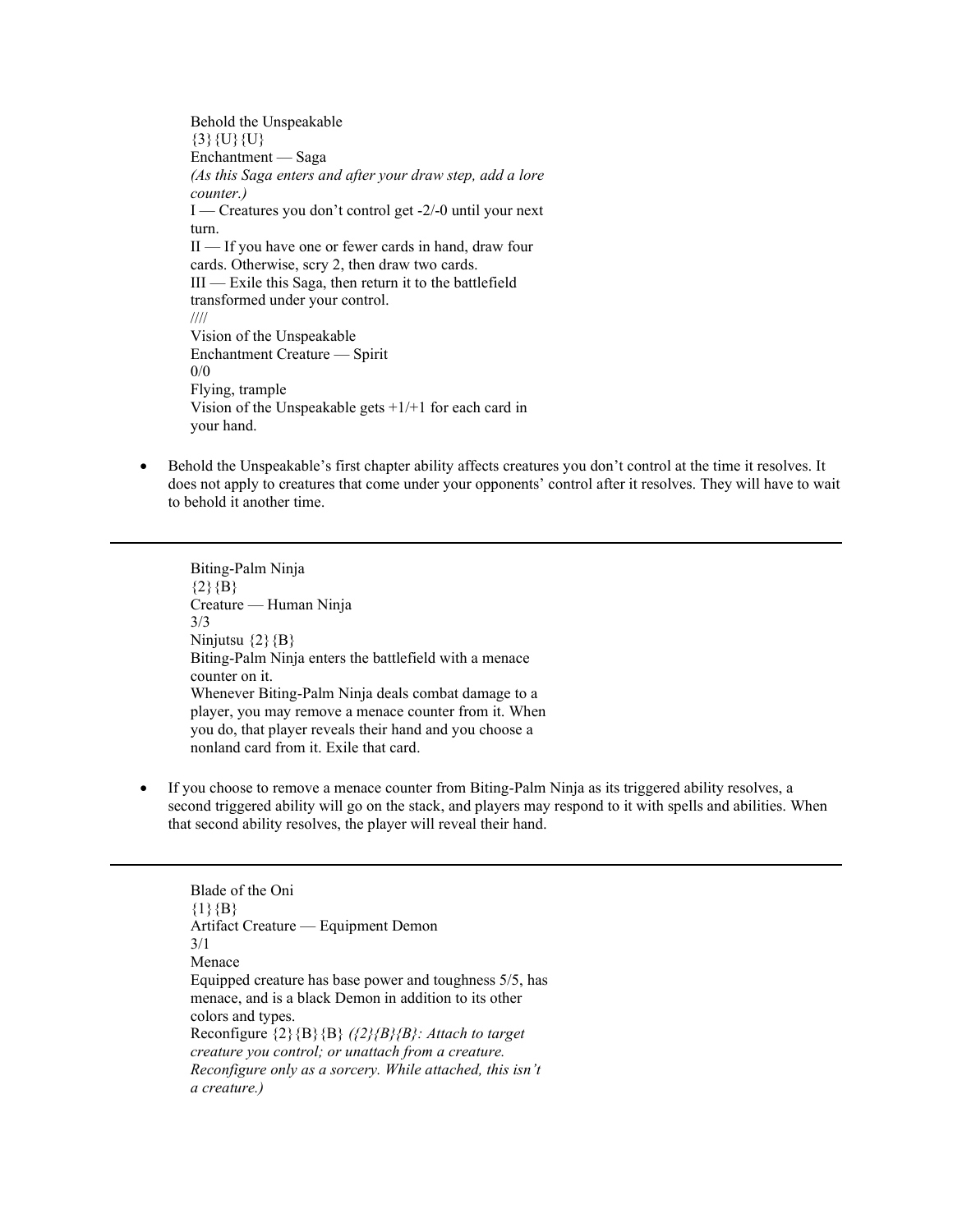• Blade of the Oni will overwrite any previous effects that set the equipped creature's power and toughness to specific numbers. Effects that otherwise modify the equipped creature's power and toughness will still apply no matter when they took effect. The same is true for  $+1/+1$  counters.

Boon of Boseiju  ${1}{G}$ Instant Target creature gets  $+X/+X$  until end of turn, where X is the greatest mana value among permanents you control. Untap it.

- The greatest mana value among permanents you control is determined as Boon of Boseiju resolves.
- If a permanent on the battlefield has  ${X}$  in its mana cost, X is 0 when determining that permanent's mana value.
- Transforming double-faced permanents, such as those found in this set, have the mana value of their front face at all times, even while back-face-up.

Bronze Cudgels {1} Artifact — Equipment  ${2}$ : Until end of turn, equipped creature gets  $+X/+0$ , where X is the number of times this ability has resolved this turn. Equip {1} *({1}: Attach to target creature you control. Equip only as a sorcery.)*

- As the first activated ability resolves, it counts the number of times that same ability from that same Bronze Cudgels has resolved that turn, including that activation. For example, the first time the ability resolves in a turn, it will grant  $+1/+0$  until end of turn, the second time  $+2/+0$  until end of turn, and so on.
- A resolution of the ability counts even if Bronze Cudgels was attached to a different creature or no creature at the time. A copy of the ability (created by Lithoform Engine, for example) will also count toward the total. An ability from another Equipment with the same name doesn't count towards the total, nor does an ability that's been countered.

Chainflail Centipede  ${2}{B}$ Artifact Creature — Equipment Insect 2/2 Whenever Chainflail Centipede or equipped creature attacks, it gets  $+2/+0$  until end of turn. Reconfigure {2} *({2}: Attach to target creature you control; or unattach from a creature. Reconfigure only as a sorcery. While attached, this isn't a creature.)*

If the equipped creature is the one that attacks, it gets  $+2/+0$  until end of turn, not Chainflail Centipede. This is true even if Chainflail Centipede is no longer attached to it by the time the ability resolves.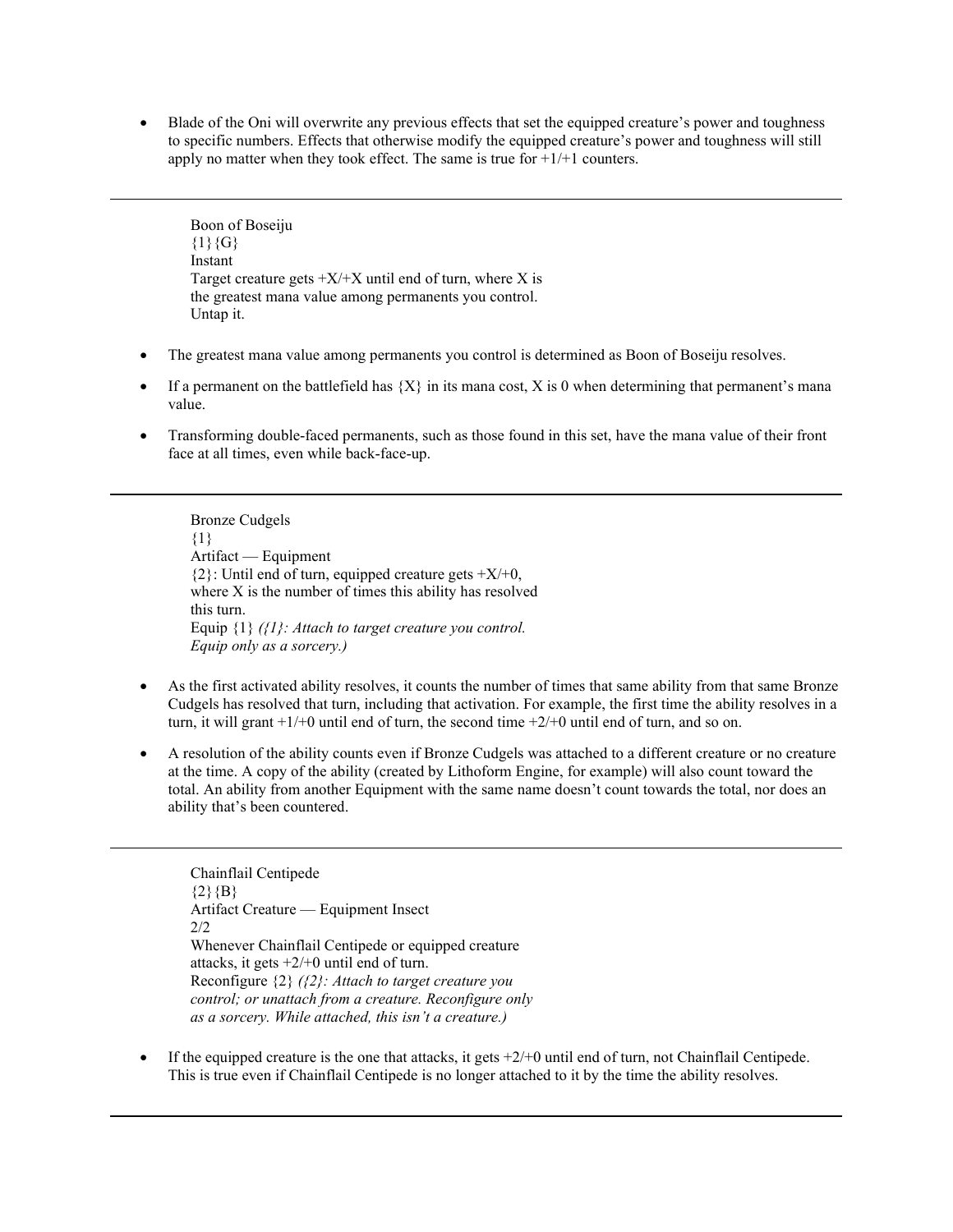Cloudsteel Kirin  ${2}{W}$ Artifact Creature — Equipment Kirin 3/2 Flying Equipped creature has flying and "You can't lose the game and your opponents can't win the game." Reconfigure {5} *({5}: Attach to target creature you control; or unattach from a creature. Reconfigure only as a sorcery. While attached, this isn't a creature.)*

- No game effect can cause you to lose the game or cause any opponent to win the game while you control a creature equipped with Cloudsteel Kirin. It doesn't matter whether you have 0 or less life, you're forced to draw a card while your library is empty, you have ten or more poison counters, you're at the end of your Nine Lives, your opponent is a Triskaidekaphile, or so on. You keep playing.
- Other circumstances can still cause you to lose the game. For example, you will lose a game if you concede or if you're penalized with a Game Loss or a Match Loss during a sanctioned tournament due to a tournament rules infraction.
- If you control a creature equipped with Cloudsteel Kirin in a Two-Headed Giant game, your team can't lose the game and the opposing team can't win the game.
- If you have 0 or less life while Cloudsteel Kirin is equipped to a creature, activating reconfigure to attach Cloudsteel Kirin to another creature you control doesn't cause you to lose the game. You would lose the game if Cloudsteel Kirin becomes unattached or becomes attached to a creature you don't control.

Coiling Stalker  ${1}{G}$ Creature — Snake Ninja 2/1 Ninjutsu {1}{G} *({1}{G}, Return an unblocked attacker you control to hand: Put this card onto the battlefield from your hand tapped and attacking.)* Whenever Coiling Stalker deals combat damage to a player, put a +1/+1 counter on target creature you control that doesn't have  $a + 1/1$  counter on it.

The target of Coiling Stalker's triggered ability will become an illegal target if  $a + 1/+1$  counter is placed on it before the triggered ability resolves.

Crackling Emergence  ${1}{R}$ Enchantment — Aura Enchant land you control Enchanted land is a 3/3 red Spirit creature with haste. It's still a land. If enchanted land would be destroyed, instead sacrifice Crackling Emergence and that land gains indestructible until end of turn.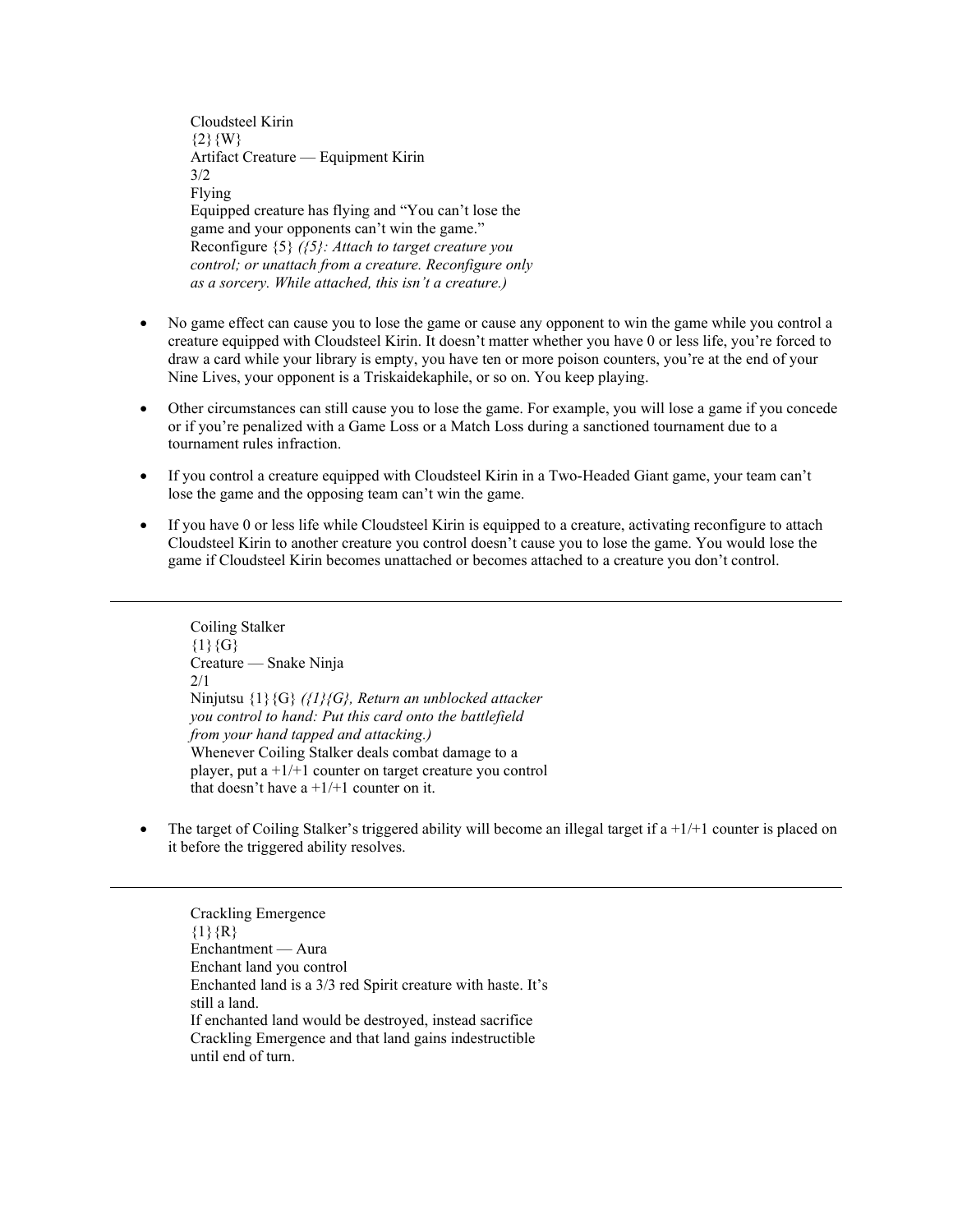- Crackling Emergence's replacement effect applies whether the enchanted land would be destroyed due to lethal damage or any other reason.
- Crackling Emergence's replacement effect does not replace effects or costs that require you to sacrifice the enchanted land.

Discover the Impossible  ${2}{U}$ Instant Look at the top five cards of your library. Exile one of them face down and put the rest on the bottom of your library in a random order. You may cast the exiled card without paying its mana cost if it's an instant spell with mana value 2 or less. If you don't, put that card into your hand.

• You may cast the card you exile with Discover the Impossible as long as the resulting spell is an instant spell with mana value 2 or less, even if the card you exiled doesn't match that criteria. This may happen if you exile a split card, a modal double-faced card, an adventurer card, or similar.

Dokuchi Silencer  $\{1\}$   $\{B\}$ Creature — Human Ninja 2/1 Ninjutsu {1}{B} *({1}{B}, Return an unblocked attacker you control to hand: Put this card onto the battlefield from your hand tapped and attacking.)* Whenever Dokuchi Silencer deals combat damage to a player, you may discard a creature card. When you do, destroy target creature or planeswalker that player controls.

• You don't choose the target for Dokuchi Silencer's last ability until after you have chosen whether or not to discard a card. If you choose to discard a card, a second triggered ability goes on the stack and you will choose a target for it. Opponents may respond to that triggered ability as normal.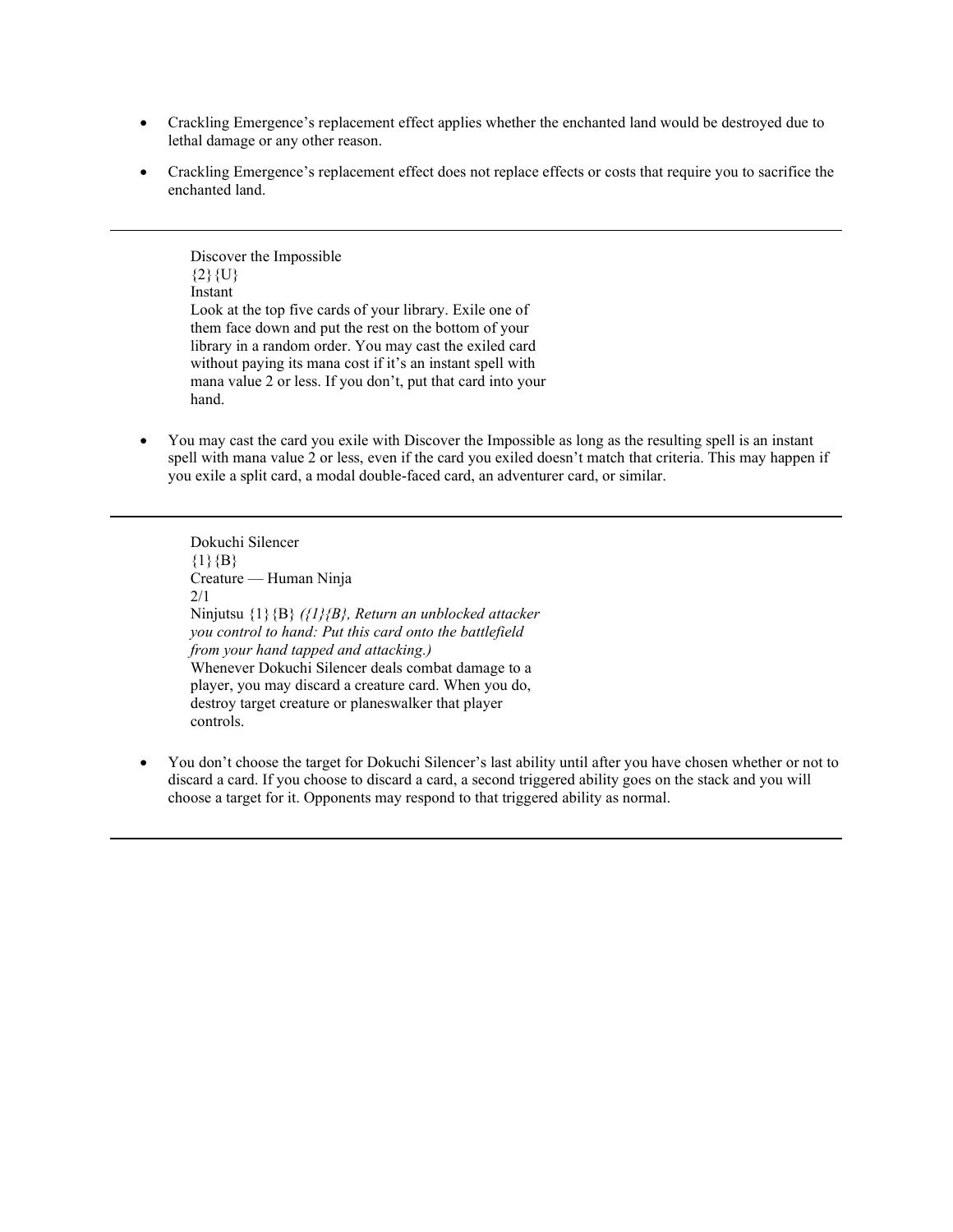The Dragon-Kami Reborn  ${2}{G}$ Enchantment — Saga *(As this Saga enters and after your draw step, add a lore counter.)* I, II — You gain 2 life. Look at the top three cards of your library. Exile one of them face down with a hatching counter on it, then put the rest on the bottom of your library in any order. III — Exile this Saga, then return it to the battlefield transformed under your control. //// Dragon-Kami's Egg Enchantment Creature — Egg 0/1 Whenever Dragon-Kami's Egg or a Dragon you control dies, you may cast a creature spell from among cards you own in exile with hatching counters on them without paying its mana cost.

- You may look at the cards you exile with The Dragon-Kami Reborn's first two chapter abilities, and you may continue to do so after it has left the battlefield.
- If Dragon-Kami's Egg and one or more Dragons you control die at the same time, the ability of Dragon-Kami's Egg will trigger once for each of them. Each time one of those abilities resolves, you'll be able to cast a creature spell from among cards you own in exile with hatchling counters on them.

Dragonspark Reactor  ${1}{R}$ Artifact Whenever Dragonspark Reactor or another artifact enters the battlefield under your control, put a charge counter on Dragonspark Reactor. {4}, Sacrifice Dragonspark Reactor: It deals damage equal to the number of charge counters on it to target player and that much damage to up to one target creature.

- Targeting a creature is optional, but you must choose at least one target player to activate Dragonspark Reactor's last ability.
- If you target both a player and a creature as you activate the ability, and one of the targets is illegal as the ability resolves, Dragonspark Reactor will deal damage to the remaining legal target. If both targets are illegal, the ability won't resolve.

Dramatist's Puppet  ${4}$ Artifact Creature — Construct 2/4 When Dramatist's Puppet enters the battlefield, for each kind of counter on target permanent, put another counter of that kind on it or remove one from it.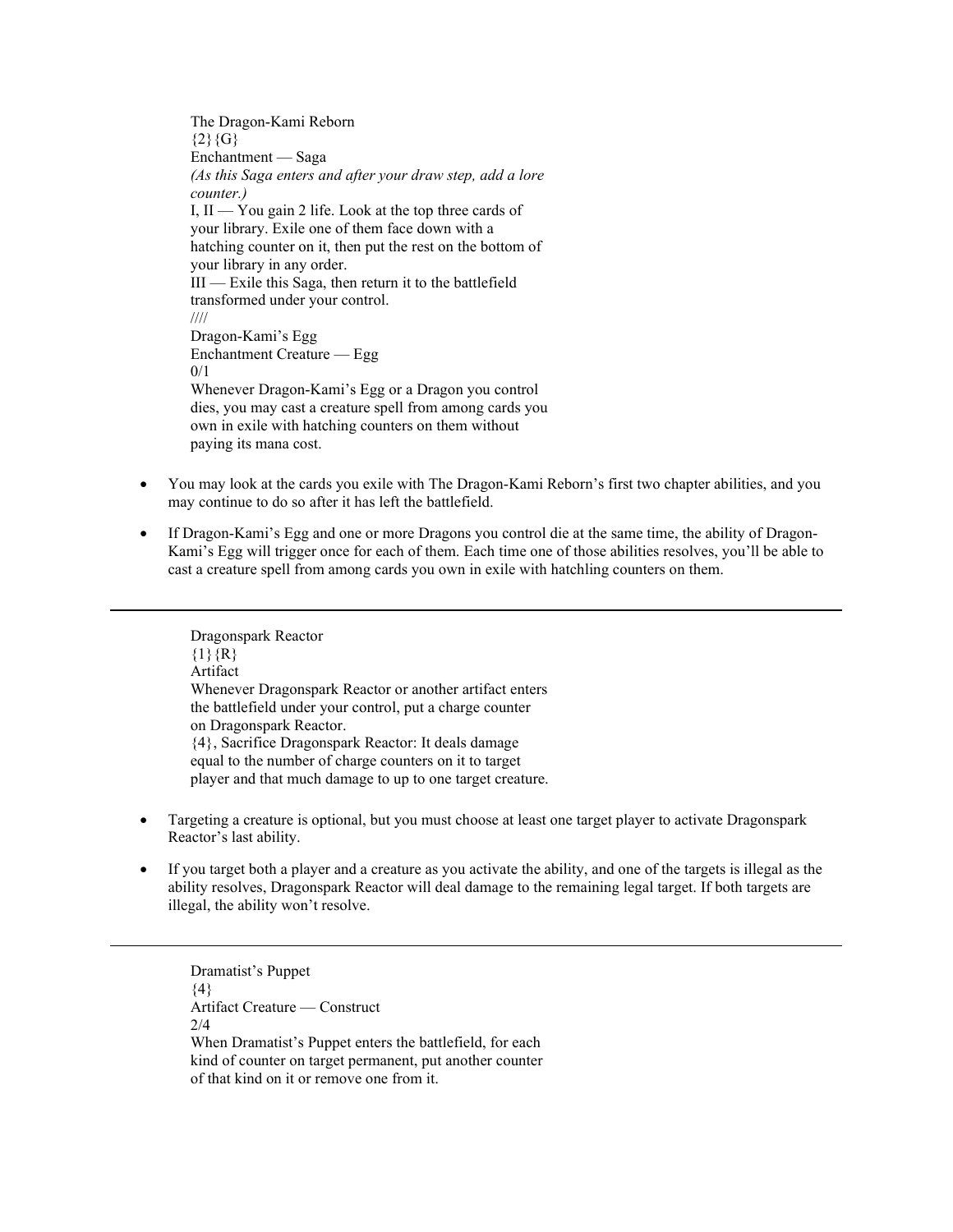• You choose whether to add or remove counters as the ability resolves. If the permanent has multiple kinds of counters, you don't have to make the same choice for each kind.

Eater of Virtue {1} Legendary Artifact — Equipment Whenever equipped creature dies, exile it. Equipped creature gets  $+2/+0$ . As long as a card exiled with Eater of Virtue has flying, equipped creature has flying. The same is true for first strike, double strike, deathtouch, haste, hexproof, indestructible, lifelink, menace, protection, reach, trample, and vigilance. Equip  ${1}$ 

If Eater of Virtue leaves the battlefield and returns to the battlefield, it will be a new object with no association to any cards it exiled from any previous times it was on the battlefield. It will have to exile new cards to grant abilities to creatures it equips from that point forward.

Essence Capture  $\{U\}\{U\}$ Instant Counter target creature spell. Put  $a + 1/+1$  counter on up to one target creature you control.

- You can't cast Essence Capture without a target creature spell. If either target is illegal when Essence Capture tries to resolve, the other is still affected as appropriate.
- A creature spell that can't be countered is a legal target for Essence Capture. The spell won't be countered when Essence Capture resolves, but you'll still put a  $+1/+1$  counter on the target creature.

Explosive Singularity  $\{8\}$   $\{R\}$   $\{R\}$ Sorcery As an additional cost to cast this spell, you may tap any number of untapped creatures you control. This spell costs {1} less to cast for each creature tapped this way. Explosive Singularity deals 10 damage to any target.

Explosive Singularity's additional cost can't reduce its cost below  ${R}$   ${R}$ . You can tap any number of untapped creatures, however, even if they won't reduce the cost further.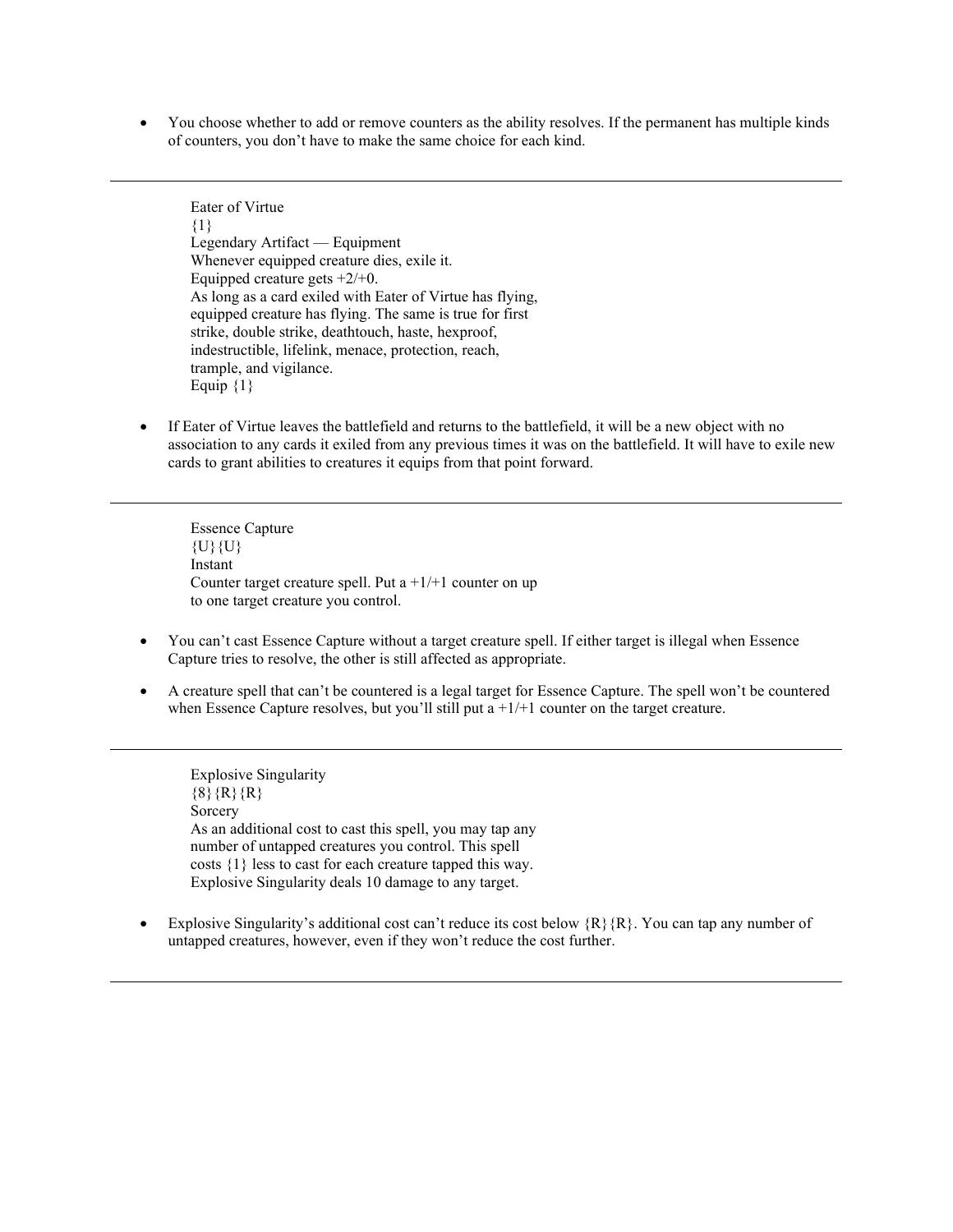Fable of the Mirror-Breaker  ${2}{R}$ Enchantment — Saga *(As this Saga enters and after your draw step, add a lore counter.)* I — Create a 2/2 red Goblin Shaman creature token with "Whenever this creature attacks, create a Treasure token." II — You may discard up to two cards. If you do, draw that many cards. III — Exile this Saga, then return it to the battlefield transformed under your control. //// Reflection of Kiki-Jiki Enchantment Creature — Goblin Shaman  $2/2$ {1}, {T}: Create a token that's a copy of another target nonlegendary creature you control, except it has haste. Sacrifice it at the beginning of the next end step.

- The token created by Reflection of Kiki-Jiki copies exactly what was printed on the original creature (except that the copy also has haste) and nothing else (unless it's copying a creature that's a token or that's copying something else; see below). It doesn't copy whether the creature is tapped or untapped, whether it has any counters on it or Auras and/or Equipment attached to it, or any non-copy effects that changed its power, toughness, types, color, and so on. Most notably, if the target creature isn't normally a creature, the copy won't be a creature.
- If the copied creature has  ${X}$  in its mana cost, X is 0.
- If a copied creature is copying something else, the token you create will use the copiable values of the target creature. In most cases, it will just be a copy of whatever that creature is copying.
- If a copied creature is a token that isn't a copy of something else, the copy copies the original characteristics of that token as stated by the effect that created it.
- Any enters-the-battlefield abilities of the copied creature will trigger when the token enters the battlefield. Any "as [this permanent] enters the battlefield" or "[this permanent] enters the battlefield with" abilities of the copied creature card will also work.
- If another creature becomes a copy of, or enters the battlefield as a copy of, the token, that creature will copy the creature card the token is copying, except it will also have haste. However, you won't sacrifice the new copy at the beginning of the next end step.
- If Reflection of Kiki-Jiki's ability creates multiple tokens due to a replacement effect (such as the one Doubling Season creates), you'll sacrifice each of them.

Farewell  $\{4\}$ {W}{W} **Sorcery** Choose one or more — • Exile all artifacts. • Exile all creatures. • Exile all enchantments.

• Exile all graveyards.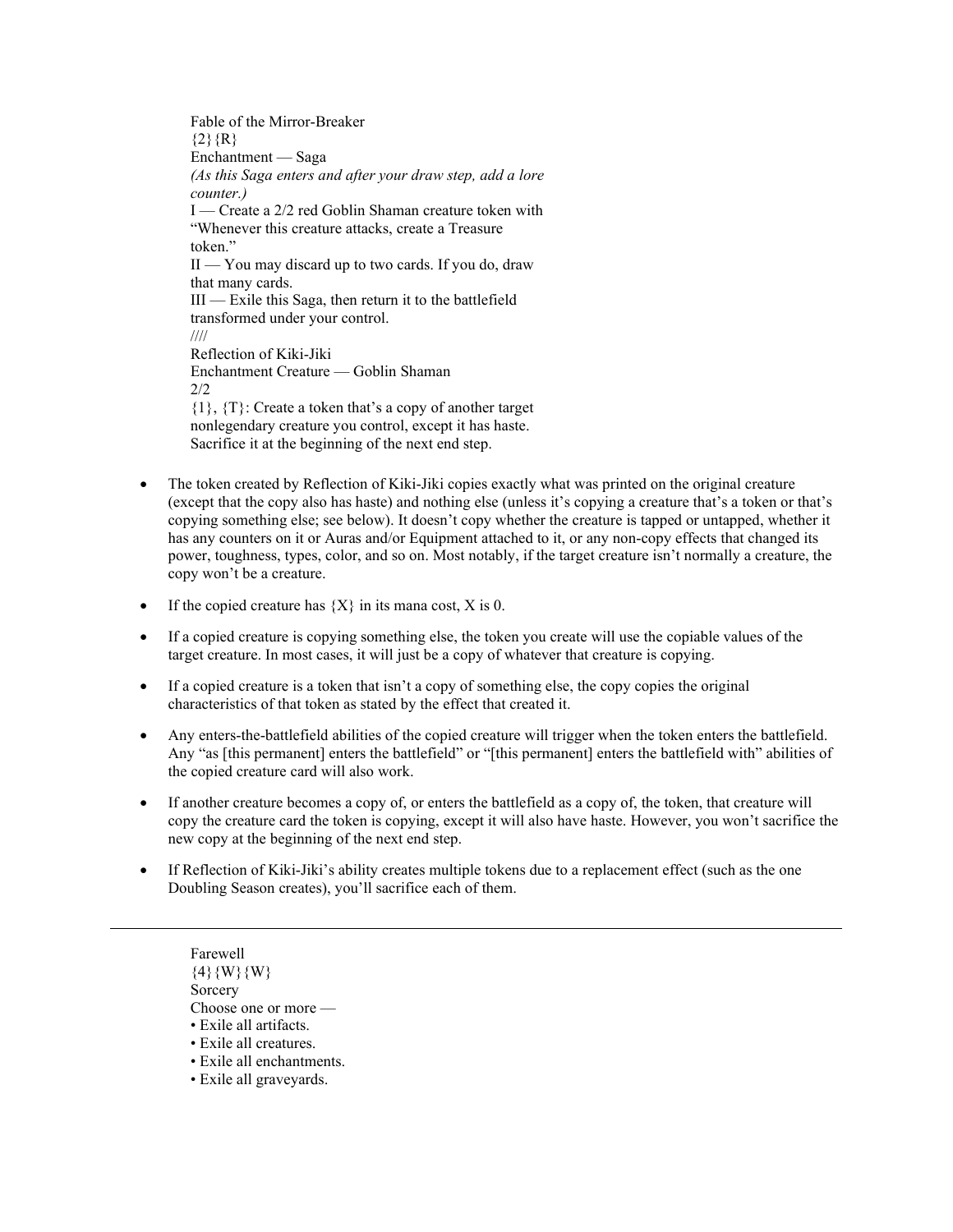• If you choose more than one mode for Farewell, you perform the actions in the order written.

Futurist Operative  $\{3\}\{U\}$ Creature — Human Ninja 3/4 As long as Futurist Operative is tapped, it's a Human Citizen with base power and toughness 1/1 and can't be blocked. {2}{U}: Untap Futurist Operative.

- Effects that set a creature's power, toughness, or creature types will be applied in timestamp order. The timestamp of Futurist Operative's first ability is when it entered the battlefield, not when it became tapped. Notably, this means the ability will not overwrite any effects that set its power and toughness to specific numbers after it entered the battlefield. Effects that otherwise modify its power and toughness will still apply no matter when they took effect. The same is true for  $+1/+1$  counters.
- Untapping Futurist Operative once it's been declared as an attacker won't remove it from combat.

Go-Shintai of Boundless Vigor  ${1}{G}$ Legendary Enchantment Creature — Shrine 1/1 Trample At the beginning of your end step, you may pay {1}. When you do, put a  $+1/+1$  counter on target Shrine for each Shrine you control.

- Go-Shintai of Boundless Vigor's reflexive triggered ability may target a Shrine which isn't currently a creature.
- Count the number of Shrines you control as the reflexive triggered ability resolves to determine how many +1/+1 counters to put on the target Shrine.

Gravelighter  ${2}{B}$ Creature — Spirit 2/2 Flying When Gravelighter enters the battlefield, draw a card if a creature died this turn. Otherwise, each player sacrifices a creature.

• The word "otherwise" in Gravelighter's triggered ability refers to whether or not a creature died this turn, not whether or not a card was drawn.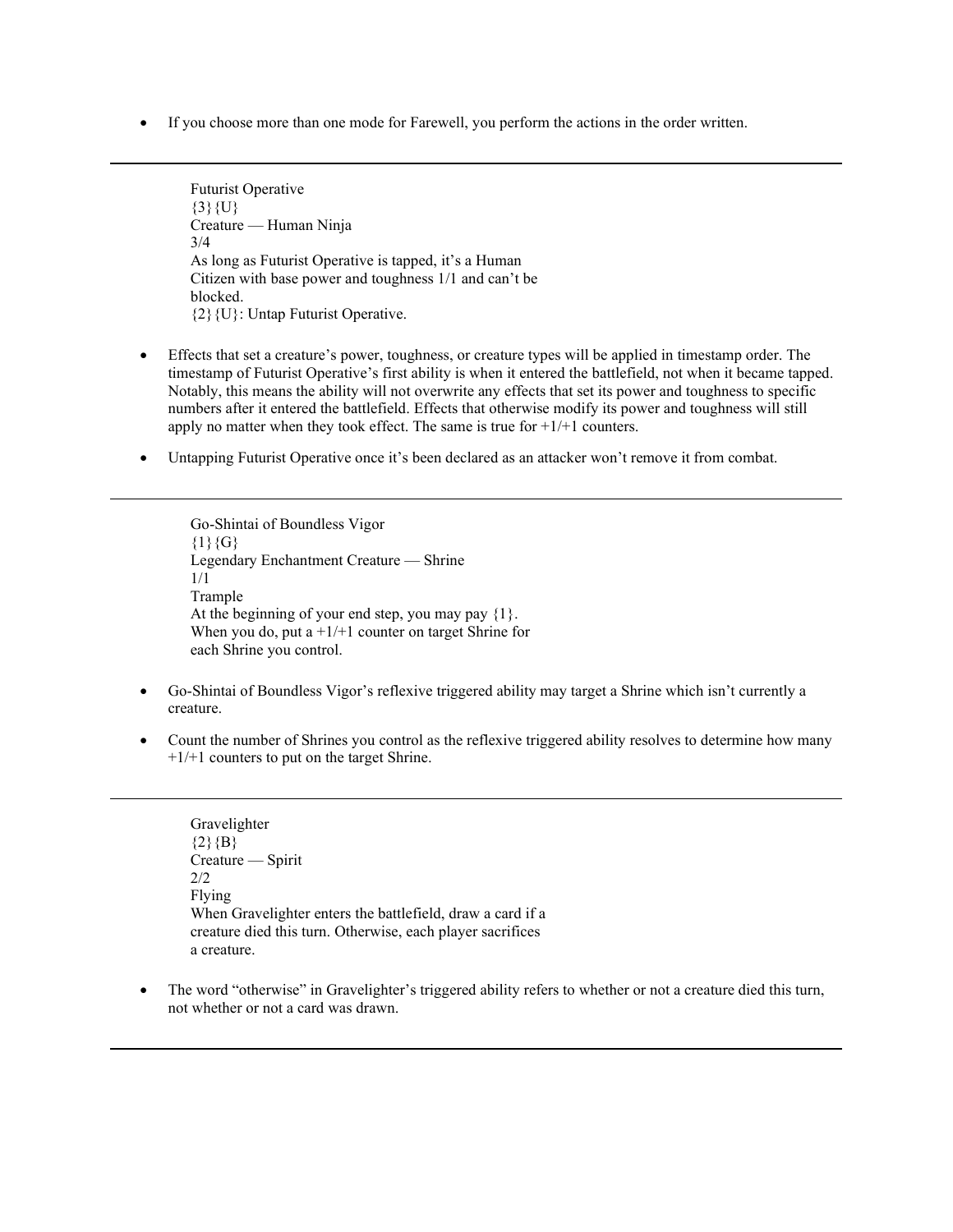Greasefang, Okiba Boss  ${1}{W}{B}$ Legendary Creature — Rat Pilot 4/3 At the beginning of combat on your turn, return target Vehicle card from your graveyard to the battlefield. It gains haste. Return it to its owner's hand at the beginning of your next end step.

• A Vehicle with haste must still be crewed (or become a creature some other way) before it can attack.

Harmonious Emergence  ${3}{G}$ Enchantment — Aura Enchant land you control Enchanted land is a 4/5 green Spirit creature with vigilance and haste. It's still a land. If enchanted land would be destroyed, instead sacrifice Harmonious Emergence and that land gains indestructible until end of turn.

- Harmonious Emergence's replacement effect applied whether the enchanted land would be destroyed due to lethal damage or any other reason.
- Harmonious Emergence's replacement effect does not replace effects or costs that require you to sacrifice the enchanted land.

Heiko Yamazaki, the General  $\{3\}$ {R} Legendary Creature — Human Samurai 3/3 Trample Whenever a Samurai or Warrior you control attacks alone, you may cast target artifact card from your graveyard this turn.

- A creature attacks alone if it's the only creature declared as an attacker during the declare attackers step. For example, Heiko Yamazaki's triggered ability won't trigger if you attack with multiple creatures and all but one of them are removed from combat.
- You must still pay all costs and follow all normal timing rules when casting an artifact from your graveyard this way. Normally, this means you will not be able to cast that card until your post-combat main phase.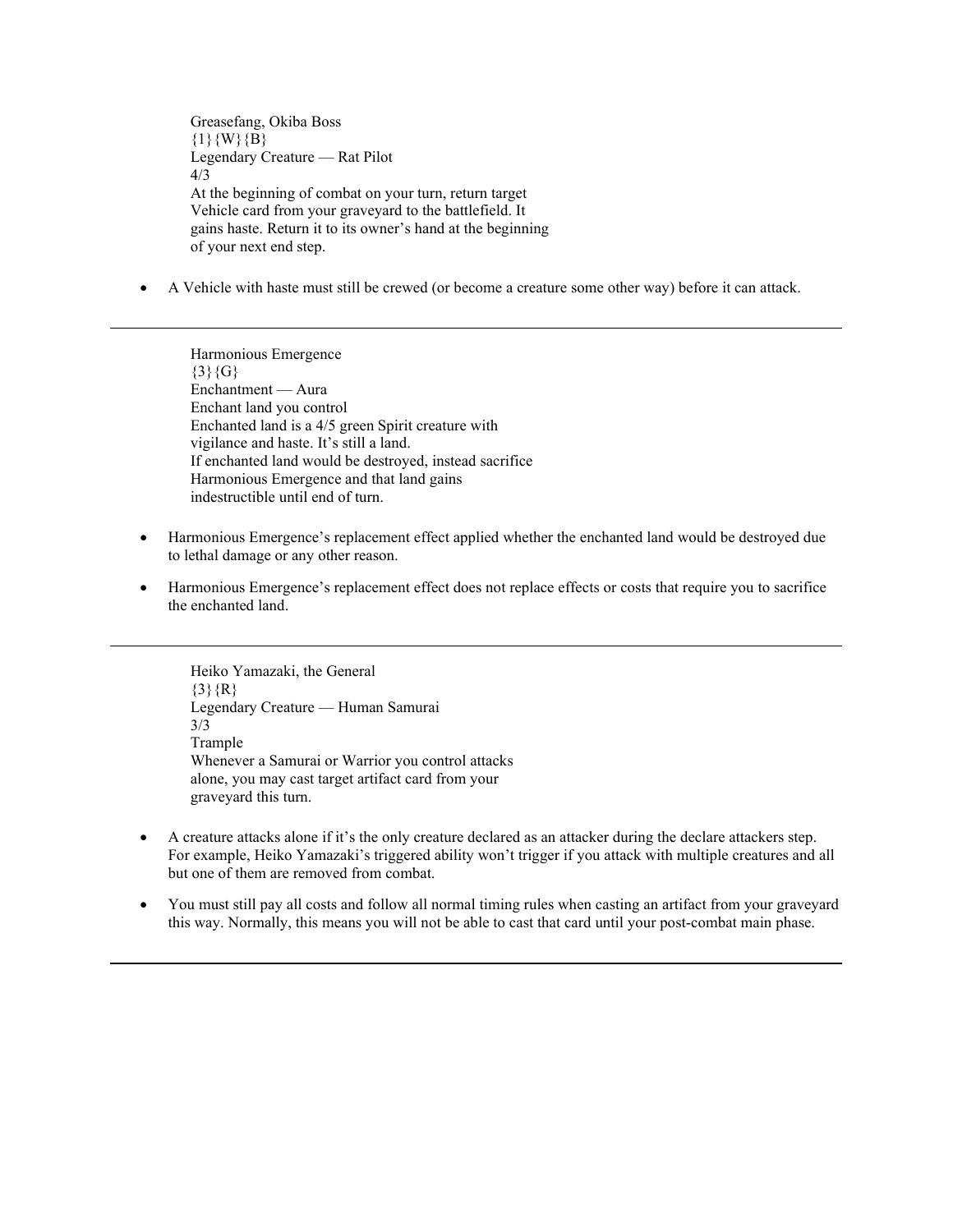Hidetsugu Consumes All  ${1}{B}{R}$ Enchantment — Saga *(As this Saga enters and after your draw step, add a lore counter.)* I — Destroy each nonland permanent with mana value 1 or less. II — Exile all graveyards. III — Exile this Saga, then return it to the battlefield transformed under your control. //// Vessel of the All-Consuming Enchantment Creature — Ogre Shaman 3/3 Trample Whenever Vessel of the All-Consuming deals damage, put a  $+1/+1$  counter on it. Whenever Vessel of the All-Consuming deals damage to a player, if it has dealt 10 or more damage to that player this turn, they lose the game.

- If a permanent on the battlefield has  ${X}$  in its mana value, X is 0.
- The mana value of a transforming double-faced card with its back face up is the mana value of the front face.
- Vessel of the All-Consuming's first triggered ability will trigger whenever it deals any damage, not just combat damage. If it deals damage to multiple players and/or permanents at the same time (perhaps because of trample or because it was blocked by multiple creatures), that ability triggers only once.
- If Vessel of the All-Consuming is dealt lethal damage at the same time it deals damage, it will be destroyed before the first triggered ability resolves, so the  $+1/+1$  counter won't be put on it in time to potentially save it.

Hidetsugu, Devouring Chaos  $\{3\}$   $\{B\}$ Legendary Creature — Ogre Demon 4/4 {B}, Sacrifice a creature: Scry 2.  ${2}{R}, {T}$ : Exile the top card of your library. You may play that card this turn. When you exile a nonland card this way, Hidetsugu, Devouring Chaos deals damage equal to the exiled card's mana value to any target.

• You must still pay all costs and follow all normal timing rules when playing a card this way. For example, you may play a land this way only during one of your own main phases while the stack is empty, and only if you haven't previously played a land this turn.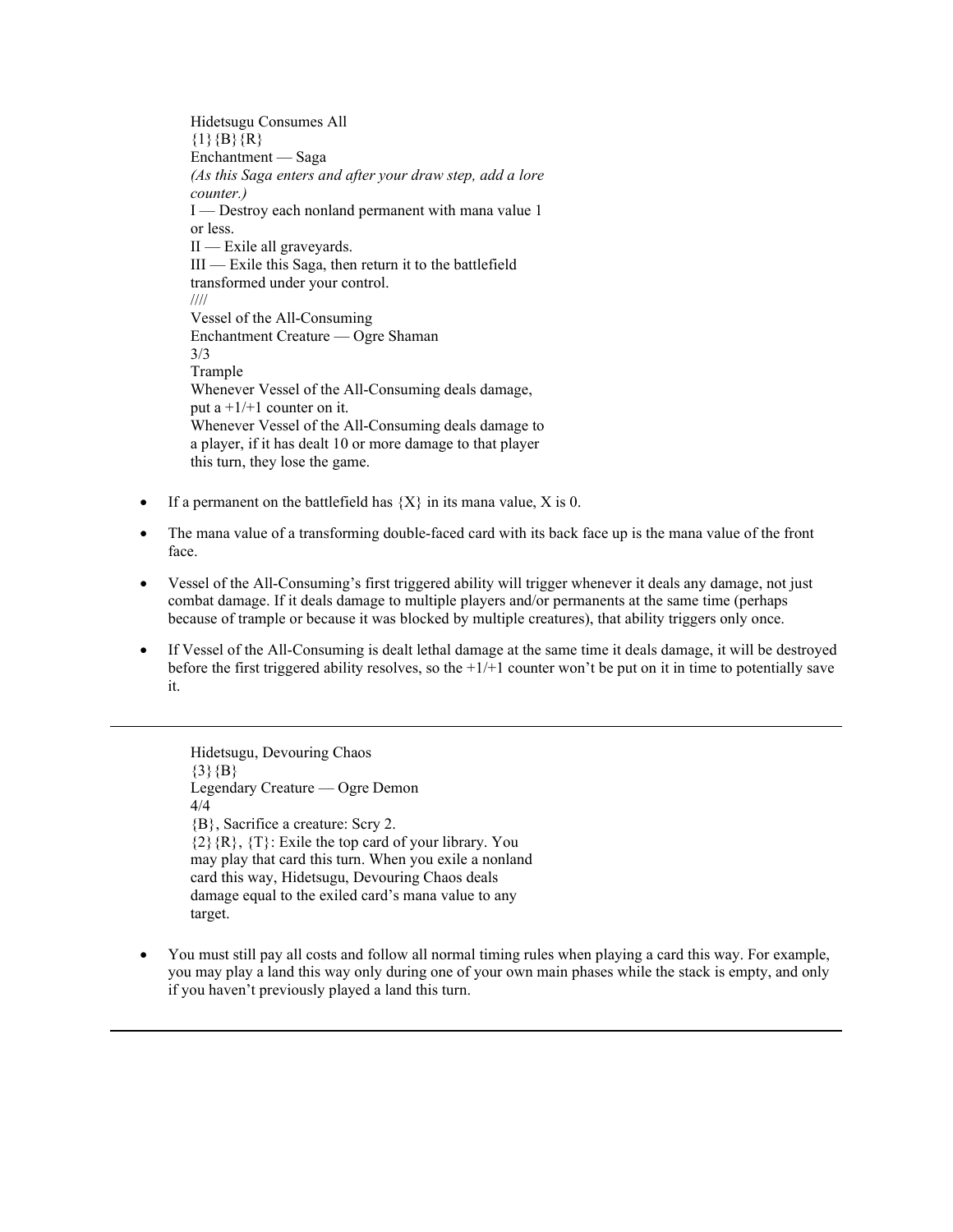Hinata, Dawn-Crowned  $\{1\}\{U\}\{R\}\{W\}$ Legendary Creature — Kirin Spirit 4/4 Flying, trample Spells you cast cost {1} less to cast for each target. Spells your opponents cast cost  $\{1\}$  more to cast for each target.

• Hinata's last two abilities ability count the number of players or objects that are targets of a spell as it is cast, not the number of times the card text uses the word "target." For example, a spell you cast that says "target creature" twice would cost  $\{1\}$  less to cast if each instance targeted the same creature and  $\{2\}$  less to cast if they each targeted different creatures.

Historian's Wisdom  ${2}{G}$ Enchantment — Aura Enchant artifact or creature When Historian's Wisdom enters the battlefield, if enchanted permanent is a creature with the greatest power among creatures on the battlefield, draw a card. As long as enchanted permanent is a creature, it gets  $+2/+1.$ 

- Historian's Wisdom has an intervening "if" clause in its triggered ability. This means that you will draw a card only if the enchanted permanent is a creature with the greatest power both at the time the ability triggers and at the time that it resolves.
- If the enchanted creature leaves the battlefield in response to the triggered ability but the Aura is still on the battlefield, the Aura will be put into its owner's graveyard as a state-based action. In that case, the last time it was on the battlefield, it wasn't enchanting a permanent, and its controller will not draw a card.

Intercessor's Arrest  ${2}{W}$ Enchantment — Aura Enchant permanent Enchanted permanent can't attack, block, or crew Vehicles. Its activated abilities can't be activated unless they're mana abilities.

- A creature that "can't crew Vehicles" can't be tapped to pay the crew cost of a Vehicle.
- Activated abilities contain a colon and appear in the form "[Cost]: [Effect]." Some keywords (such as equip) are activated abilities and will have colons in their reminder texts. Loyalty abilities of planeswalkers are also activated abilities.
- Intercessor's Arrest doesn't stop static abilities from affecting the game, and it doesn't stop triggered abilities from triggering. It also doesn't stop mana abilities from being activated. Most activated abilities that produce mana as they resolve are mana abilities.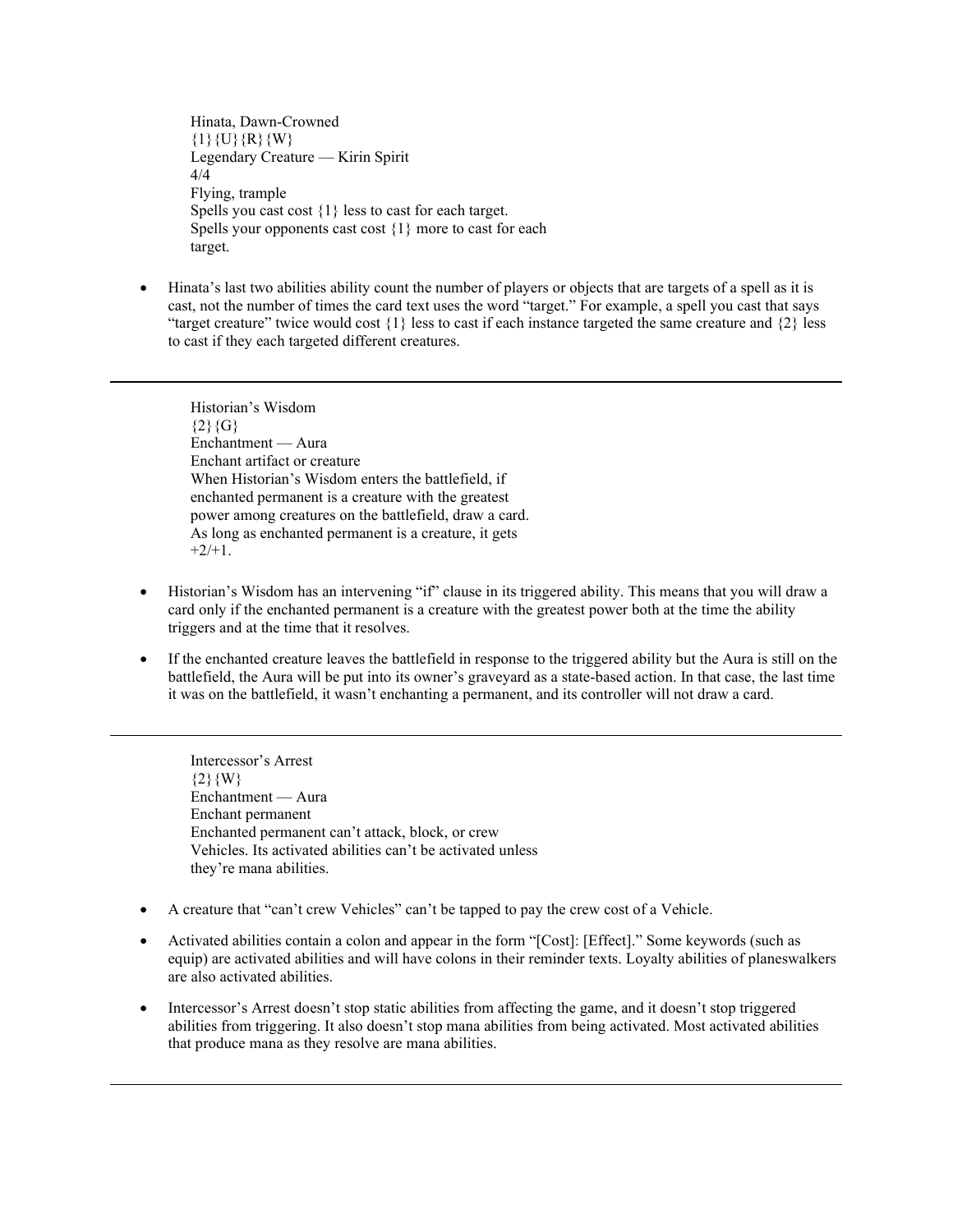Inventive Iteration  ${3}$ {U} Enchantment — Saga *(As this Saga enters and after your draw step, add a lore counter.)* I — Return up to one target creature or planeswalker to its owner's hand. II — Return an artifact card from your graveyard to your hand. If you can't, draw a card. III — Exile this Saga, then return it to the battlefield transformed under your control. //// Living Breakthrough Enchantment Creature — Moonfolk 3/3 Flying Whenever you cast a spell, your opponents can't cast spells with the same mana value as that spell until your next turn.

- Living Breakthrough's triggered ability will resolve before the spell that caused it to trigger. Notably, the ability has no effect until it resolves, so your opponents can respond to it by casting instant spells with the same mana value as the original spell.
- Living Breakthrough's triggered ability won't affect spells that a player has already cast, even if those spells haven't resolved yet.

Invoke Calamity  $\{1\}$  {R} {R} {R} {R} {R} Instant You may cast up to two instant and/or sorcery spells with total mana value 6 or less from your graveyard and/or hand without paying their mana costs. If those spells would be put into your graveyard, exile them instead. Exile Invoke Calamity.

- Invoke Calamity looks for the mana values and types of the spells on the stack, not the mana values and types of the cards in your graveyard. Notably, this means that you may cast the back face of a modal double-faced card or either face of a split card as long as the spells you are casting are either instants or sorceries and together have a total mana value of 6 or less.
- The spells are cast one after the other during the resolution of Invoke Calamity. The one you cast second will be the first one to resolve.
- If you cast a spell without paying its mana cost, you can't choose to cast it for any alternative costs. You can, however, pay any additional costs. If the spell has any mandatory additional costs, you must pay those.
- If the spell has  $\{X\}$  in its mana cost, you must choose 0 as the value of X when casting it without paying its mana cost.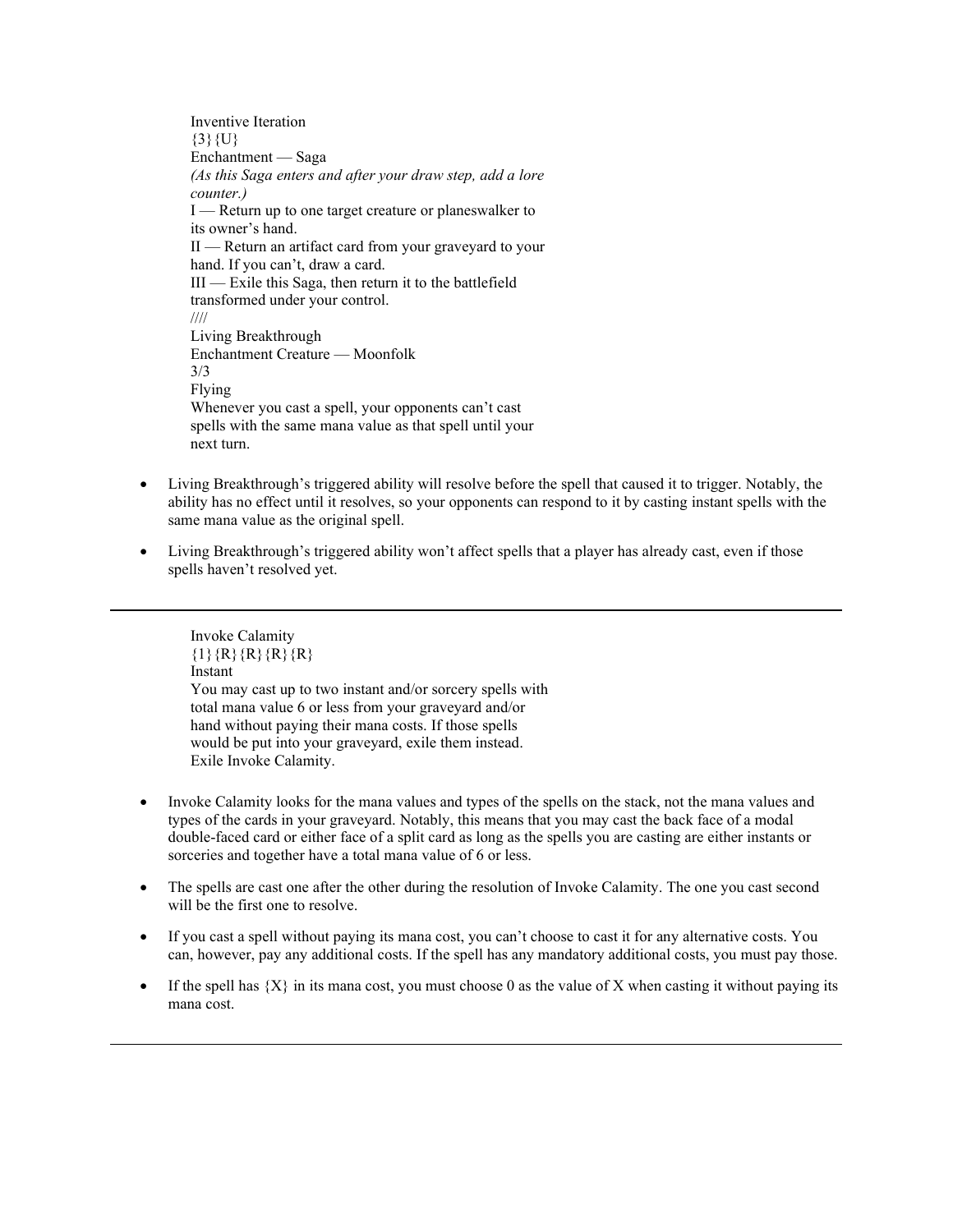Invoke Despair  ${1}{B}{B}{B}{B}{B}{B}$ **Sorcery** Target opponent sacrifices a creature. If they can't, they lose 2 life and you draw a card. Then repeat this process for an enchantment and a planeswalker.

- The target opponent doesn't choose whether to sacrifice a creature or not, although they do choose which creature they control to sacrifice.
- When you repeat the process, you don't choose a new player. The same player sacrifices each of the three permanents, if able.
- You repeat the process for an enchantment and a planeswalker whether the target opponent was able to sacrifice a creature or not.

Invoke Justice  ${1}{W}{W}{W}{W}{W}{W}$ Sorcery Return target permanent card from your graveyard to the battlefield, then distribute four  $+1/+1$  counters among any number of creatures and/or Vehicles target player controls.

• You choose both targets for this spell as you cast it, but you choose which creatures and/or Vehicles to put counters on as it resolves. Notably, if you targeted yourself and put a creature or Vehicle card onto the battlefield with Invoke Justice, you may put some or all of the counters on that permanent.

Invoke the Ancients  ${1}{G}{G}{G}{G}{G}{G}$ Sorcery Create two 4/5 green Spirit creature tokens. For each of them, put your choice of a vigilance counter, a reach counter, or a trample counter on it.

- You choose the type of counter that each of the two green Spirit creature tokens will get separately.
- If a replacement effect causes you to create more than two tokens, you will make that choice for each of those tokens individually. For example, if you resolve Invoke the Ancients while you control Parallel Lives, you will choose a type of counter for each of the four resulting tokens.

Invoke the Winds  ${1}{U}{U}{U}{U}{U}{U}$ Sorcery Gain control of target artifact or creature. Untap it.

- You will not be able to attack with the creature you gain control of or use its activated abilities with  $\{T\}$  in the cost unless it has haste.
- Gaining control of a permanent doesn't cause you to gain control of any Auras or Equipment attached to that permanent.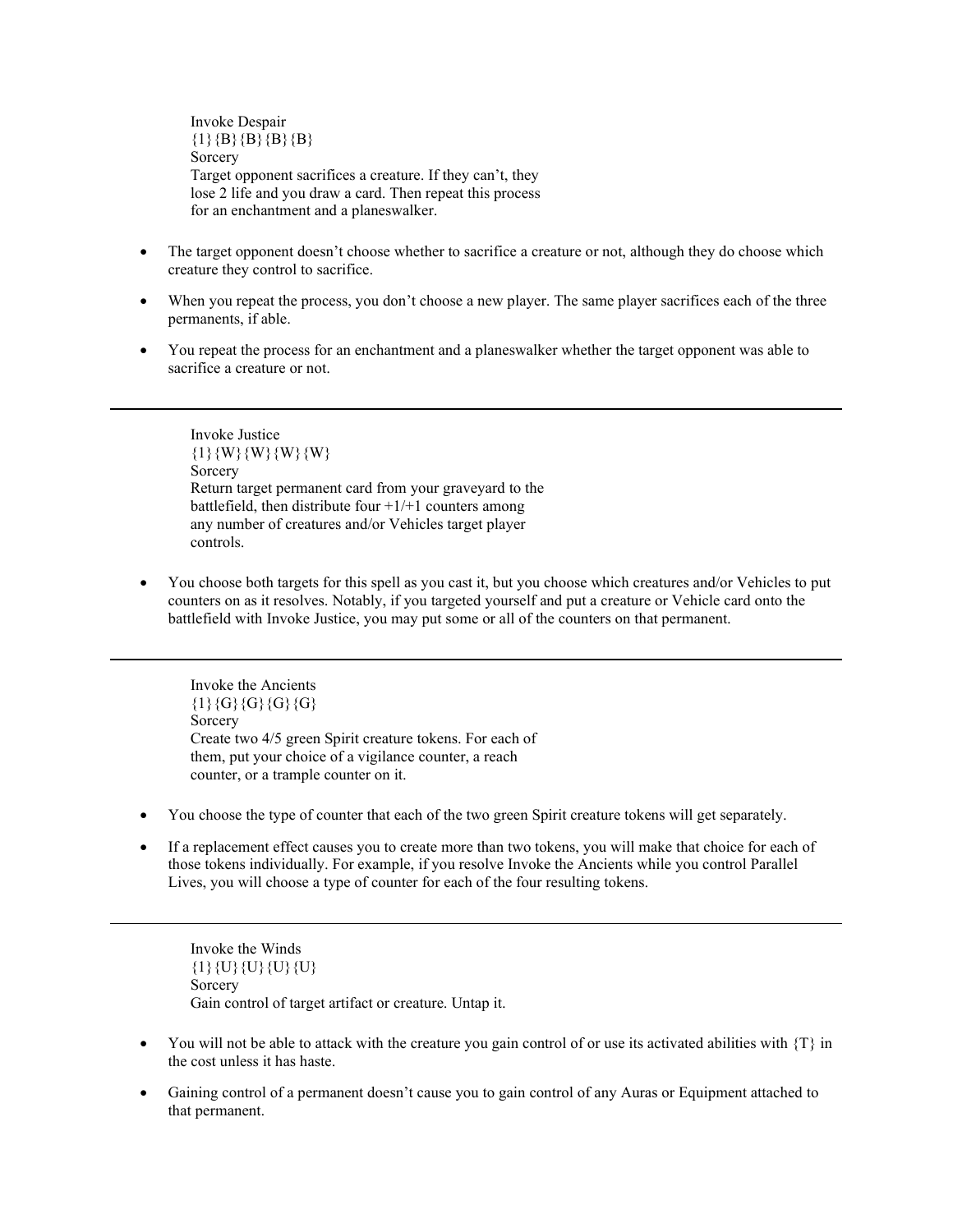Iron Apprentice {1} Artifact Creature — Construct  $0/0$ Iron Apprentice enters the battlefield with  $a + 1/+1$ counter on it. When Iron Apprentice dies, if it had counters on it, put those counters on target creature you control.

- Iron Apprentice puts all of its counters onto the target creature, not just its  $+1/+1$  counters.
- Iron Apprentice's ability doesn't cause you to move counters from itself to the target creature. Rather, you put the same number of each kind of counter Iron Apprentice had when it died onto that creature.
- In some unusual cases, you may end up putting the counters on more than one permanent. For example, if you control The Ozolith when Iron Apprentice dies, you will put the appropriate number of each kind of counter onto both The Ozolith and the target creature.
- If Iron Apprentice has  $-1/-1$  counters on it when it dies, the last ability will include those as well. This may result in the recipient also dying.

Isshin, Two Heavens as One {R}{W}{B} Legendary Creature — Human Samurai 3/4 If a creature attacking causes a triggered ability of a permanent you control to trigger, that ability triggers an additional time.

- Isshin, Two Heavens as One's ability affects only triggered abilities with conditions that are directly related to attacking, such as "whenever [this creature] attacks" or "whenever you attack with one or more creatures." It does not affect triggered abilities with other trigger conditions, such as "whenever [this creature] becomes tapped."
- Isshin's effect doesn't copy the triggered ability; it just causes the ability to trigger twice. Any choices made as you put the ability onto the stack, such as modes and targets, are made separately for each instance of the ability. Any choices made on resolution are also made individually.

Jin-Gitaxias, Progress Tyrant  $\{5\}\{U\}\{U\}$ Legendary Creature — Phyrexian Praetor 5/5 Whenever you cast an artifact, instant, or sorcery spell, copy that spell. You may choose new targets for the copy. This ability triggers only once each turn. *(A copy of a permanent spell becomes a token.)* Whenever an opponent casts an artifact, instant, or sorcery spell, counter that spell. This ability triggers only once each turn.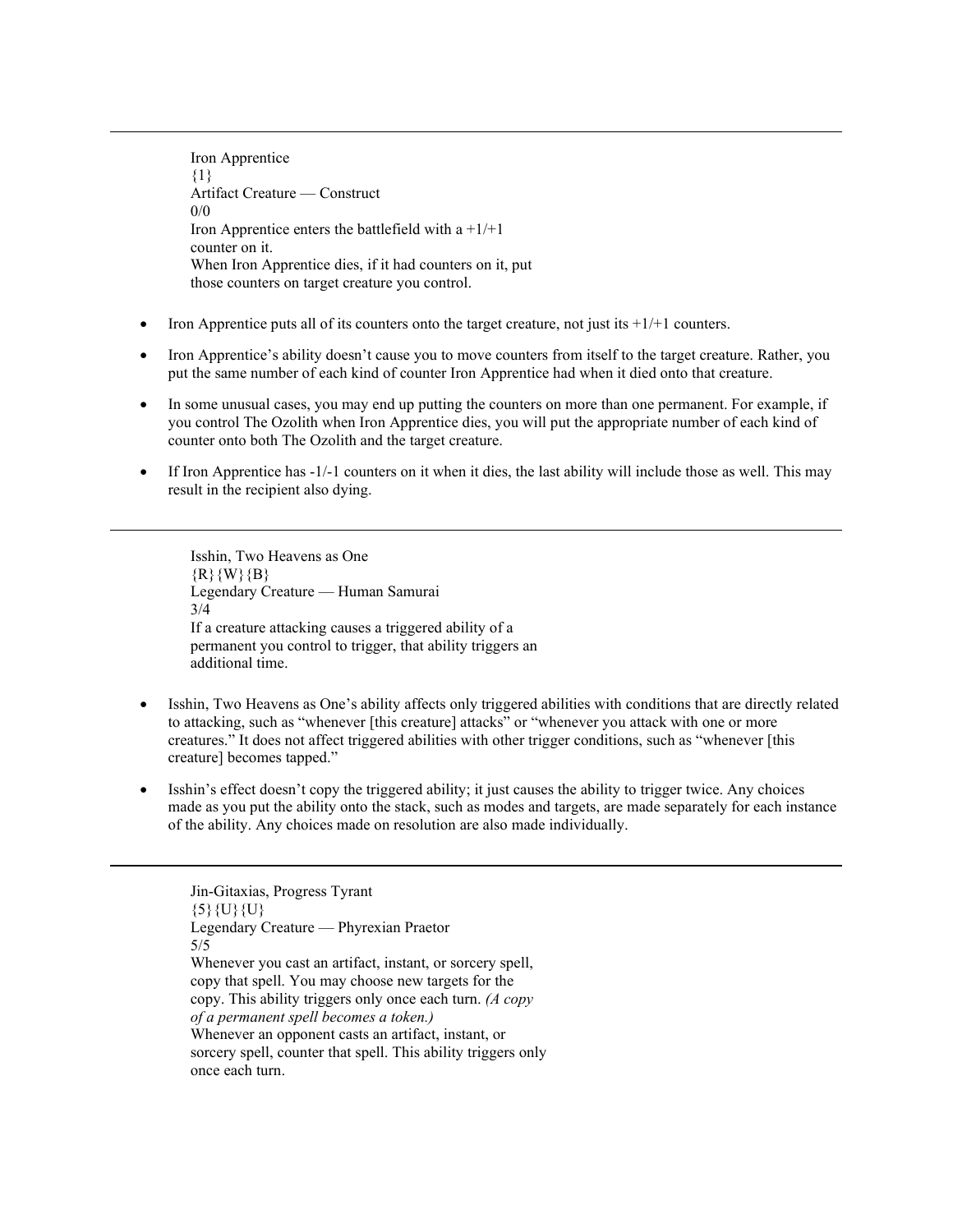- If the spell that's copied is modal (that is, it says "Choose one —" or the like), the copy created by Jin-Gitaxias's first ability will have the same mode or modes. You can't choose different ones.
- If the spell that's copied had damage divided to targets as it was cast, the division can't be changed, although the targets receiving that damage still can. The same is true of spells that distribute counters to targets as it was cast.
- You can't choose to pay any additional costs for the copy created by Jin-Gitaxias's first ability. However, effects based on any additional costs that were paid for the original spell are copied as though those same costs were paid for the copy too.
- The copies that Jin-Gitaxias's first ability creates are created on the stack, so they're not "cast." Abilities that trigger when a player casts a spell won't trigger.
- A copy is created even if the spell that caused the ability to trigger has been countered by the time that ability resolves. The copy resolves before the original spell.
- Jin-Gitaxias's last ability triggers once each turn, not once each turn per opponent.

Kaito Shizuki  ${1}{U}{B}$ Legendary Planeswalker — Kaito 3 At the beginning of your end step, if Kaito Shizuki entered the battlefield this turn, he phases out. +1: Draw a card. Then discard a card unless you attacked this turn. −2: Create a 1/1 blue Ninja creature token with "This creature can't be blocked." −7: You get an emblem with "Whenever a creature you control deals combat damage to a player, search your library for a blue or black creature card, put it onto the battlefield, then shuffle."

- Phased out permanents are treated as though they don't exist. They can't be the target of spells or abilities, their static abilities have no effect on the game, their triggered abilities can't trigger, they can't attack or block, and so on.
- As Kaito Shizuki phases out, Auras attached to him also phase out at the same time. Those Auras will phase in at the same time Kaito does, and they'll phase in still attached to Kaito.
- Permanents phase back in during their controller's untap step, immediately before that player untaps their permanents. Kaito phases back in with the same number of loyalty counters that he phased out with.
- Phasing out doesn't cause permanents to leave or re-enter the battlefield, so no "leaves the battlefield" or "enters the battlefield" abilities will trigger, and Kaito's first ability won't trigger again at the end of a turn in which he phased in.

Kaito's Pursuit  ${2}{B}$ Sorcery Target player discards two cards. Ninjas and Rogues you control gain menace until end of turn. *(They can't be blocked except by two or more creatures.)*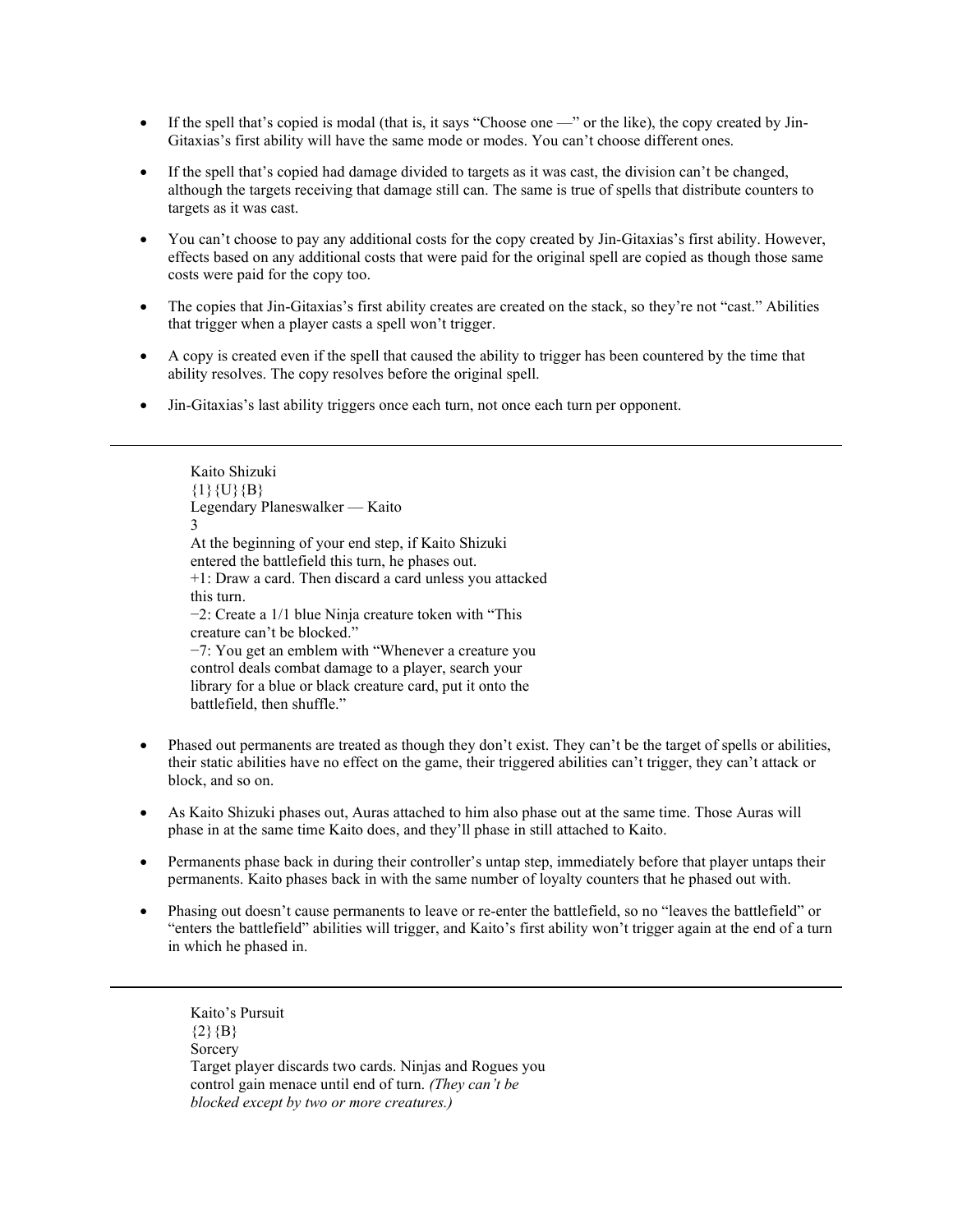• The Ninjas and Rogues that gain menace are determined only once, as Kaito's Pursuit resolves. A Ninja or Rogue that enters the battlefield after it resolves will not have menace, and a creature that gained menace this way but then stops being a Ninja or Rogue due to another effect will not lose menace.

Kami of Terrible Secrets  ${3}{B}$ Creature — Spirit 3/4 When Kami of Terrible Secrets enters the battlefield, if you control an artifact and an enchantment, you draw a card and you gain 1 life.

- The artifact and the enchantment may be the same permanent.
- If you don't control both an artifact and an enchantment at the moment Kami of Terrible Secrets enters the battlefield, its ability won't trigger at all. If the ability triggers, it will check again as it tries to resolve. If you don't control both at that time, the ability won't do anything.
- Its terrible secret is that it always forgets to call home on Mother's Day.

Kotose, the Silent Spider  $\{3\}$ {U}{B} Legendary Creature — Human Ninja 4/4 When Kotose, the Silent Spider enters the battlefield, exile target card other than a basic land card from an opponent's graveyard. Search that player's graveyard, hand, and library for any number of cards with the same name as that card and exile them. Then that player shuffles. For as long as you control Kotose, you may play one of the exiled cards, and you may spend mana as though it were mana of any color to cast it.

- You may play exactly one of the exiled cards. Once you play one of them, the others will remain in exile.
- You may leave any cards with the same name as the target card in the zones they're in if you want.
- If another player gains control of Kotose, the Silent Spider, you won't be able to play any of the exiled cards, even if you later regain control of it. Similarly, if Kotose leaves the battlefield and later returns, you won't be able to play the cards that were exiled the first time it was on the battlefield.

Light-Paws, Emperor's Voice  ${1}{W}$ Legendary Creature — Fox Advisor 2/2 Whenever an Aura enters the battlefield under your control, if you cast it, you may search your library for an Aura card with mana value less than or equal to that Aura and with a different name than each Aura you control, put that card onto the battlefield attached to Light-Paws, Emperor's Voice, then shuffle.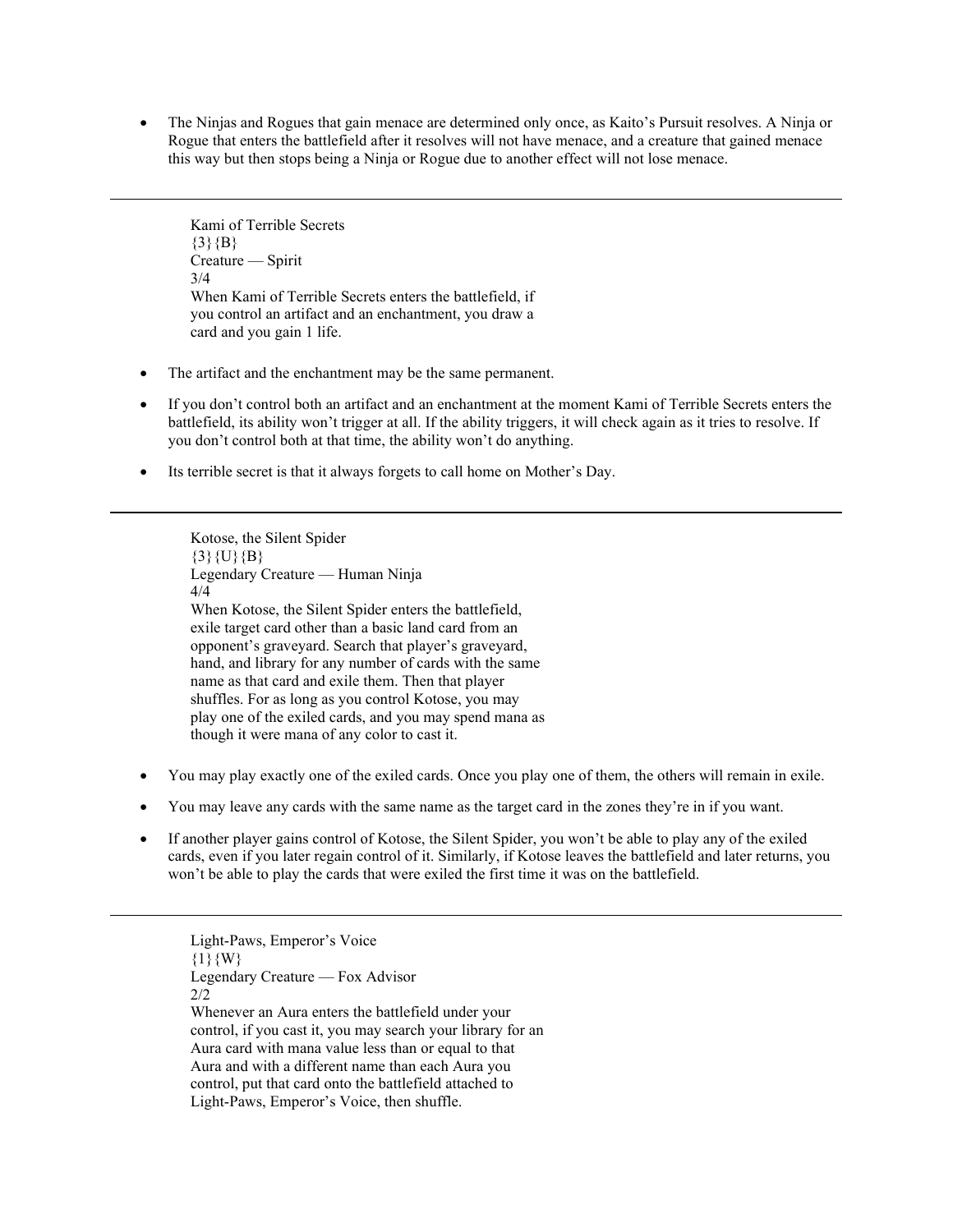• If the Aura card you find can't be attached to Light-Paws for any reason, it stays in your library and does not enter the battlefield.

Malicious Malfunction  ${1}{B}{B}$ Sorcery All creatures get -2/-2 until end of turn. If a creature would die this turn, exile it instead.

- Creatures that would die for any reason this turn are exiled instead, not just creatures that would die after getting -2/-2.
- While the -2/-2 applies only to creatures that are on the battlefield as Malicious Malfunction resolves, the replacement effect applies to all creatures that turn, including ones that enter the battlefield after Malicious Malfunction resolves or noncreatures that become creatures after Malicious Malfunction resolves.

March of Burgeoning Life  ${X}{G}$ Instant As an additional cost to cast this spell, you may exile any number of green cards from your hand. This spell costs {2} less to cast for each card exiled this way. Choose target creature with mana value less than X. Search your library for a creature card with the same name as that creature, put it onto the battlefield tapped, then shuffle.

- March of Burgeoning Life's target must have a mana value less than X. A creature with a mana value equal to X is not a legal target.
- You may exile more cards than necessary for March of Burgeoning Life's first ability, but you can't reduce the mana it costs to less than  ${G}$  this way.
- For example, say you wanted to choose a target with mana value 3. You need X to be at least 4. You could choose to cast March of Burgeoning Life by exiling two green cards from your hand and paying {G}, by exiling one green card and paying  $\{2\}\{G\}$ , or just by paying  $\{4\}\{G\}$ . If you had a reason to, you could even choose a greater value for X.
- The mana value of March of Burgeoning Life while it's on the stack is the value chosen for X plus 1, no matter how much mana you actually paid to cast it.

March of Otherworldly Light  ${X}{W}$ Instant As an additional cost to cast this spell, you may exile any number of white cards from your hand. This spell costs {2} less to cast for each card exiled this way. Exile target artifact, creature, or enchantment with mana value X or less.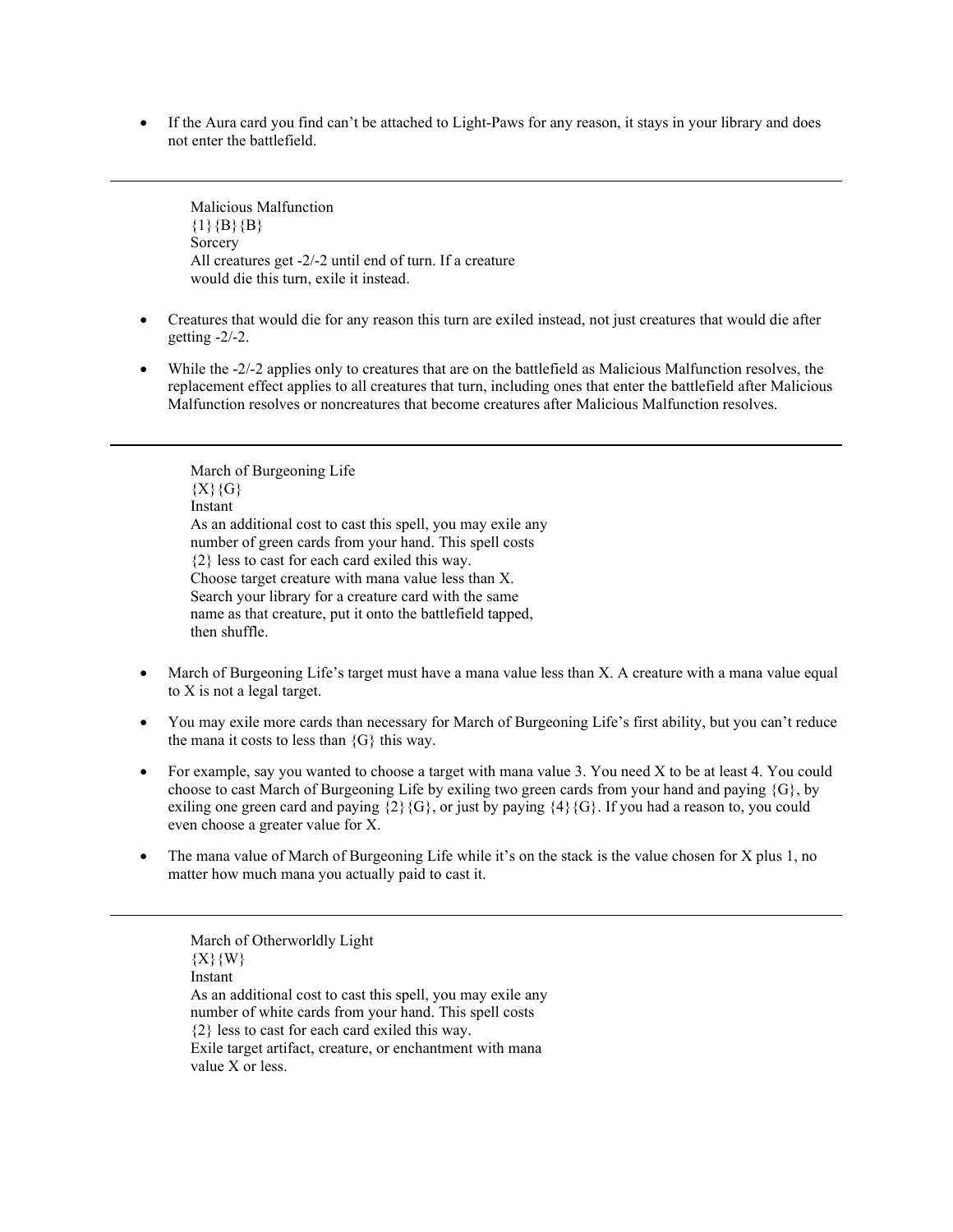- You may exile more cards than necessary for March of Otherworldly Light's first ability, but you can't reduce the mana it costs to less than {W} this way.
- For example, say you wanted to choose a target with mana value 6. You need X to be at least 6. You could choose to cast March of Otherworldly Light by paying  ${6}{W}$ . You could also exile white cards from your hand to reduce that cost by {2} for each one. If you had a reason to, you could even choose a greater value for X.
- The mana value of March of Otherworldly Light while it's on the stack is the value chosen for X plus 1, no matter how much mana you actually paid to cast it.

March of Reckless Joy  ${X}{R}$ Instant As an additional cost to cast this spell, you may exile any number of red cards from your hand. This spell costs  $\{2\}$ less to cast for each card exiled this way. Exile the top X cards of your library. You may play up to two of those cards until the end of your next turn.

- You choose which cards that you are playing from exile as you play them, not as March of Reckless Joy is resolving.
- You may exile more cards than necessary for March of Reckless Joy's first ability, but you can't reduce the mana it costs to less than  $\{R\}$  this way.
- The mana value of March of Reckless Joy while it's on the stack is the value chosen for X plus 1, no matter how much mana you actually paid to cast it.

March of Swirling Mist  ${X}{U}$ Instant As an additional cost to cast this spell, you may exile any number of blue cards from your hand. This spell costs {2} less to cast for each card exiled this way. Up to X target creatures phase out. *(While they're phased out, they're treated as though they don't exist. Each one phases in before its controller untaps during their next untap step.)*

- Phased out permanents are treated as though they don't exist. They can't be the target of spells or abilities, their static abilities have no effect on the game, their triggered abilities can't trigger, they can't attack or block, and so on.
- As a creature is phased out, Auras and Equipment attached to it also phase out at the same time. Those Auras and Equipment will phase in at the same time that creature does, and they'll phase in still attached to that creature.
- Permanents phase back in during their controller's untap step, immediately before that player untaps their permanents. Creatures that phase in this way are able to attack and pay a cost of {T} during that turn. If a permanent had counters on it when it phased out, it will have those counters when it phases back in.
- An attacking or blocking creature that phases out is removed from combat.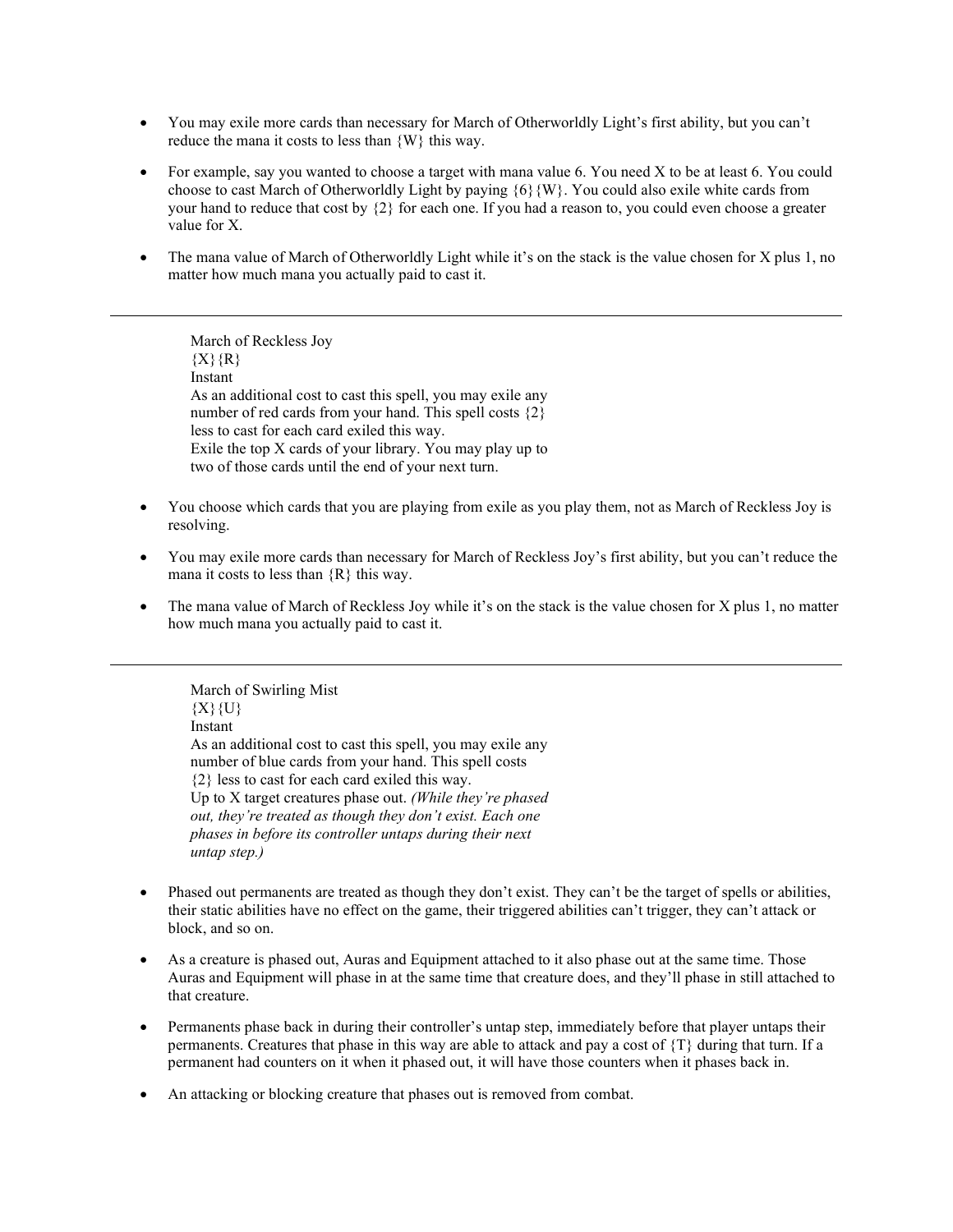- Phasing out doesn't cause permanents to leave or re-enter the battlefield, so no "leaves the battlefield" or "enters the battlefield" abilities will trigger.
- Any continuous effects with a "for as long as" duration, such as that of Mind Flayer, ignore phased-out objects. If ignoring those objects causes the effect's conditions to no longer be met, the duration will expire.
- Choices made for permanents as they entered the battlefield are remembered when they phase in.
- If an opponent gains control of one of your creatures, that creature phases out, and the duration of the control-change effect expires before it phases back in, that creature phases in under your control as that opponent's next untap step begins. If they leave the game before their next untap step, it phases in as the next untap step begins after their turn would have begun.
- You may exile more cards than necessary for March of Swirling Mist's first ability, but you can't reduce the mana it costs to less than {U} this way.
- The mana value of March of Swirling Mist while it's on the stack is the value chosen for X plus 1, no matter how much mana you actually paid to cast it.

March of Wretched Sorrow  ${X}{B}$ Instant As an additional cost to cast this spell, you may exile any number of black cards from your hand. This spell costs {2} less to cast for each card exiled this way. March of Wretched Sorrow deals X damage to target creature or planeswalker and you gain X life.

- You may exile more cards than necessary for March of Wretched Sorrow's first ability, but you can't reduce the mana it costs to less than {B} this way.
- The mana value of March of Wretched Sorrow while it's on the stack is the value chosen for X plus 1, no matter how much mana you actually paid to cast it.

Mech Hangar Land  ${T}$ : Add  ${C}$ . {T}: Add one mana of any color. Spend this mana only to cast a Pilot or Vehicle spell. {3}, {T}: Target Vehicle becomes an artifact creature until end of turn.

- Mech Hangar's last ability doesn't count as "crewing" a Vehicle for any ability that would trigger off of a Vehicle becoming crewed.
- If an effect that causes a Vehicle to become a creature doesn't specify its power and toughness, it has the same power and toughness that it would normally have if it were crewed.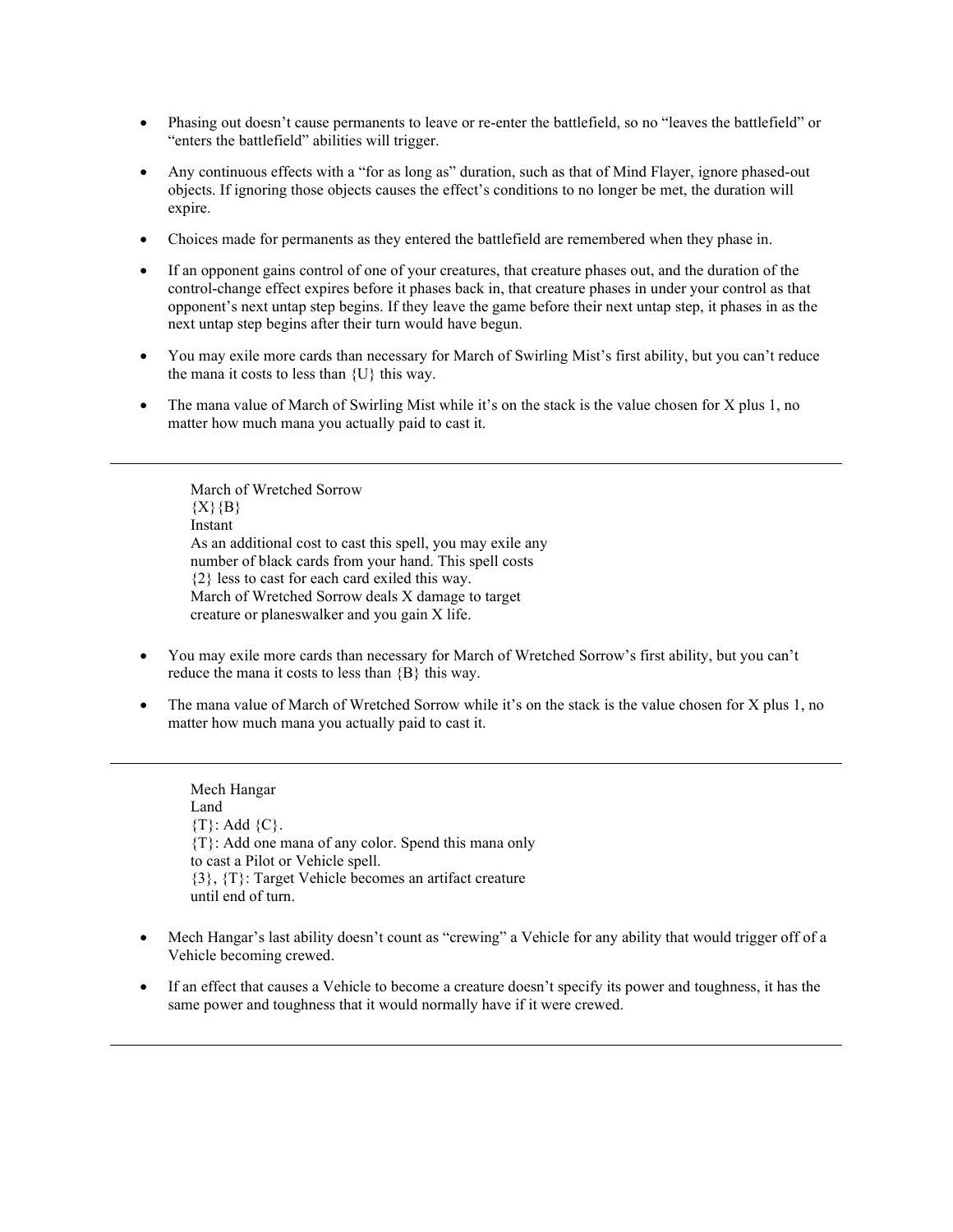Mindlink Mech  ${2}$ {U} Artifact — Vehicle  $\Delta/3$ Flying Whenever Mindlink Mech becomes crewed for the first time each turn, until end of turn, Mindlink Mech becomes a copy of target nonlegendary creature that crewed it this turn, except it's 4/3, it's a Vehicle artifact in addition to its other types, and it has flying. Crew 1

- Mindlink Mech's second ability triggers as its crew ability resolves for the first time each turn.
- Mindlink Mech's triggered ability can target only a creature that was tapped to pay its crew cost this turn.
- If a continuous effect that isn't a copy effect is modifying Mindlink Mech's power, toughness, or types, that effect will continue to apply to it after it becomes a copy.
- Mindlink Mech copies exactly what was printed on the original creature (unless that creature is copying something else or is a token; see below), except that it also has Mindlink Mech's types and is 4/3. It doesn't copy whether that creature is tapped or untapped, whether it has any counters on it or any Auras and Equipment attached to it, or any non-copy effects that have changed its power, toughness, types, color, or so on.
- If Mindlink Mech becomes a copy of a creature that is copying something else, it becomes a copy of whatever that creature is a copy of.
- If the creature is a token, Mindlink Mech copies the original characteristics of that token as stated by the effect that put the token onto the battlefield. It doesn't become a token.
- If a player crews Mindlink Mech with a nonlegendary permanent that is not normally a creature or Vehicle, the resulting permanent Mindlink Mech becomes is a 0/0 artifact creature and will usually be put into its owner's graveyard. This is because a copy effect can't set the power and toughness of a permanent if being a creature isn't part of that permanent's copiable characteristics. The crew effect is then applied after the copy effect, and it becomes a creature with no defined power or toughness, so both are set to 0.

Mirror Box {3} Artifact The "legend rule" doesn't apply to permanents you control. Each legendary creature you control gets  $+1/+1$ . Each nontoken creature you control gets  $+1/+1$  for each other creature you control with the same name as that creature.

- A face-down creature has no name, so it doesn't have the same name as anything else.
- Although token creatures won't get a bonus from Mirror Box's last ability, tokens that are copies of nontoken creatures improve the bonus those creatures get.
- The "legend rule" is the rule that states that if a player controls two or more legendary permanents with the same name, that player chooses one of them, and the rest are put into their owners' graveyards.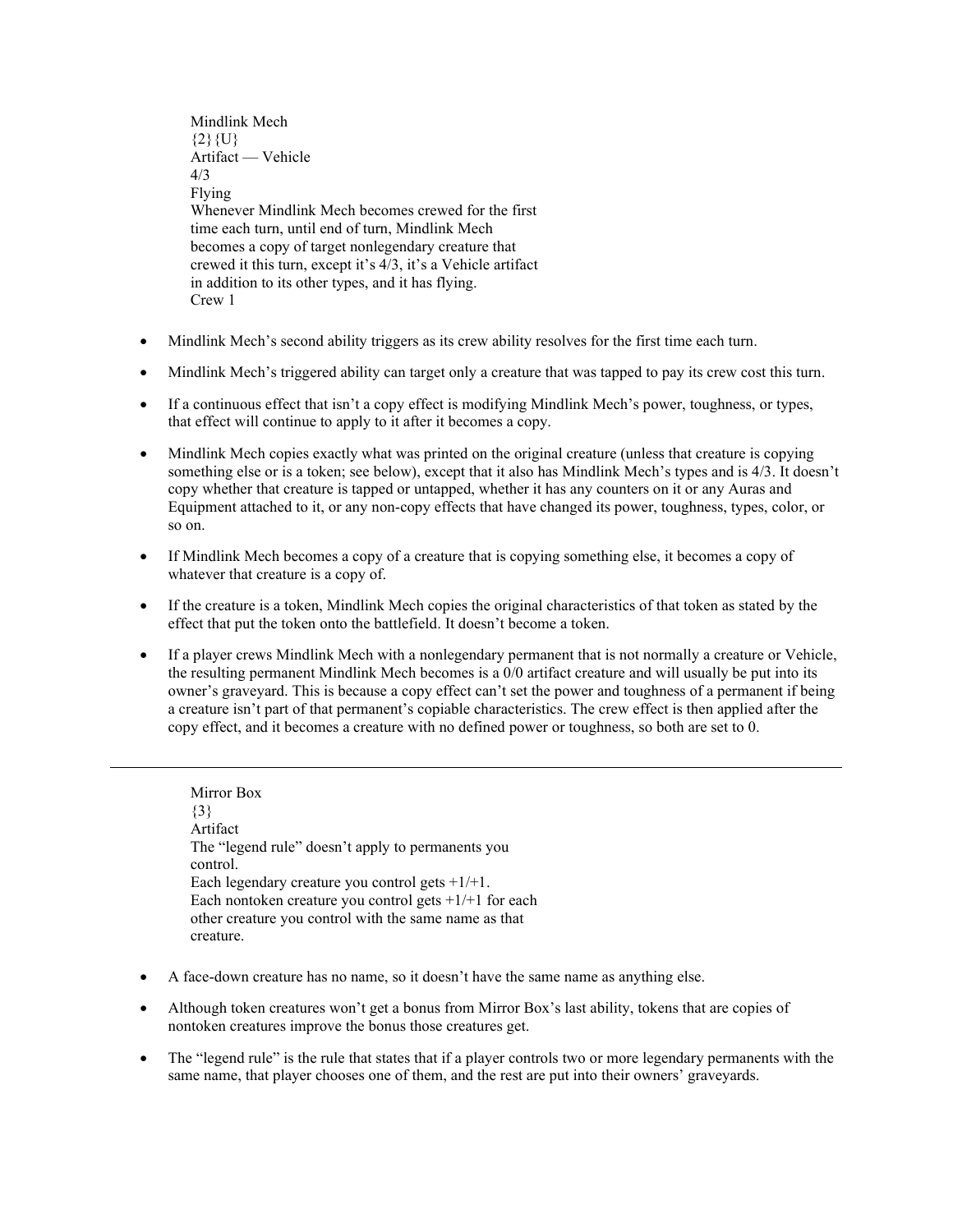- While the "legend rule" doesn't apply to permanents you control, you can control any number of legendary permanents with the same name and none of them will be put into the graveyard.
- If you control more than one legendary permanent with the same name and the "legend rule" begins applying again (perhaps because Mirror Box leaves the battlefield), you'll immediately have to comply with the rule and put all but one of those permanents into the graveyard.

Mobilizer Mech  ${1}$ {U} Artifact — Vehicle 3/4 Flying Whenever Mobilizer Mech becomes crewed, up to one other target Vehicle you control becomes an artifact creature until end of turn. Crew 3 *(Tap any number of creatures you control with total power 3 or more: This Vehicle becomes an artifact creature until end of turn.)*

- Mobilizer Mech's second ability triggers whenever its crew ability resolves, even if it is already a creature at that time.
- That ability doesn't count as "crewing" a Vehicle for any ability that would trigger off of a Vehicle becoming crewed.
- If an effect that causes a Vehicle to become a creature doesn't specify its power and toughness, it has the same power and toughness that it would normally have if it were crewed.

Moonsnare Prototype  ${U}$ Artifact {T}, Tap an untapped artifact or creature you control: Add  $\{C\}$ . *Channel* — {4}{U}, Discard Moonsnare Prototype: The owner of target nonland permanent puts it on the top or bottom of their library.

The owner of that permanent chooses whether it goes on top or bottom. Other players get to know what they chose. In some unusual cases, including melded or mutated creatures, a permanent may consist of multiple cards. In those cases, the permanent's owner puts all cards on top or all cards on bottom. They choose the cards' relative order, and other players don't get to know that order.

Naomi, Pillar of Order  $\{3\}\{W\}\{B\}$ Legendary Creature — Human Advisor 4/4 Whenever Naomi, Pillar of Order enters the battlefield or attacks, if you control an artifact and an enchantment, create a 2/2 white Samurai creature token with vigilance.

• The artifact and the enchantment may be the same permanent.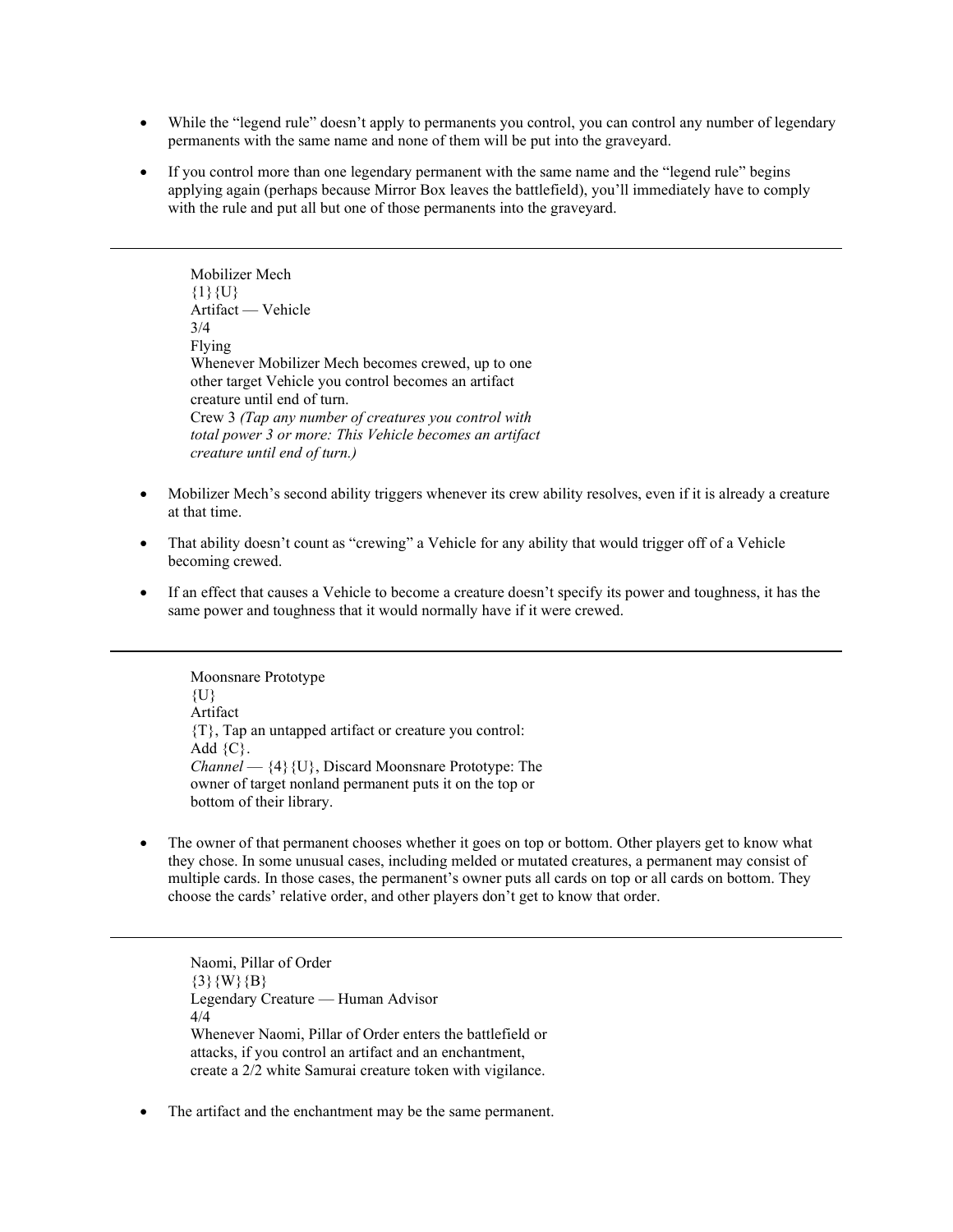• If you don't control both an artifact and an enchantment at the moment Naomi, Pillar of Order enters the battlefield or attacks, its ability won't trigger at all. If the ability triggers, it will check again as it tries to resolve. If you don't control both at that time, the ability won't do anything.

Nashi, Moon Sage's Scion  ${1}{B}{B}$ Legendary Creature — Rat Ninja 3/2 Ninjutsu {3}{B} *({3}{B}, Return an unblocked attacker you control to hand: Put this card onto the battlefield from your hand tapped and attacking.)* Whenever Nashi, Moon Sage's Scion deals combat damage to a player, exile the top card of each player's library. Until end of turn, you may play one of those cards. If you cast a spell this way, pay life equal to its mana value rather than paying its mana cost.

- You may only cast a spell this way by paying the appropriate amount of life. You may not pay its normal cost and may not pay any other alternative costs. You may still pay for additional costs, such as kicker costs. If the spell has mandatory additional costs, you must pay those.
- You must follow all normal timing rules when casting a spell or playing a land this way. For example, you cannot normally play a land card this way if you have already played a land this turn.
- If you cast a spell with  ${X}$  in its mana cost this way, the only legal choice for X is 0.

Ninja's Kunai  ${1}$ Artifact — Equipment Equipped creature has "{1}, {T}, Sacrifice Ninja's Kunai: Ninja's Kunai deals 3 damage to any target." Equip {1} *({1}: Attach to target creature you control. Equip only as a sorcery.)*

• If a player gains control of a creature equipped with an opponent's Ninja's Kunai without also gaining control of the Equipment, they cannot activate the ability it grants the equipped creature because you cannot sacrifice permanents you don't control.

Norika Yamazaki, the Poet  ${2}{W}$ Legendary Creature — Human Samurai 3/2 Vigilance Whenever a Samurai or Warrior you control attacks alone, you may cast target enchantment card from your graveyard this turn.

• A creature attacks alone if it's the only creature declared as an attacker during the declare attackers step. For example, Norika Yamazaki's triggered ability won't trigger if you attack with multiple creatures and all but one of them are removed from combat.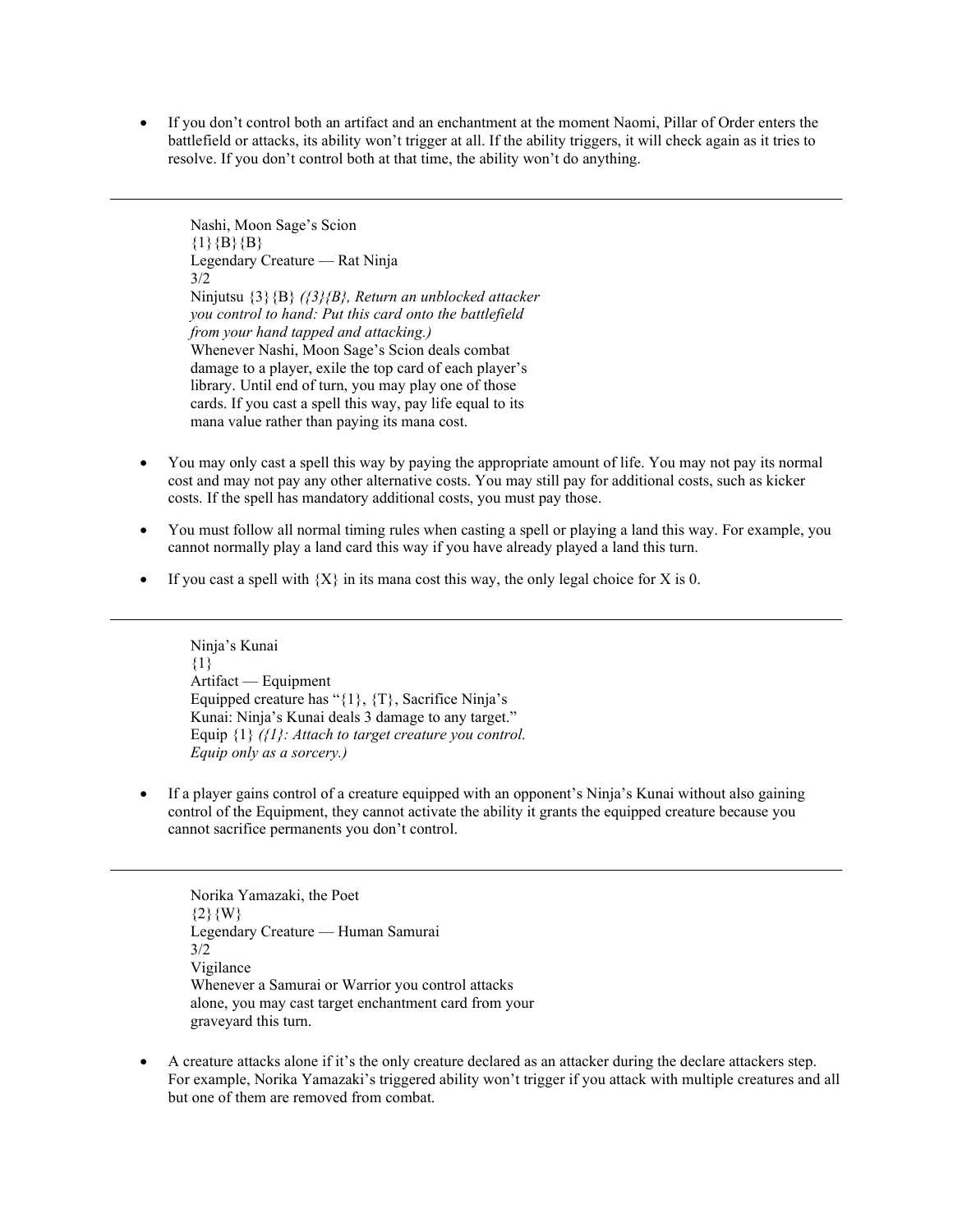• You must still follow all normal timing rules and pay all costs for the enchantment card you cast this way.

Ogre-Head Helm  ${1}{R}$ Artifact Creature — Equipment Ogre  $2/2$ Equipped creature gets +2/+2. Whenever Ogre-Head Helm or equipped creature deals combat damage to a player, you may sacrifice it. If you do, discard your hand, then draw three cards. Reconfigure {3} *({3}: Attach to target creature you control; or unattach from a creature. Reconfigure only as a sorcery. While attached, this isn't a creature.)*

If the equipped creature deals combat damage, you may sacrifice the equipped creature, not Ogre-Head Helm.

Raiyuu, Storm's Edge  ${2}{R}{W}$ Legendary Creature — Human Samurai 3/3 First strike Whenever a Samurai or Warrior you control attacks alone, untap it. If it's the first combat phase of the turn, there is an additional combat phase after this phase.

- A creature attacks alone if it's the only creature declared as an attacker during the declare attackers step. For example, Raiyuu's triggered ability won't trigger if you attack with multiple creatures and all but one of them are removed from combat.
- Notably, the triggered ability doesn't give you any additional main phases. This means that you will move directly from the end of combat step of one combat phase to the beginning of combat step of the next one.

The Reality Chip  $\{1\}\{U\}$ Legendary Artifact Creature — Equipment Jellyfish 0/4 You may look at the top card of your library any time. As long as The Reality Chip is attached to a creature, you may play lands and cast spells from the top of your library. Reconfigure {2}{U} *({2}{U}: Attach to target creature you control; or unattach from a creature. Reconfigure only as a sorcery. While attached, this isn't a creature.)*

• You must pay all costs and follow all timing rules for cards played from the top of your library this way. For example, you may play a land this way only while the stack is empty during one of your own main phases, and only if you haven't played a land yet this turn.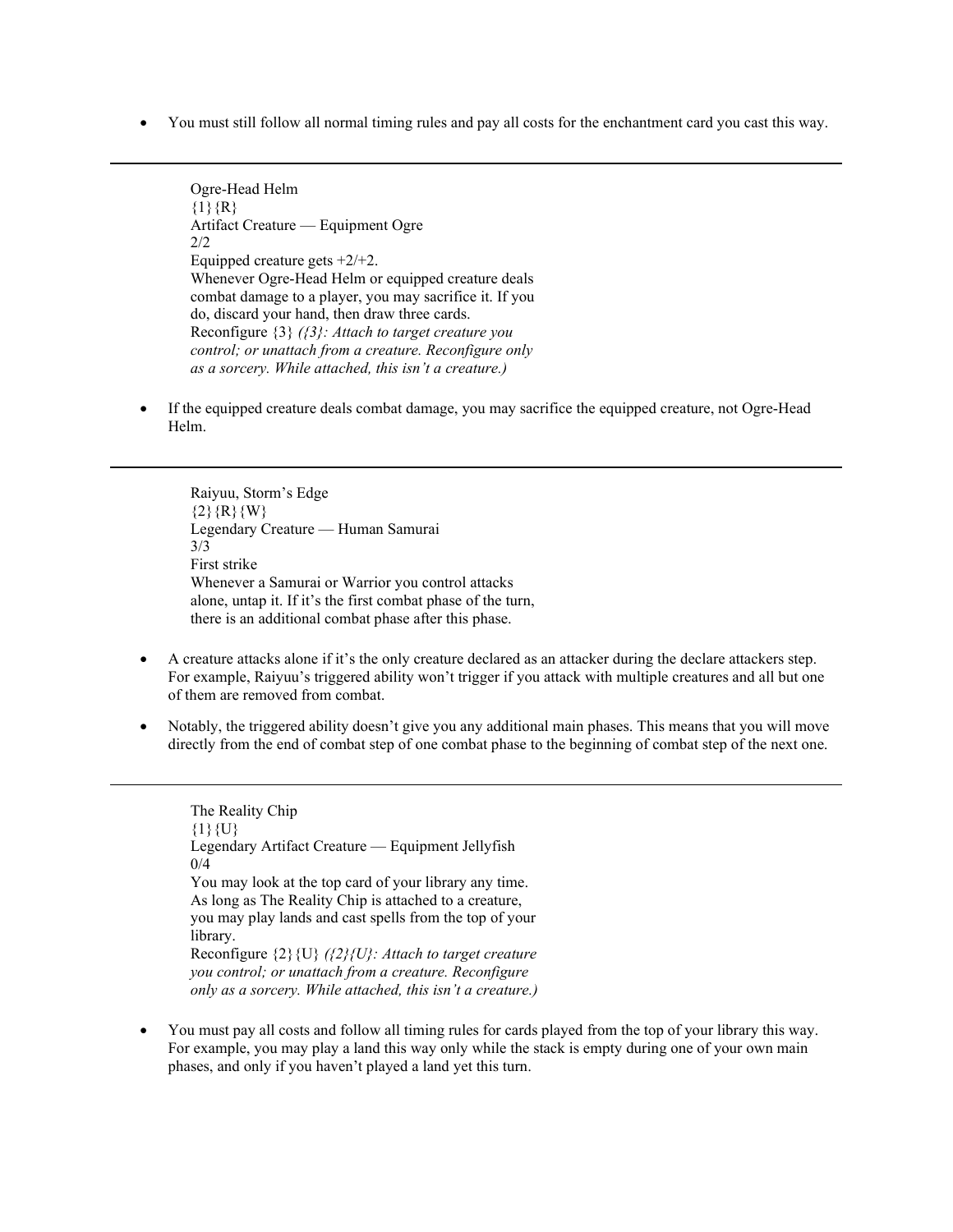- Once you cast a spell from the top of your library, causing The Reality Chip to no longer be attached to a creature will have no effect on that spell.
- The top card of your library is still in your library and not in your hand. You can't discard cards from the top of your library (for example, to activate their channel abilities).

Reckoner Shakedown  ${2}{B}$ Sorcery Target opponent reveals their hand. You may choose a nonland card from it. If you do, that player discards that card. If you don't, put two  $+1/+1$  counters on a creature or Vehicle you control.

- You choose the creature or Vehicle to put counters on after the target opponent reveals their hand and you've decided whether or not to choose a card.
- You may cast Reckoner Shakedown even if you don't control any creatures or Vehicles. If you end up not choosing a nonland card (probably because they don't reveal any), nothing else happens.

Regent's Authority {W} Instant Target creature gets  $+2/+2$  until end of turn. If it's an enchantment creature or legendary creature, instead put a  $+1/+1$  counter on it and it gets  $+1/+1$  until end of turn.

If it is both an enchantment creature and a legendary creature, you still only put one  $+1/+1$  counter on it and it gets  $+1/+1$  until end of turn.

The Restoration of Eiganjo  ${2}{W}$ Enchantment — Saga *(As this Saga enters and after your draw step, add a lore counter.)* I — Search your library for a basic Plains card, reveal it, put it into your hand, then shuffle. II — You may discard a card. When you do, return target permanent card with mana value 2 or less from your graveyard to the battlefield tapped. III — Exile this Saga, then return it to the battlefield transformed under your control. /// Architect of Restoration Enchantment Creature — Fox Monk 3/4 Vigilance Whenever Architect of Restoration attacks or blocks, create a 1/1 colorless Spirit creature token.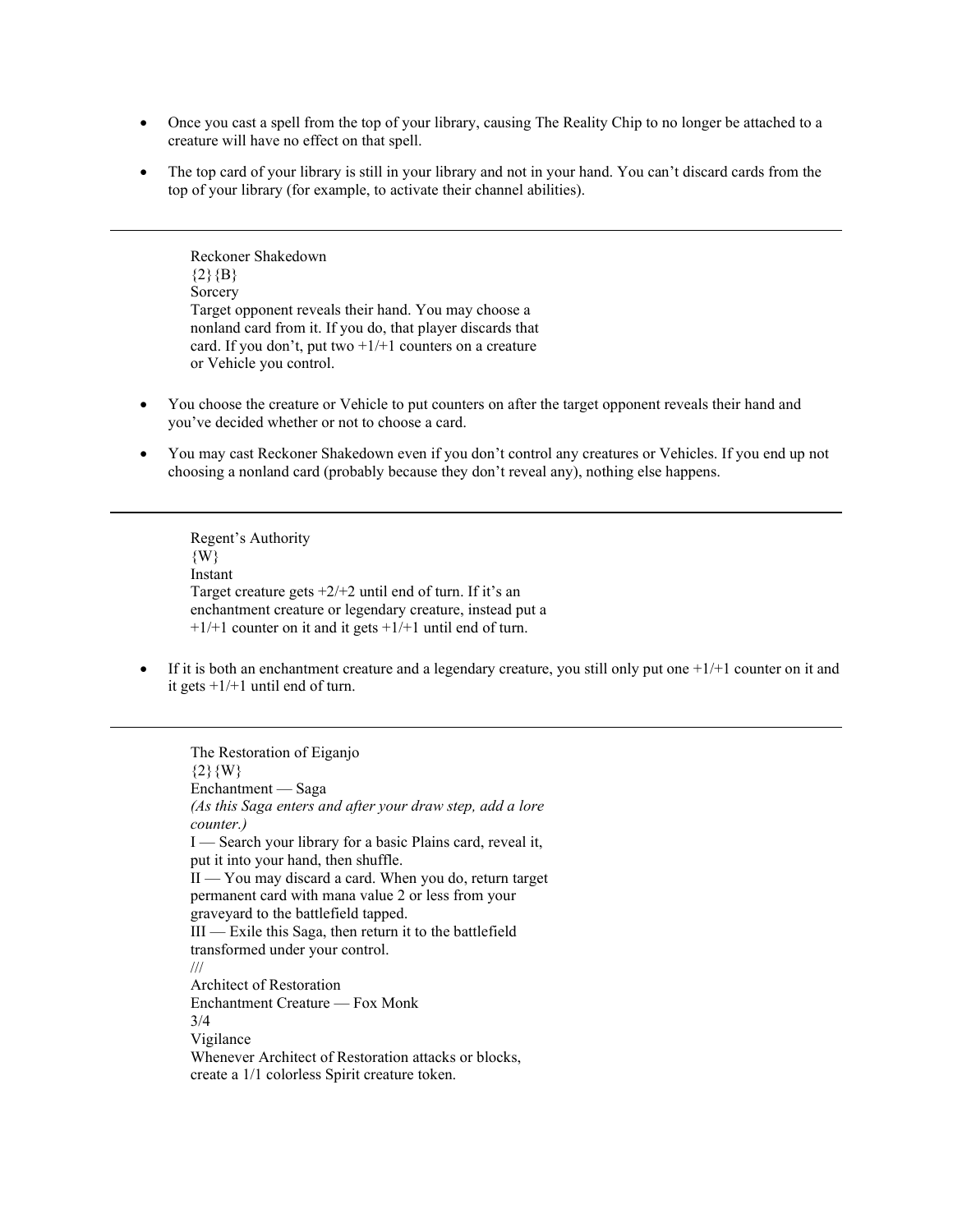• If you choose to discard a card as The Restoration of Eiganjo's second chapter ability resolves, a second triggered ability goes on the stack and you choose a target for it. Notably, this means you may target the card you discarded if it is a permanent card with mana value 2 or less.

Risona, Asari Commander  ${1}{R}{R}{W}$ Legendary Creature — Human Samurai 3/3 Haste Whenever Risona, Asari Commander deals combat damage to a player, if it doesn't have an indestructible counter on it, put an indestructible counter on it. Whenever combat damage is dealt to you, remove an indestructible counter from Risona.

• Removing the indestructible counter from Risona may cause it to die if it has taken lethal damage, usually because it blocked in the same combat that you took damage.

Roadside Reliquary Land {T}: Add {C}. {2}, {T}, Sacrifice Roadside Reliquary: Draw a card if you control an artifact. Draw a card if you control an enchantment.

• If you control both an artifact and an enchantment, you will draw two cards. If a single permanent is both an artifact and an enchantment, that counts as controlling both.

Runaway Trash-Bot {3} Artifact Creature — Construct 0/4 Trample Runaway Trash-Bot gets +1/+0 for each artifact and/or enchantment card in your graveyard.

• A card in your graveyard that is both an artifact and an enchantment is only counted once.

Satoru Umezawa  ${1}{U}{B}$ Legendary Creature — Human Ninja 2/4 Whenever you activate a ninjutsu ability, look at the top three cards of your library. Put one of them into your hand and the rest on the bottom of your library in any order. This ability triggers only once each turn. Each creature card in your hand has ninjutsu  ${2}{U}{B}.$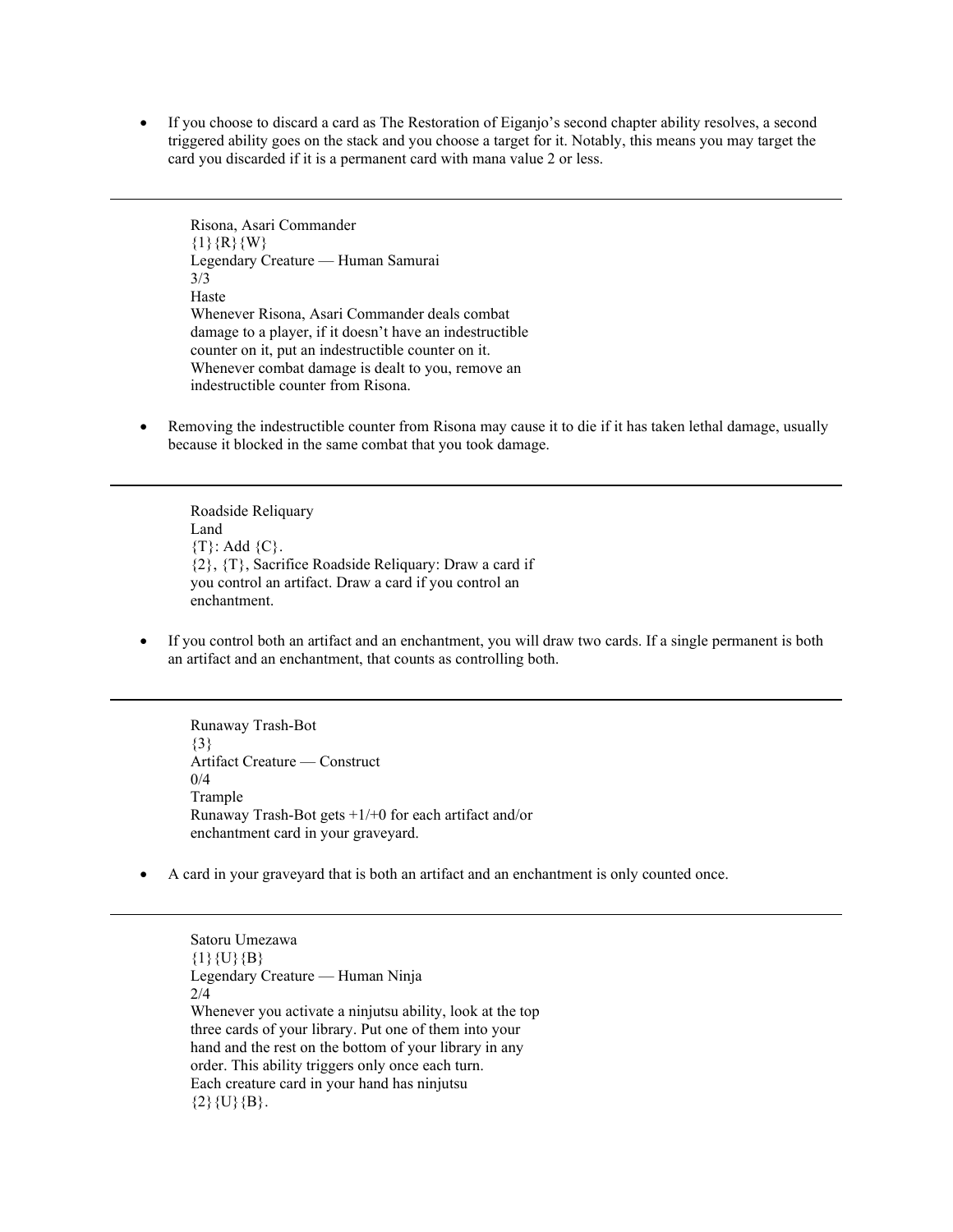- Satoru Umezawa's triggered ability triggers whenever you activate a ninjustsu ability, and it will resolve before that ability resolves. The card with ninjustsu will still be in your hand while resolving the ability and must remain revealed until the ninjutsu ability resolves or is otherwise removed from the stack.
- Once you activate a ninjutsu ability, no player can affect that ability by removing Satoru Umezawa from the battlefield. Even if Satoru leaves the battlefield before it resolves, you'll still be able to put the creature onto the battlefield tapped and attacking.

Satsuki, the Living Lore  $\{G\}\{W\}$ Legendary Creature — Human Druid 1/3 {T}: Put a lore counter on each Saga you control. Activate only as a sorcery. When Satsuki, the Living Lore dies, choose up to one — • Return target Saga or enchantment creature you control to its owner's hand. • Return target Saga card from your graveyard to your hand.

• Putting a lore counter on a Saga will usually cause the next chapter ability to trigger. If it already has a number of lore counters on it equal to its final chapter number however, no abilities trigger. In particular, this doesn't cause the final chapter ability to trigger again.

Scrap Welder  ${2}$ {R} Creature — Goblin Artificer 3/3 {T}, Sacrifice an artifact with mana value X: Return target artifact card with mana value less than X from your graveyard to the battlefield. It gains haste until end of turn.

• The target card's mana value must be less than X. A card with mana value equal to X is not a legal target for Scrap Welder's ability.

Secluded Courtyard Land As Secluded Courtyard enters the battlefield, choose a creature type.  ${T}$ : Add  ${C}$ . {T}: Add one mana of any color. Spend this mana only to cast a creature spell of the chosen type or activate an ability of a creature or creature card of the chosen type.

If Secluded Courtyard is somehow on the battlefield without a chosen type, mana from its second mana ability can't be spent on anything.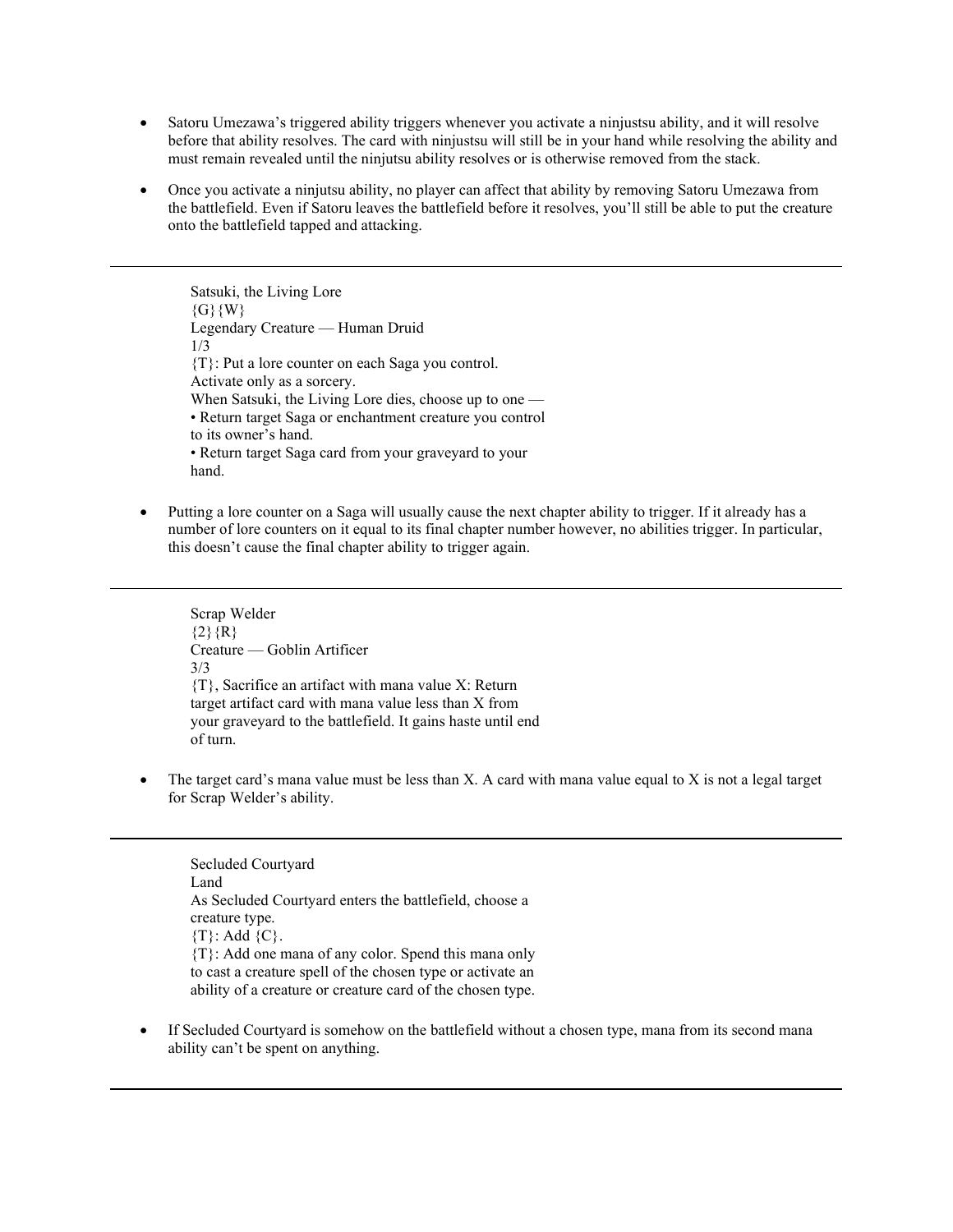Simian Sling  $\{R\}$ Artifact Creature — Equipment Monkey 1/1 Equipped creature gets  $+1/+1$ . Whenever Simian Sling or equipped creature becomes blocked, it deals 1 damage to defending player. Reconfigure {2} *({2}: Attach to target creature you control; or unattach from a creature. Reconfigure only as a sorcery. While attached, this isn't a creature.)*

• If Simian Sling becomes blocked, Simian Sling deals the damage. If the equipped creature becomes blocked, that creature deals the damage, not Simian Sling.

Soul Transfer  ${1}{B}{B}{B}$ Sorcery Choose one. If you control an artifact and an enchantment as you cast this spell, you may choose both. • Exile target creature or planeswalker. • Return target creature or planeswalker card from your graveyard to your hand.

- The artifact and the enchantment may be the same permanent.
- Once you cast Soul Transfer and choose both modes, it doesn't matter what happens to the artifact or enchantment you control in response. Soul Transfer will still have both modes chosen.

Spirit-Sister's Call  $\{3\}$ {W}{B} Enchantment At the beginning of your end step, choose target permanent card in your graveyard. You may sacrifice a permanent that shares a card type with the chosen card. If you do, return the chosen card from your graveyard to the battlefield and it gains "If this permanent would leave the battlefield, exile it instead of putting it anywhere else."

- If Spirit-Sister's Call leaves the battlefield, the replacement effect continues to apply. If one of the permanents it returned would leave the battlefield, it'll be exiled instead.
- Because to die means to be put into a graveyard from the battlefield, a creature or planeswalker that is exiled instead doesn't "die." Abilities that would trigger when it dies won't trigger.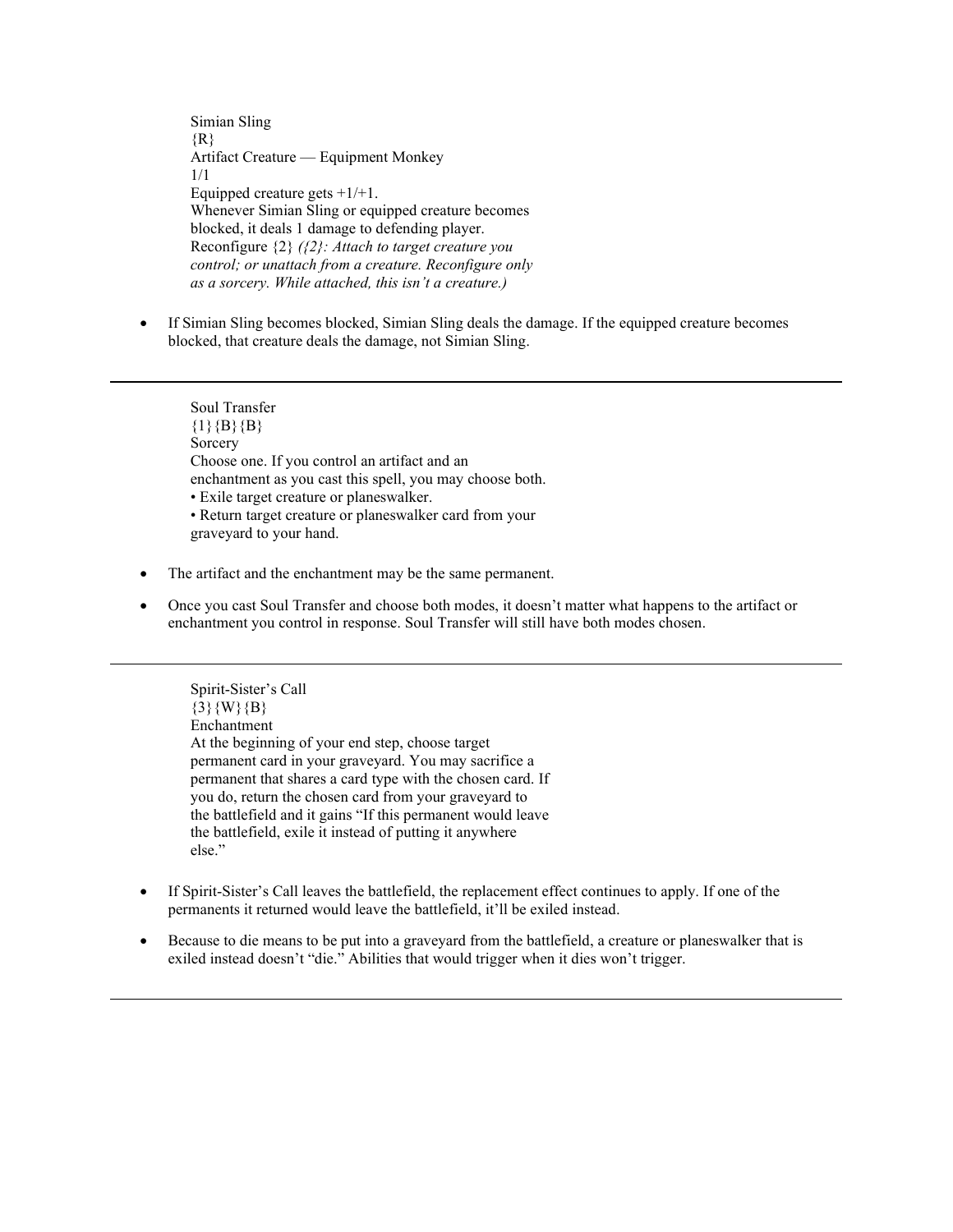Suit Up  ${2}{U}$ Instant Until end of turn, target creature or Vehicle becomes an artifact creature with base power and toughness 4/5. Draw a card.

- Suit Up will overwrite any previous effects that set the creature or Vehicle's power and toughness to specific numbers. Effects that otherwise modify its power and toughness will still apply no matter when they took effect. The same is true for  $+1/+1$  counters.
- If Suit Up causes a Vehicle to become an artifact creature, it doesn't count as "crewing" that Vehicle for any ability that would trigger off of a Vehicle becoming crewed.

Takenuma, Abandoned Mire Legendary Land  $\{T\}$ : Add  $\{B\}$ . *Channel* — {3}{B}, Discard Takenuma, Abandoned Mire: Mill three cards, then return a creature or planeswalker card from your graveyard to your hand. This ability costs {1} less to activate for each legendary creature you control.

• The creature or planeswalker card you return to your hand is not chosen until after you mill three cards. You may choose a creature or planeswalker card from among all the cards in your graveyard, including the milled cards.

Tameshi, Reality Architect  ${2}{U}$ Legendary Creature — Moonfolk Wizard 2/3 Whenever one or more noncreature permanents are returned to hand, draw a card. This ability triggers only once each turn.  ${X}$ {W}, Return a land you control to its owner's hand: Return target artifact or enchantment card with mana value X or less from your graveyard to the battlefield. Activate only as a sorcery.

• Tameshi's first ability triggers only whenever one or more noncreature permanents are returned to hand from the battlefield. Noncreature permanent cards returned to hand from other zones do not cause this ability to trigger.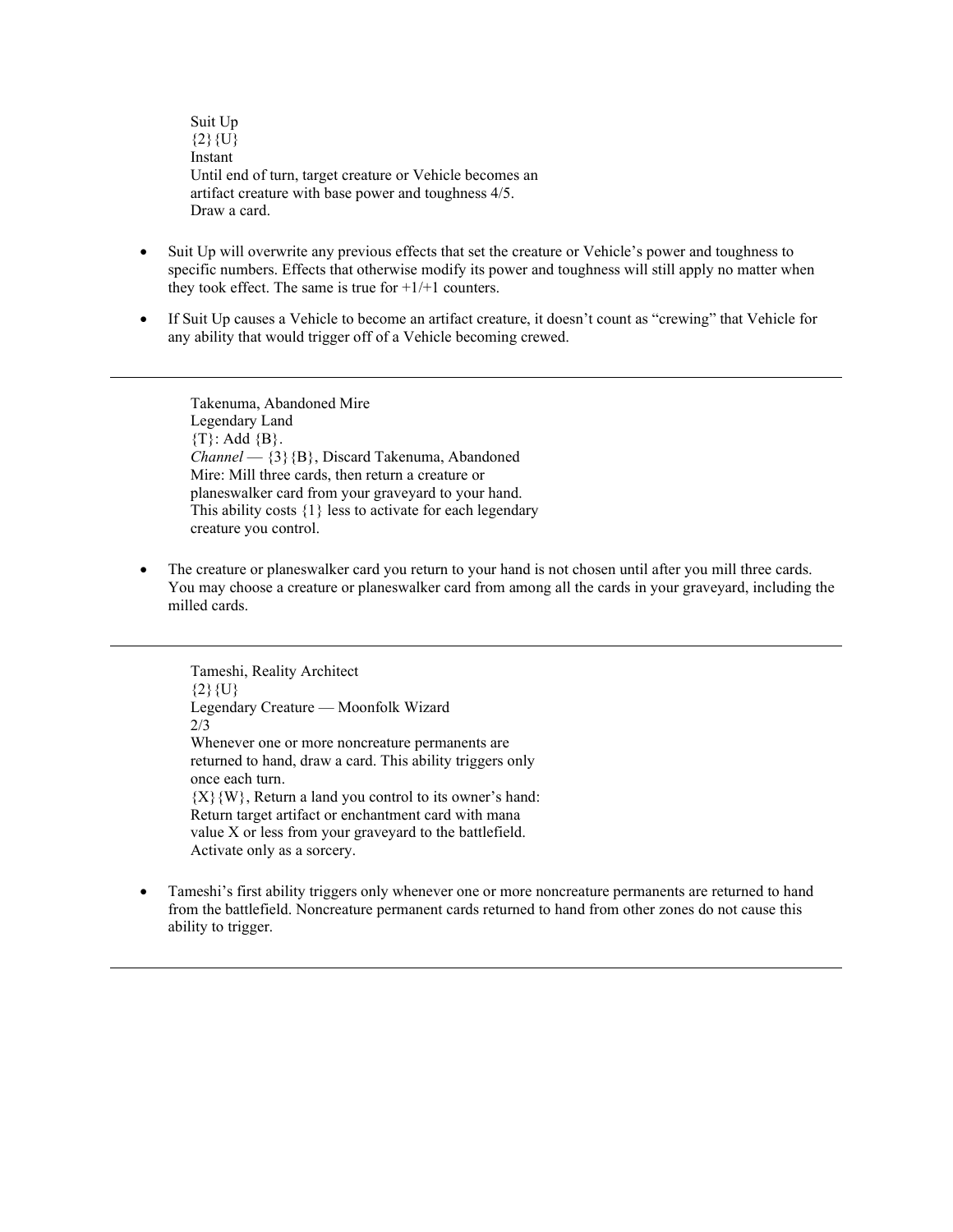Tamiyo's Compleation  ${3}$ {U} Enchantment — Aura Flash Enchant artifact, creature, or planeswalker When Tamiyo's Compleation enters the battlefield, tap enchanted permanent. If it's an Equipment, unattach it. Enchanted permanent loses all abilities and doesn't untap during its controller's untap step.

- An Equipment creature that loses its reconfigure ability cannot be attached to a creature by any effect.
- An attached Equipment with reconfigure that loses its reconfigure ability doesn't become a creature again until it becomes unattached, and it won't become unattached until the triggered ability of Tamiyo's Compleation resolves. If that ability is countered, the Equipment will stay attached to the equipped creature.
- A planeswalker with Tamiyo's Compleation attached to it may still be attacked and it will continue to lose loyalty counters if damage is dealt to it.

Tempered in Solitude  ${1}{R}$ Enchantment Whenever a creature you control attacks alone, exile the top card of your library. You may play that card this turn.

- A creature attacks alone if it's the only creature declared as an attacker during the declare attackers step. For example, Tempered in Solitude's ability won't trigger if you attack with multiple creatures and all but one of them are removed from combat.
- You must pay all costs and follow all normal timing rules to play a card this way. For example, you may play a land this way only during your main phase while the stack is empty, and only if you haven't yet played a land this turn.

Tezzeret, Betrayer of Flesh  ${2}{U}{U}{U}$ Legendary Planeswalker — Tezzeret 4 The first activated ability of an artifact you activate each turn costs {2} less to activate. +1: Draw two cards. Then discard two cards unless you discard an artifact card. −2: Target artifact becomes an artifact creature. If it isn't a Vehicle, it has base power and toughness 4/4. −6: You get an emblem with "Whenever an artifact you control becomes tapped, draw a card."

• Tezzeret, Betrayer of Flesh's first ability reduces the cost of the first activated ability of an artifact that you begin to activate each turn. The second ability (and any subsequent abilities) of an artifact you activate that turn won't cost {2} less to activate, even if the first ability you activated didn't cost any mana to begin with. Notably, this does not exclude mana abilities.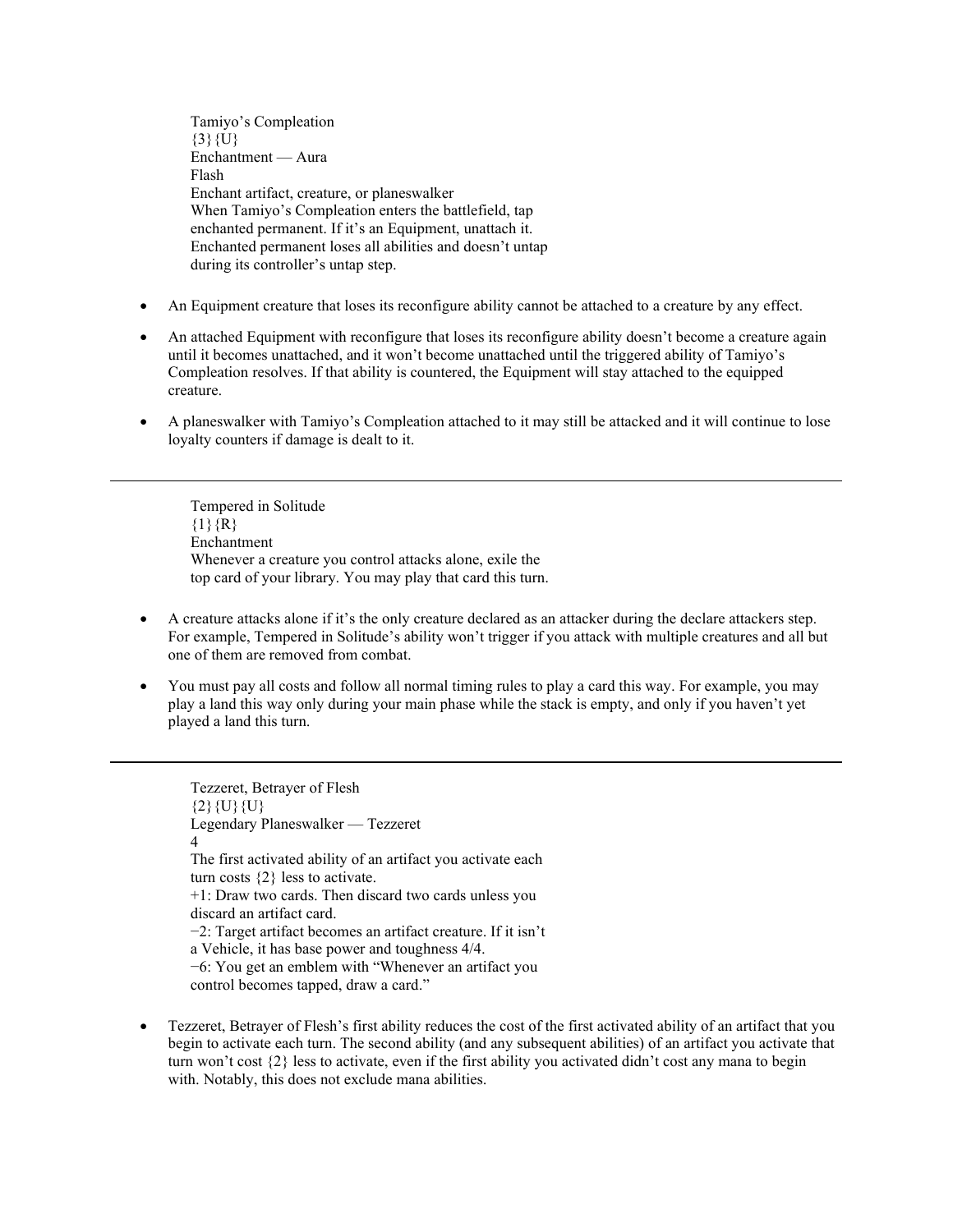- If you begin to activate an ability that costs mana before activating any mana abilities you need to pay for it, that ability will be the one to get Tezzeret's discount. The total cost for that ability becomes locked in, and then you can activate mana abilities to pay for it.
- If you activate Tezzeret's second loyalty ability targeting a Vehicle, it will have its printed power and toughness.
- If Tezzeret's second loyalty ability causes a Vehicle to become an artifact creature, it doesn't count as "crewing" that Vehicle for any ability that would trigger off of a Vehicle becoming crewed.

Thousand-Faced Shadow  ${U}$ Creature — Human Ninja 1/1 Ninjutsu {2}{U}{U} *({2}{U}{U}, Return an unblocked attacker you control to hand: Put this card onto the battlefield from your hand tapped and attacking.)* Flying When Thousand-Faced Shadow enters the battlefield from your hand, if it's attacking, create a token that's a copy of another target attacking creature. The token enters the battlefield tapped and attacking.

- You choose which opponent or opposing planeswalker the token is attacking as you put it onto the battlefield. It doesn't have to be the same player or planeswalker Thousand-Faced Shadow is attacking. (Remember that the rules for ninjutsu specify that a creature that enters the battlefield attacking because of a ninjutsu ability attacks the same player or planeswalker the returned unblocked creature was.)
- Although the token is attacking, it was never declared as an attacking creature (for purposes of abilities that trigger whenever a creature attacks, for example).
- The token copies exactly what was printed on the original creature and nothing else (unless that permanent is copying something else or is a token; see below). It doesn't copy whether that creature has any counters on it or Auras and/or Equipment attached to it, or any non-copy effects that changed its power, toughness, types, color, and so on. Notably, it doesn't copy any effects that may have turned a noncreature permanent into a creature. If the token isn't a creature as it enters the battlefield, it won't be attacking.
- If the copied creature had  ${X}$  in its mana cost, X is 0.
- If the copied creature was copying something else, the token enters the battlefield as whatever that creature was copying.
- If the copied creature is a token, the token created by Thousand-Faced Shadow copies the original characteristics of that token as stated by the effect that put it onto the battlefield.
- Any enters-the-battlefield abilities of the copied creature will trigger when the token enters the battlefield. Any "As [this creature] enters the battlefield" or "[This creature] enters the battlefield with" abilities of the copied creature will also work.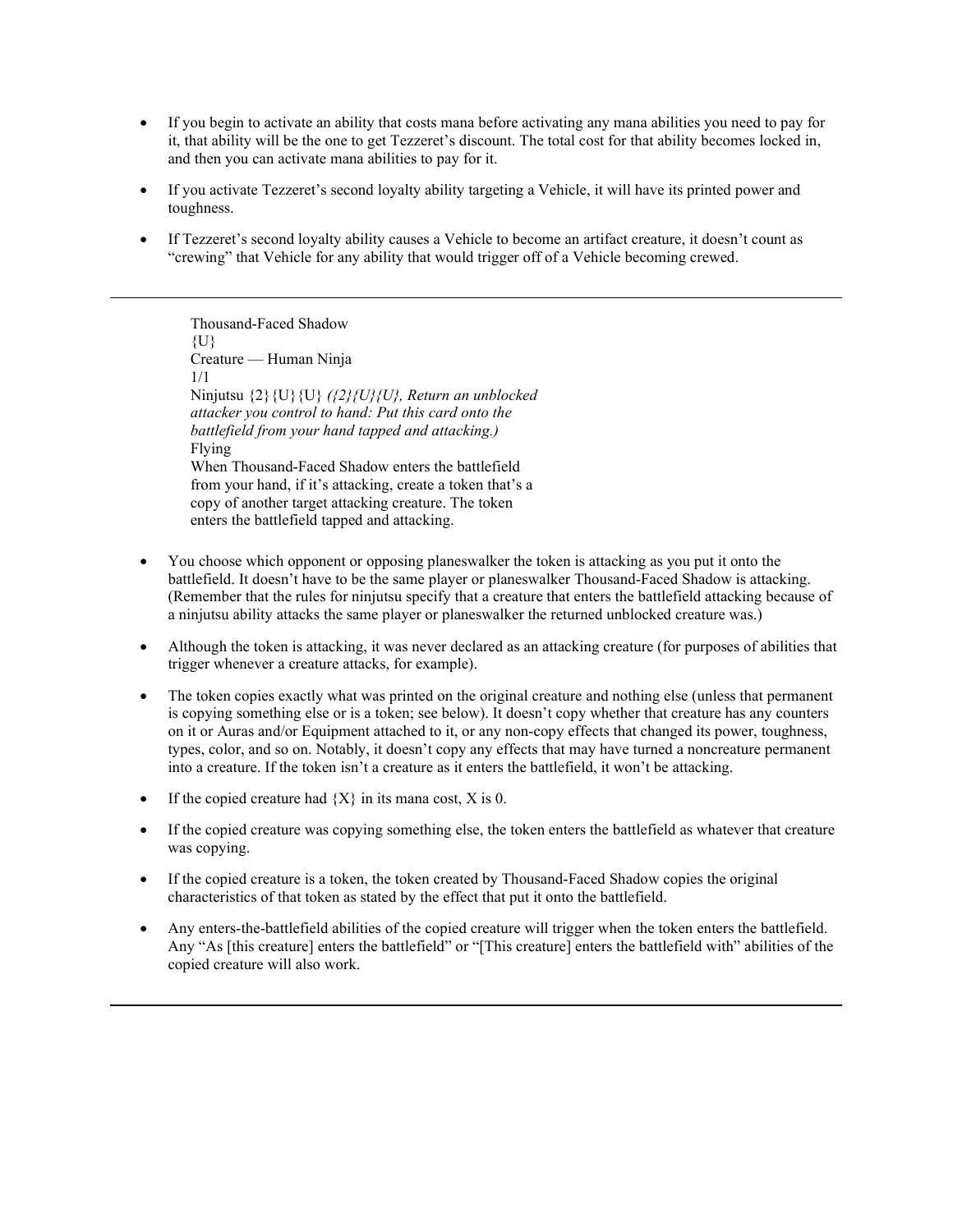Touch the Spirit Realm  ${2}{W}$ Enchantment When Touch the Spirit Realm enters the battlefield, exile up to one target artifact or creature until Touch the Spirit Realm leaves the battlefield. *Channel* —  $\{1\}$ {W}, Discard Touch the Spirit Realm: Exile target artifact or creature. Return it to the battlefield under its owner's control at the beginning of the next end step.

- If a double-faced card is exiled and returned to the battlefield with Touch the Spirit Realm or its channel ability, that card will return to the battlefield front-face up.
- If Touch the Spirit Realm leaves the battlefield before its first ability resolves, the target permanent won't be exiled.
- Auras attached to the exiled permanent will be put into their owners' graveyards. Any Equipment will become unattached and remain on the battlefield. Any counters on the exiled permanent will cease to exist. When the card returns to the battlefield, it will be a new object with no connection to the card that was exiled.
- If a token is exiled this way, it will cease to exist and won't return to the battlefield.

Uncharted Haven Land Uncharted Haven enters the battlefield tapped. As Uncharted Haven enters the battlefield, choose a color. {T}: Add one mana of the chosen color.

• If Uncharted Haven is somehow on the battlefield without a chosen color, its mana ability won't make any mana.

Unforgiving One  ${2}{B}$ Creature — Spirit 2/3 Menace *(This creature can't be blocked except by two or more creatures.)* Whenever Unforgiving One attacks, return target creature card with mana value X or less from your graveyard to the battlefield, where X is the number of modified creatures you control. *(Equipment, Auras you control, and counters are modifications.)*

• The value of X needs to be determined both when the ability triggers (so you can choose a target) and again when the ability resolves (to check if that target is still legal). If the number of modified creatures you control has decreased enough in that time to make the target illegal, Unforgiving One's ability won't resolve.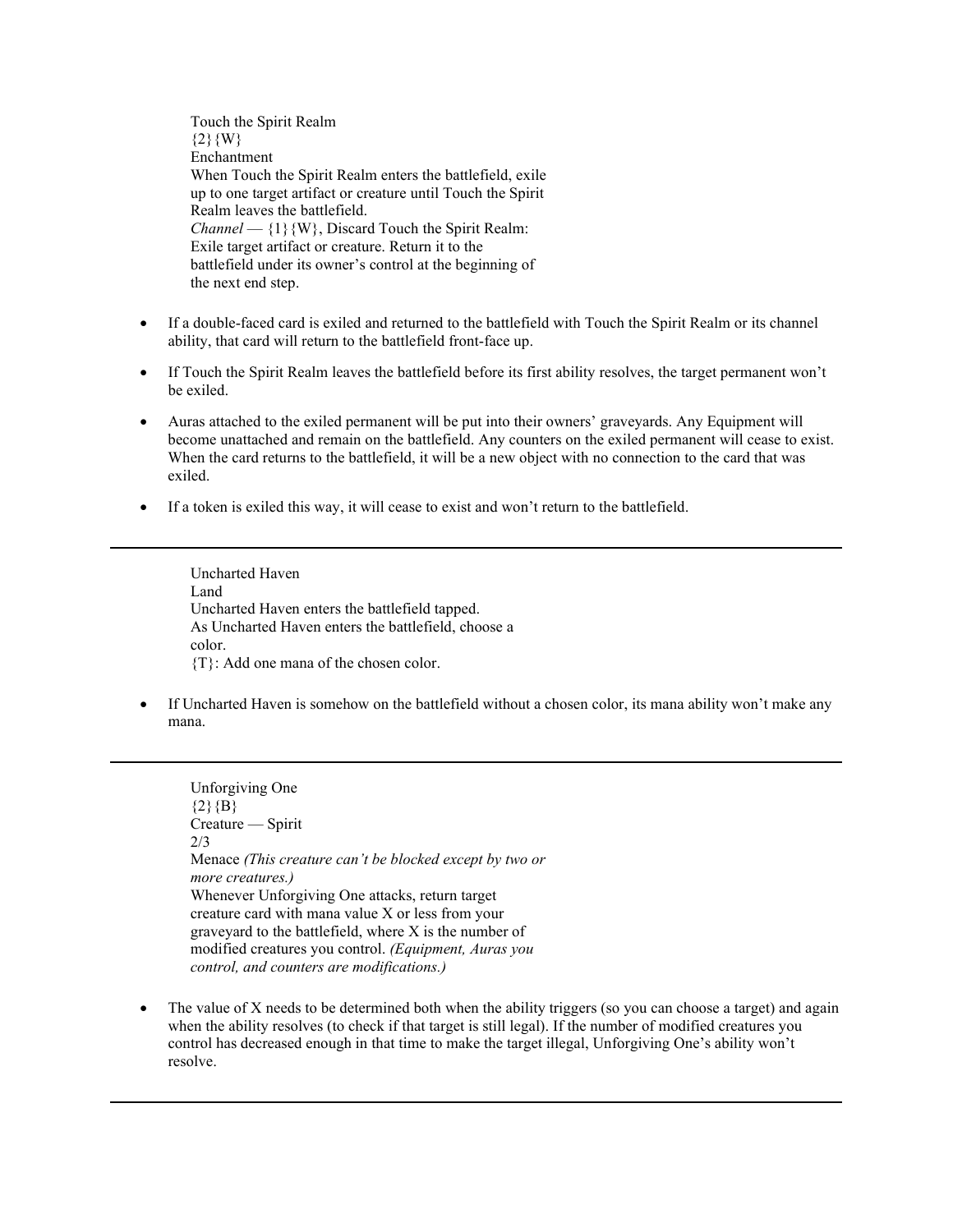The Wandering Emperor  ${2}$ {W}{W} Legendary Planeswalker 3 Flash As long as The Wandering Emperor entered the battlefield this turn, you may activate her loyalty abilities any time you could cast an instant.  $+1$ : Put a  $+1/+1$  counter on up to one target creature. It gains first strike until end of turn. −1: Create a 2/2 white Samurai creature token with vigilance. −2: Exile target tapped creature. You gain 2 life.

• You may still only activate one of The Wandering Emperor's loyalty abilities on the turn she entered the battlefield.

Weaver of Harmony  ${1}{G}$ Enchantment Creature — Snake Druid 2/2 Other enchantment creatures you control get +1/+1.  ${G}$ ,  ${T}$ : Copy target activated or triggered ability you control from an enchantment source. You may choose new targets for the copy. *(Mana abilities can't be targeted.)*

• Activated and triggered abilities from enchantment sources include abilities of enchantment cards that can be activated or triggered from other zones, such as channel abilities.

When We Were Young  $\{3\}$ {W} Instant Up to two target creatures each get  $+2/+2$  until end of turn. If you control an artifact and an enchantment, those creatures also gain lifelink until end of turn.

- "Those creatures" refers to the target creatures, not the artifact and the enchantment.
- The artifact and the enchantment may be the same permanent.
- Whether you control an artifact and an enchantment is checked as When We Were Young resolves.

## *KAMIGAWA: NEON DYNASTY* **COMMANDER CARD-SPECIFIC NOTES**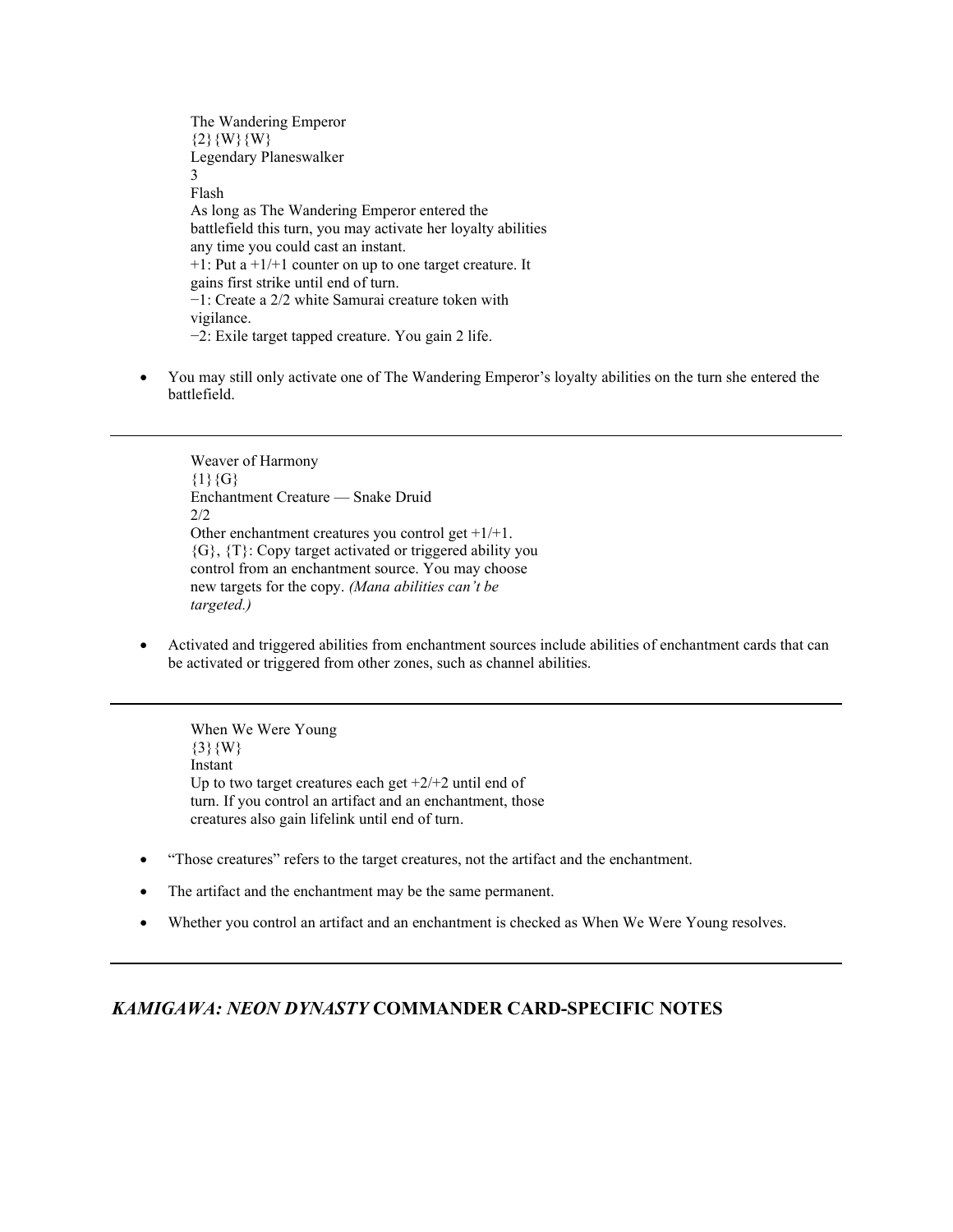Aerial Surveyor  ${2}$ {W} Artifact — Vehicle 3/4 Flying Whenever Aerial Surveyor attacks, if defending player controls more lands than you, search your library for a basic Plains card, put it onto the battlefield tapped, then shuffle. Crew 2

• Aerial Surveyor's triggered ability has an intervening "if" clause. That means (1) the ability won't trigger at all unless the defending player controls more lands than you, and (2) the ability will do nothing if you control at least as many lands as the defending player by the time it resolves.

Akki Battle Squad  $\{5\}$   $\{R\}$ Creature — Goblin Samurai 6/6 Whenever one or more modified creatures you control attack, untap all modified creatures you control. After this combat phase, there is an additional combat phase. This ability triggers only once each turn. *(Equipment, Auras you control, and counters are modifications.)*

• Notably, the triggered ability of Akki Battle Squad doesn't give you any additional main phases. This means that you will move directly from the end of combat step of one combat phase to the beginning of combat step of the next one.

Ascendant Acolyte  $\{4\}\{G\}$ Creature — Human Monk 1/1 Ascendant Acolyte enters the battlefield with  $a + 1/+1$ counter on it for each  $+1/+1$  counter among other creatures you control. At the beginning of your upkeep, double the number of +1/+1 counters on Ascendant Acolyte.

• If Ascendant Acolyte is entering the battlefield at the same time as other creatures, it doesn't count any counters those other creatures would enter the battlefield with.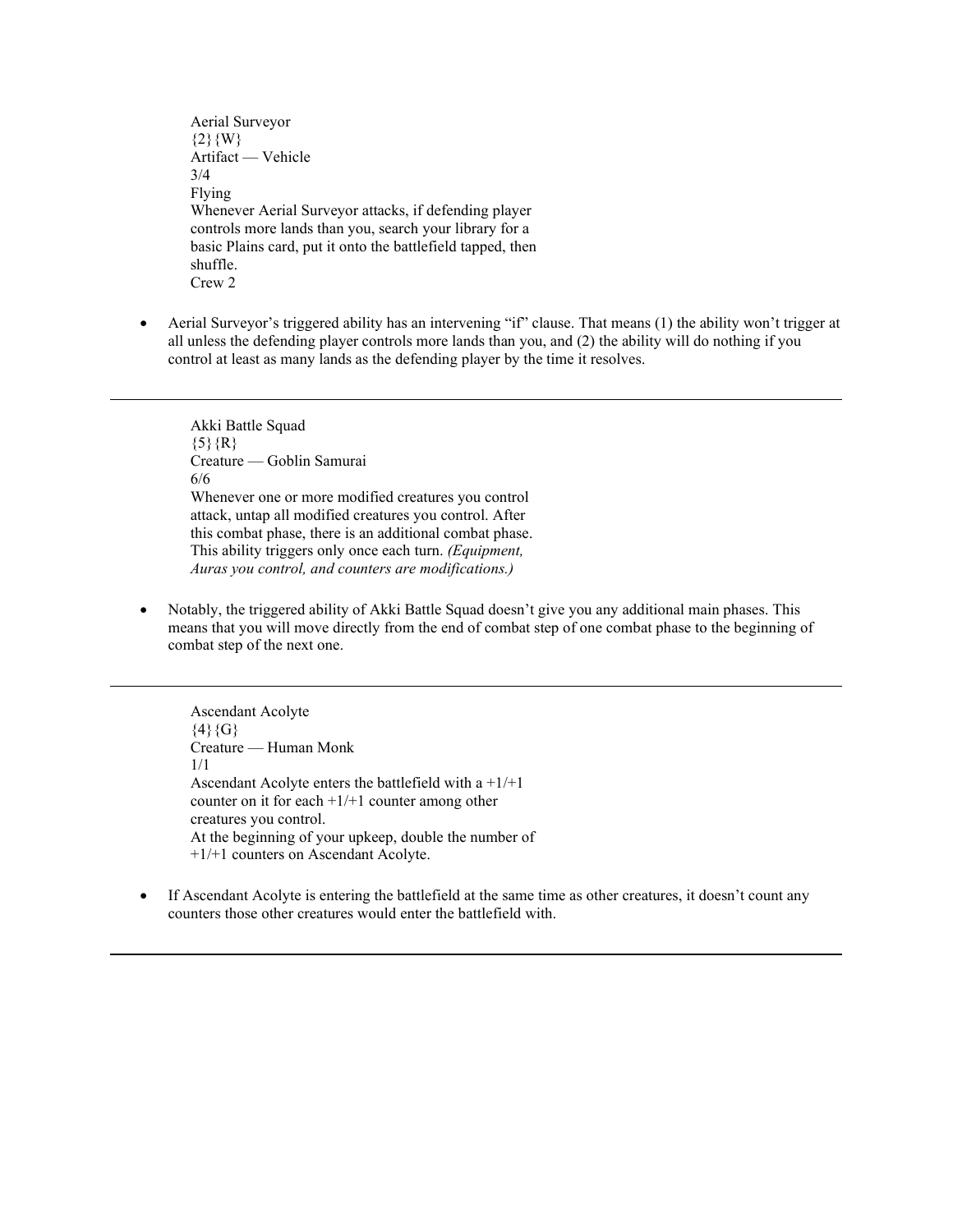Collision of Realms  ${6}$  {R} **Sorcery** Each player shuffles all creatures they own into their library. Each player who shuffled a nontoken creature into their library this way reveals cards from the top of their library until they reveal a creature card, then puts that card onto the battlefield and the rest on the bottom of their library in a random order.

- All creatures are shuffled into their owners' libraries at the same time. Then all players who shuffled nontoken creatures into their library this way reveal cards. Then all creature cards revealed this way enter the battlefield at the same time. Then all other cards are put on the bottom of their owners' libraries. Any abilities that triggered during this process are then put on the stack, starting by those controlled by the active player in an order of that player's choice, then continuing with each other player's abilities in turn order. The last player to put their abilities on the stack will be the first player to have their abilities resolve. A player who controls no creatures or who controls only creature tokens will still shuffle their library.
- Each player reveals and puts onto the battlefield one creature card or fewer. They don't reveal a card for each nontoken creature they shuffle into their library; it's just one creature card at most.

Concord with the Kami  ${3}{G}$ Enchantment At the beginning of your end step, choose one or more — • Put  $a + 1/1$  counter on target creature with a counter on it. • Draw a card if you control an enchanted creature. • Create a 1/1 colorless Spirit creature token if you control an equipped creature.

- You cannot choose the first mode unless you have a legal target for it. You may choose the second and third mode even if you don't have an enchanted or equipped creature at the time this ability triggers.
- If you choose the first mode, and the target creature becomes an illegal target by the time the ability tries to resolve, the ability won't resolve and none of its effects will happen, even if you chose other modes.

Drumbellower  ${2}{W}$ Creature — Spirit 2/1 Flying Untap all creatures you control during each other player's untap step.

- Other effects can prevent a creature from untapping during an untap step. You do need to look carefully, however, as many effects say that the creature doesn't untap during its controller's untap step, and this card's ability applies during other players' untap steps. If a card does say this, then Drumbellower can untap it.
- All your creatures untap during each other player's untap step. You have no choice about what untaps.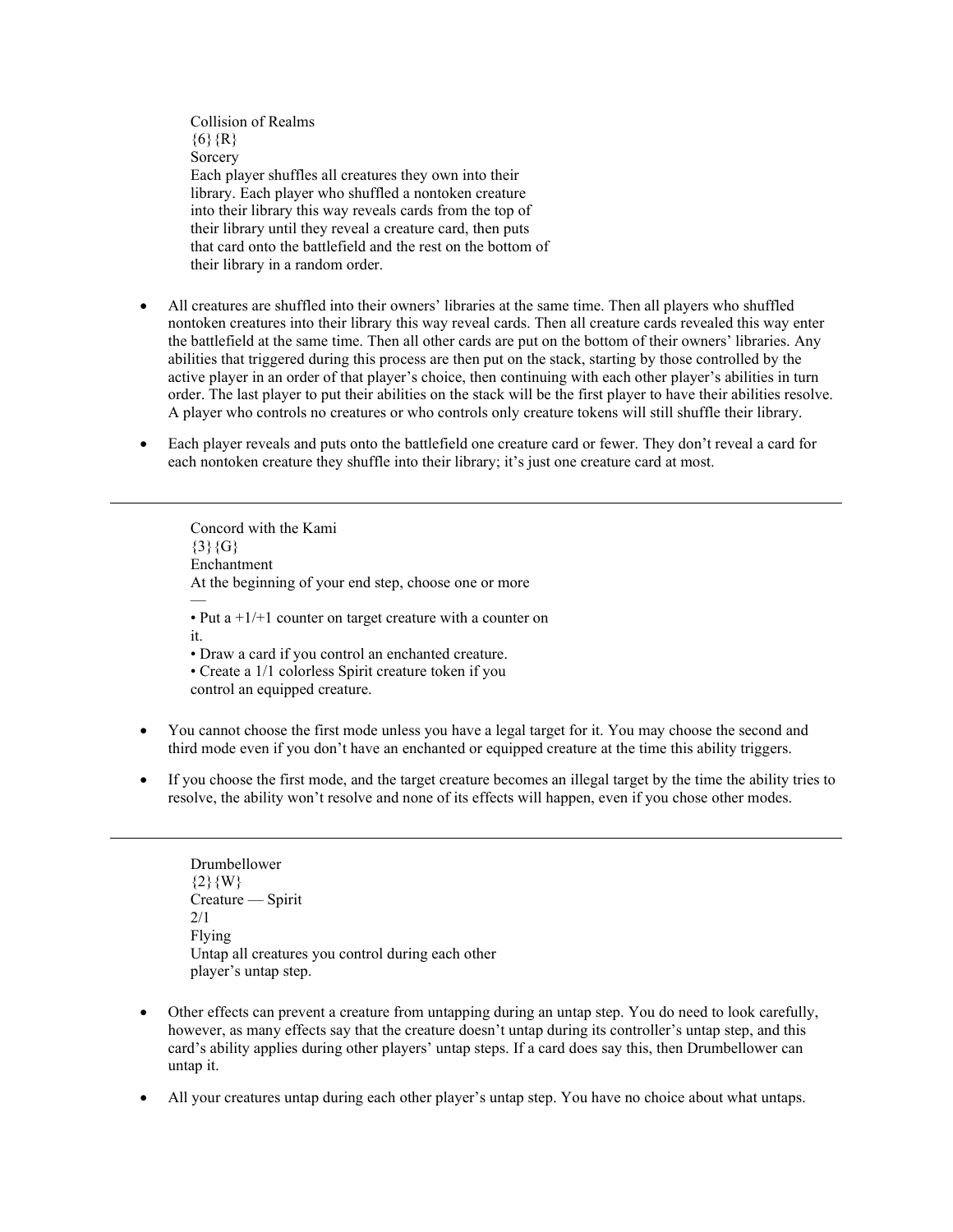Go-Shintai of Life's Origin  $\{3\}\{G\}$ Legendary Enchantment Creature — Shrine 3/4  $\{W\}\{U\}\{B\}\{R\}\{G\},\{T\}$ : Return target enchantment card from your graveyard to the battlefield. Whenever Go-Shintai of Life's Origin or another nontoken Shrine enters the battlefield under your control, create a 1/1 colorless Shrine enchantment creature token.

• If a token copy of Go-Shintai of Life's Origin enters the battlefield, it will cause its own triggered ability to trigger.

Imposter Mech  ${1}{U}$ Artifact — Vehicle 3/1 You may have Imposter Mech enter the battlefield as a copy of a creature an opponent controls, except it's a Vehicle artifact with crew 3 and it loses all other card types. Crew 3

- Imposter Mech does not copy any subtypes related to a card type that it lost. For example, if Imposter Mech enters the battlefield as a copy of a 1/1 Human Soldier token, it is neither a Human nor a Soldier. It won't gain those subtypes if it is later crewed.
- If Imposter Mech enters the battlefield as a copy of a creature that was also a planeswalker, it loses both the planeswalker and creature card types. Its controller may activate any loyalty abilities it now has as normal, but it notably cannot be attacked and it does not lose loyalty counters when it is dealt damage.

Kaima, the Fractured Calm  ${2}{R}{G}$ Legendary Creature — Spirit 3/3 At the beginning of your end step, goad each creature your opponents control that's enchanted by an Aura you control. Put a  $+1/+1$  counter on Kaima, the Fractured Calm for each creature goaded this way. *(Until your next turn, the goaded creatures attack each combat if able and attack a player other than you if able.)*

The set of creatures that are goaded by this ability are locked in when it resolves. A creature becoming enchanted later or an Aura being removed from a creature later won't change whether it is goaded.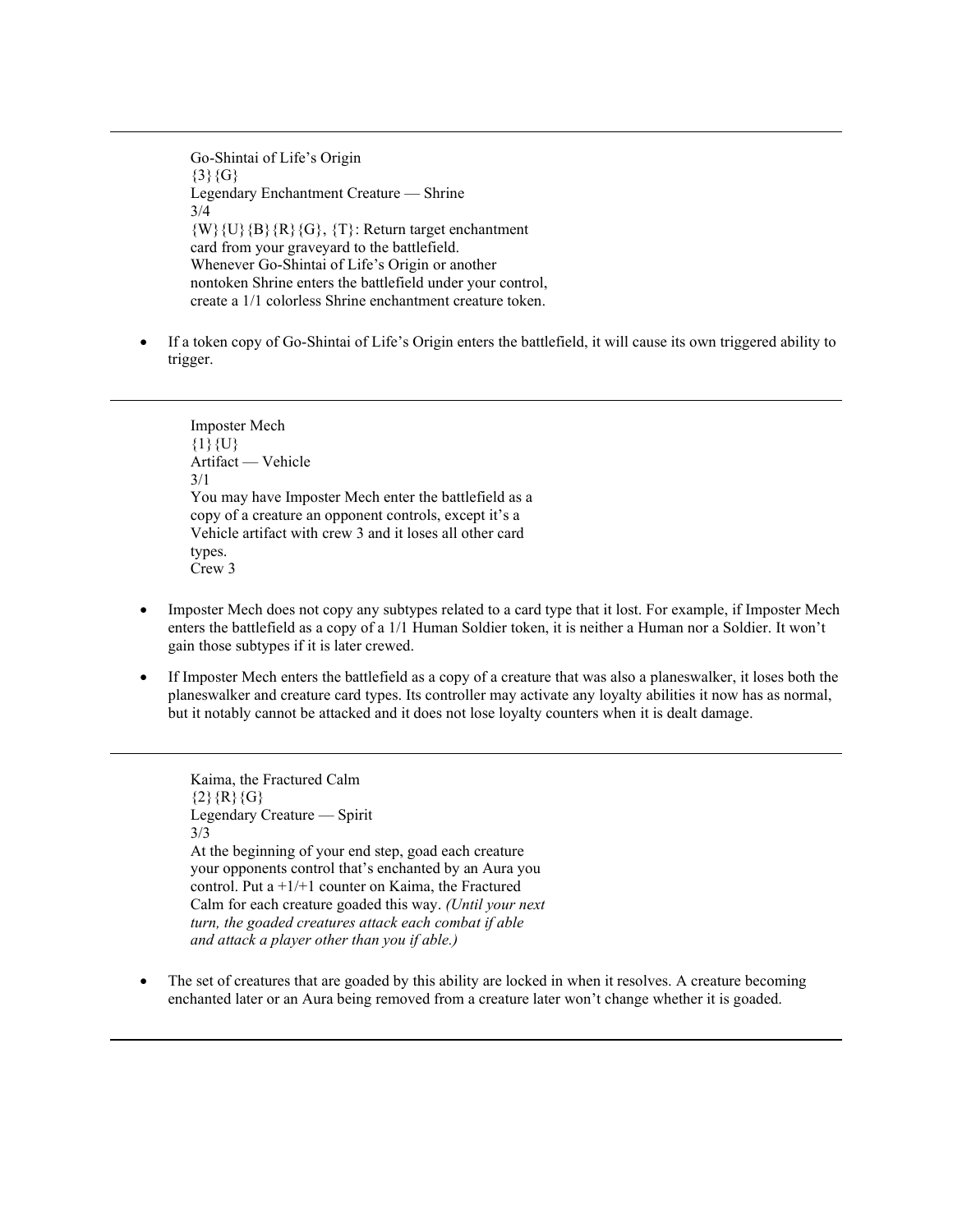Kami of Celebration  $\{4\}$  $\{R\}$ Creature — Spirit 3/3 Whenever a modified creature you control attacks, exile the top card of your library. You may play that card this turn. *(Equipment, Auras you control, and counters are modifications.)* Whenever you cast a spell from exile, put  $a + 1/+1$ counter on target creature you control.

• You must still pay all costs and follow all normal timing rules to play a card this way. For example, you may play a land this way only during your own main phase while the stack is empty, and only if you have not yet played a land this turn.

Myojin of Cryptic Dreams  $\{5\}\{U\}\{U\}\{U\}$ Legendary Creature — Spirit 3/3 Myojin of Cryptic Dreams enters the battlefield with an indestructible counter on it if you cast it from your hand. Remove an indestructible counter from Myojin of Cryptic Dreams: Copy target permanent spell you control three times. *(The copies become tokens.)*

• If you copy a permanent spell that has targets, such as an Aura spell, those targets remain unchanged.

Myojin of Towering Might  ${5}{G}{G}{G}{G}$ Legendary Creature — Spirit 8/8 Myojin of Towering Might enters the battlefield with an indestructible counter on it if you cast it from your hand. Remove an indestructible counter from Myojin of Towering Might: Distribute eight +1/+1 counters among any number of target creatures you control. They gain trample until end of turn.

• You choose how to distribute the counters as you activate Myojin of Towering Might's last ability. Each target must get at least one counter. Notably, you cannot choose more than eight targets just to give more creatures trample.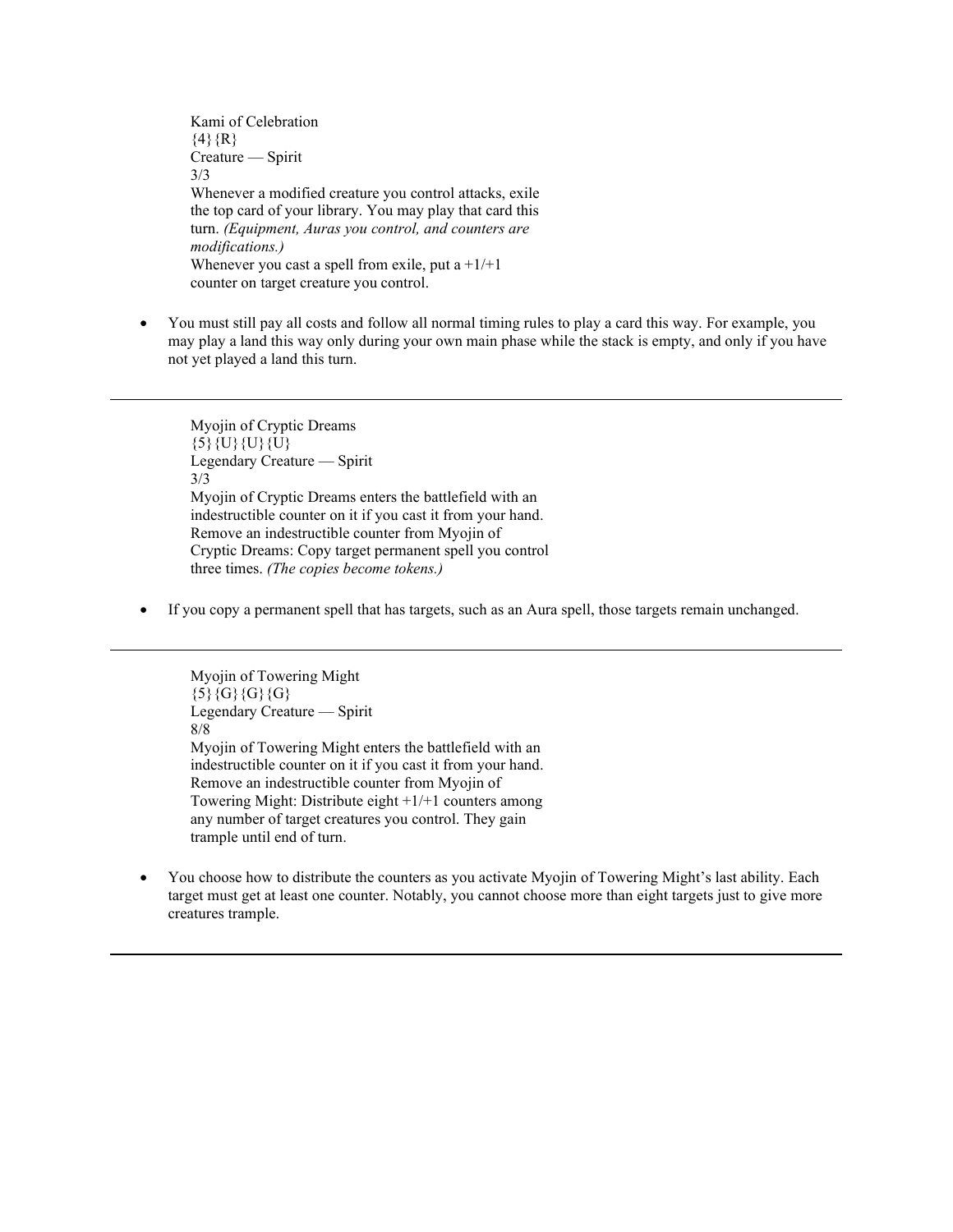Rampant Rejuvenator  ${3}{6}$ Creature — Plant Hydra 0/0 Rampant Rejuvenator enters the battlefield with two  $+1/+1$  counters on it. When Rampant Rejuvenator dies, search your library for up to X basic land cards, where X is Rampant Rejuvenator's power, put them onto the battlefield, then shuffle.

Use Rampant Rejuvenator's power as it last existed on the battlefield to determine the value of X for its last ability.

Smoke Spirits' Aid  ${X}{R}$ Sorcery For each of up to X target creatures, create a red Aura enchantment token named Smoke Blessing attached to that creature. Those tokens have enchant creature and "When enchanted creature dies, it deals 1 damage to its controller and you create a Treasure token."

• If a Smoke Blessing that would be created by Smoke Spirits' Aid can't be attached to that creature for any reason, the token isn't created.

Swift Reconfiguration  $\{W\}$ Enchantment — Aura Flash Enchant creature or Vehicle Enchanted permanent is a Vehicle artifact with crew 5 and it loses all other card types. *(It's not a creature unless it's crewed.)*

- The permanent keeps all of its abilities. Notably, if Swift Reconfiguration enchants a Vehicle, that Vehicle gains crew 5 in addition to any crew abilities it already had.
- If the enchanted permanent was attacking or blocking (or being attacked if it's a planeswalker) when Swift Reconfiguration becomes attached to it, that permanent is removed from combat.
- If Swift Reconfiguration becomes attached to a creature that is also a planeswalker, that permanent loses its planeswalker type. Its controller may still activate its loyalty abilities as normal, but it can't be attacked and damage dealt to it doesn't remove loyalty counters.
- If Swift Reconfiguration becomes attached to a creature that is also an Equipment, that permanent becomes a Vehicle and keeps the Equipment subtype and any related abilities. It can still be equipped to creatures using either an equip ability or a reconfigure ability. If it is crewed while attached to a creature, it becomes unattached from that creature.